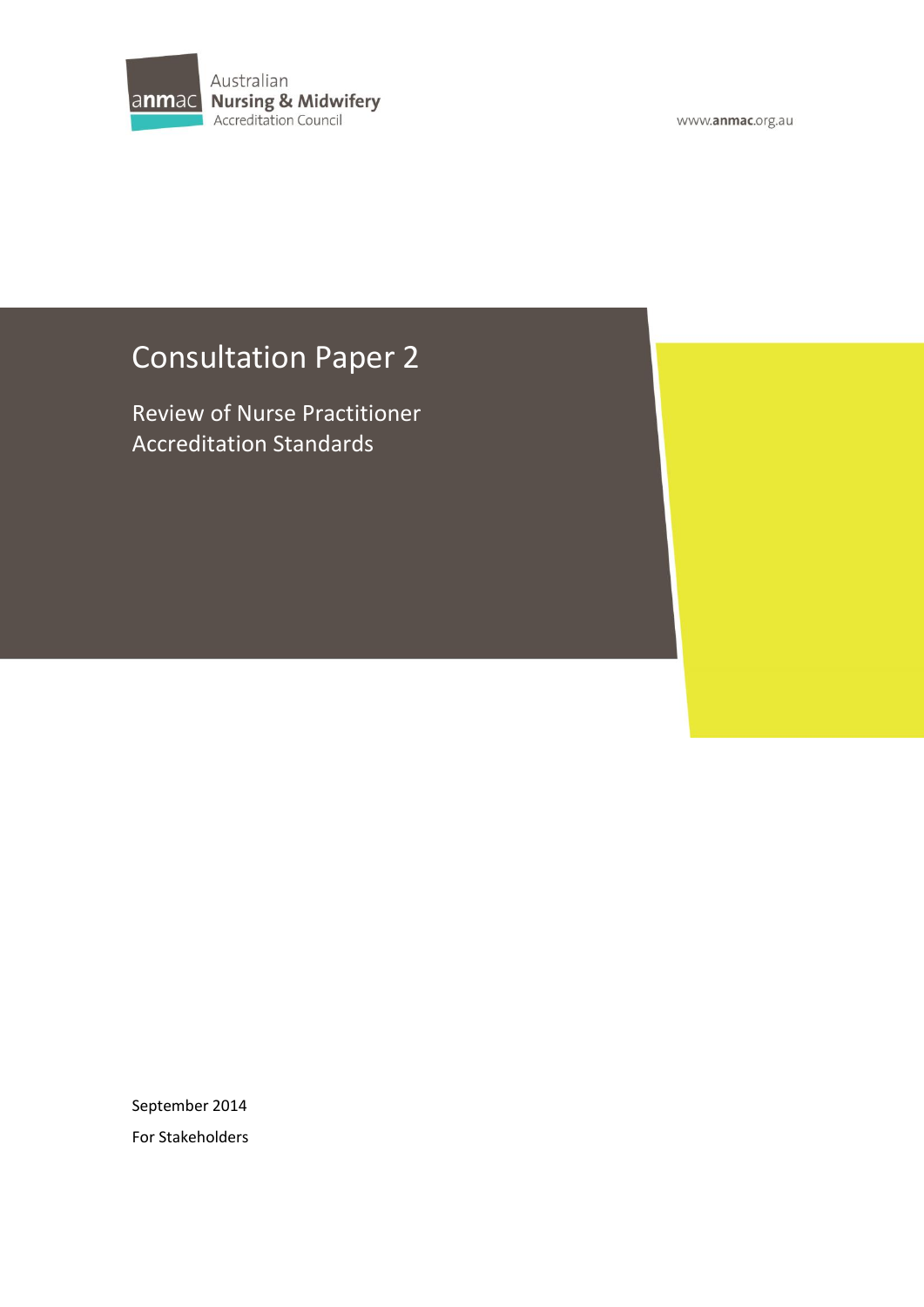# **Contents**

| <b>Introduction</b>                                                 | 3              |
|---------------------------------------------------------------------|----------------|
| Objectives of the review                                            | 3              |
| Context of the review                                               | 4              |
| Purpose of Consultation Paper 2                                     | 5              |
| <b>Consultation process</b>                                         | 5              |
| Nurse practitioner role                                             | $\overline{7}$ |
| Nurse practitioner endorsement                                      | $\overline{7}$ |
| <b>Current status</b>                                               | 8              |
| <b>Areas for consideration</b>                                      | 10             |
| Standard 7. Program resources - Criterion 7.8                       | 11             |
| Standard 8. Management of IPP - Criterion 8.4                       | 13             |
| Review of other standards                                           | 15             |
| Conclusion                                                          | 15             |
| <b>ANMAC accreditation standards structure</b>                      | 16             |
| Standards structure                                                 | 16             |
| <b>Version 2 - DRAFT Nurse Practitioner Accreditation Standards</b> | 17             |
| <b>Acronyms</b>                                                     | 31             |
| Glossary                                                            | 32             |
| <b>Appendix 1: Stakeholder list</b>                                 | 37             |
| <b>Appendix 2: Overview of stakeholder feedback</b>                 | 40             |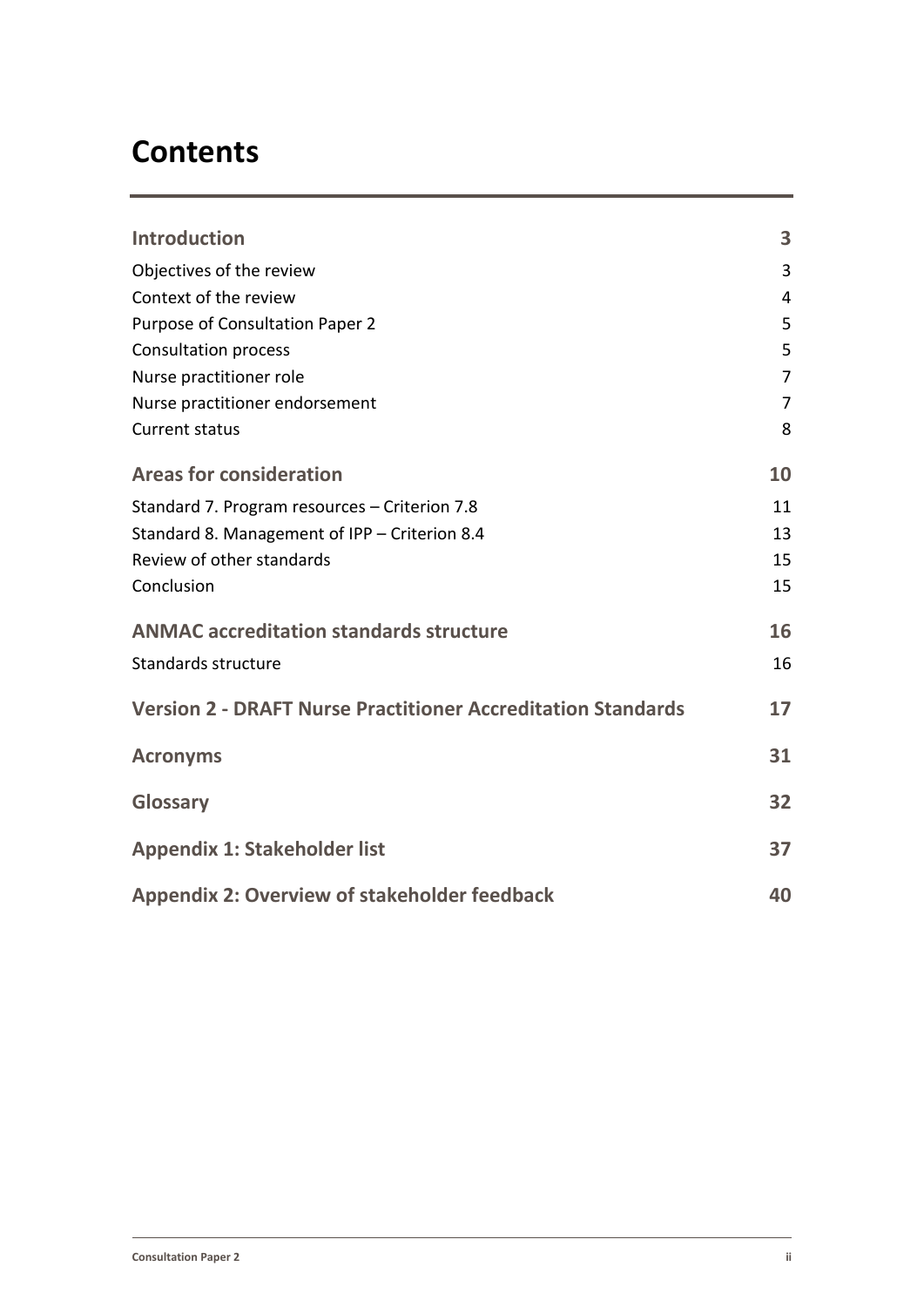## <span id="page-2-0"></span>**Introduction**

In 2010 the Australian Nursing and Midwifery Accreditation Council (ANMAC) became the independent accrediting authority for nursing and midwifery programs of study and has the responsibility for maintaining and developing the integrity of accreditation standards for professions under its mandate. Consequently, ANMAC is responsible for ensuring programs leading to registration, enrolment or endorsement of nurses and midwives in Australia meet the current Nursing and Midwifery Board of Australia (NMBA) approved accreditation standards. ANMAC is also responsible for ensuring these accreditation standards remain relevant and effective.

The accreditation standards currently used to assess and accredit nurse practitioner programs of study are the *Nurse Practitioners: Standards and Criteria for the Accreditation of Nursing and Midwifery Courses Leading to Registration, Enrolment, Endorsement and Authorisation in Australia - with Evidence Guide February 2009.* These are now due for review.

In revising these standards ANMAC will synthesise and translate contemporary evidence, expert opinion and stakeholder feedback to update and improve the current standards so they continue to safeguard and promote the health, safety and wellbeing of those Australians receiving services provided by nurse practitioners.

The previous work in developing the current accreditation standards is recognised and valued. The platform provided by these standards will be built on by undertaking a comprehensive review that is underpinned by the ANMAC Protocol for the Review and Development of Accreditation Standards<sup>1</sup>. This protocol makes operational ANMAC's responsibility under the National Law, which is*<sup>2</sup>* :

In developing an accreditation standard for a health profession, an accreditation authority must undertake wide-ranging consultation about the content of the standard*.*

ANMAC will ensure stakeholders across Australia have opportunities to provide their feedback and engage with the review process. The purpose of undertaking wide ranging consultation is to ensure the content of the new Nurse Practitioner Accreditation Standards is contemporary, comprehensive, clearly articulated and nationally consistent.

## <span id="page-2-1"></span>**Objectives of the review**

The review aims to achieve consensus on a revised set of accreditation standards that are:

- Contemporary and aligned with emerging research, policy and relevant industry guidance
- Able to ensure nurse practitioners are suitably educated and qualified to practise in a competent and ethical manner

 $\overline{a}$ 

<sup>1</sup> Australian Nursing and Midwifery Accreditation Council, 2012. Protocol for the review of nursing and midwifery accreditation standards. Viewed a[t www.anmac.org.au/document/20120629-protocol-for-the-review-of-nursing-and-midwifery-accreditation](http://www.anmac.org.au/document/20120629-protocol-for-the-review-of-nursing-and-midwifery-accreditation-standards)[standards](http://www.anmac.org.au/document/20120629-protocol-for-the-review-of-nursing-and-midwifery-accreditation-standards) on 14 May 2014

<sup>2</sup> Health Practitioner Regulation National Law Act 2009 Qld.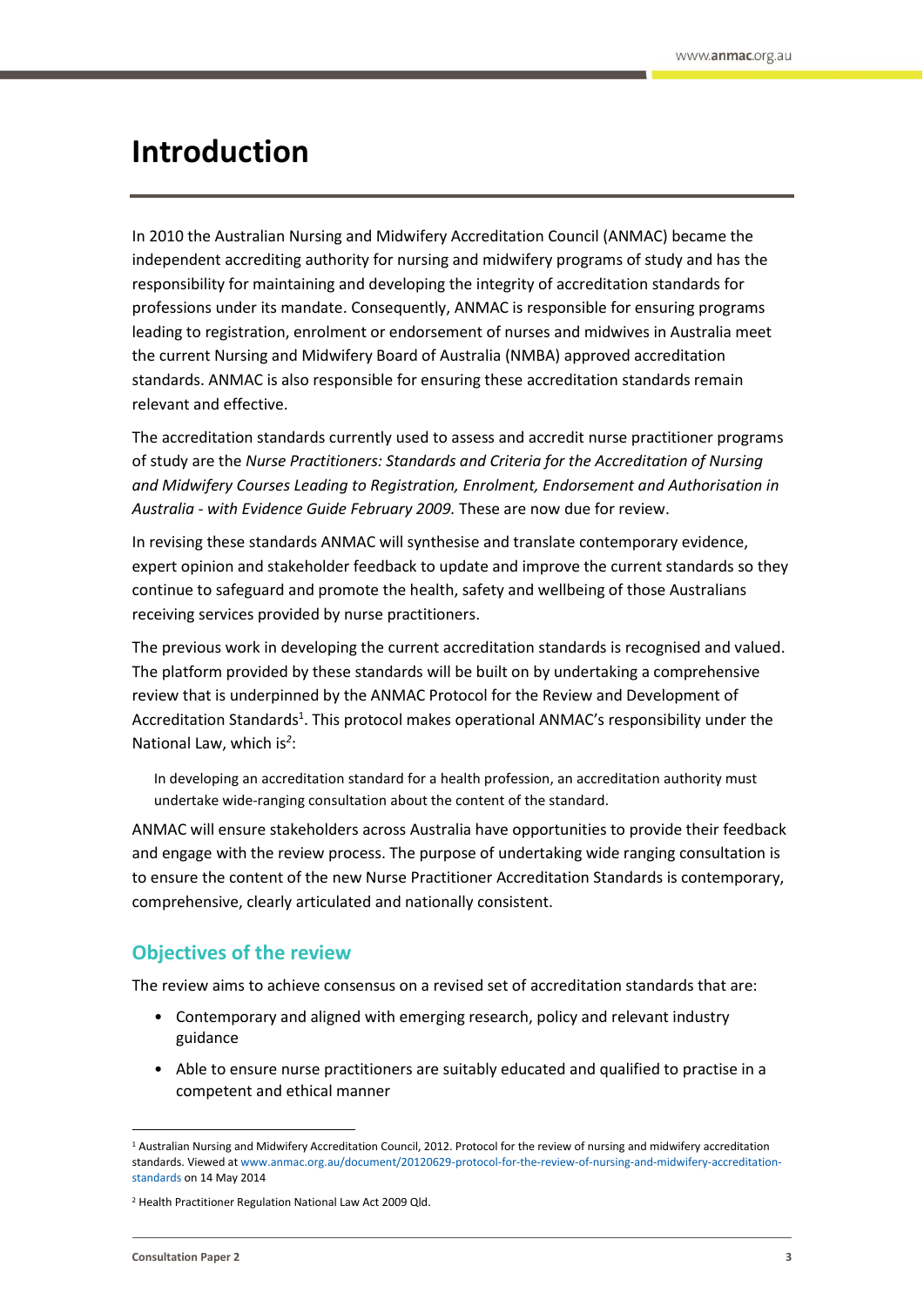- Supportive of the continuous development of a flexible, responsive and sustainable Australian health workforce
- Acceptable to the community in supporting safe, accessible, quality care
- Acceptable to the profession and relevant stakeholders
- Underpinned by the ANMAC protocol for accreditation standards.

#### <span id="page-3-0"></span>**Context of the review**

Under Section 49(1) of the National Law, graduates of programs of study will not be eligible for registration or endorsement unless the program of study undertaken is accredited by an approved accreditation authority and that such accreditation is approved by the NMBA as meeting the education requirements for endorsement as a nurse practitioner.<sup>3</sup> ANMAC is responsible for reviewing and developing all nursing and midwifery accreditation standards and achieving the primary objective of the National Law which is<sup>4</sup>:

… to provide for the protection of the public by ensuring that only health practitioners who are suitably trained and qualified to practise in a competent and ethical manner are registered.

The revised Nurse Practitioner Accreditation Standards, once ratified by the NMBA, will be the standards against which education providers and programs will be assessed by ANMAC. The objective of nurse practitioner programs is to ensure graduates are able to meet the NMBA approved *Nurse Practitioner Standards of Practice*<sup>5</sup> and, therefore, are able to practice safely and competently in the Australian health care environment. Successful completion of such programs allows graduates to apply for endorsement with the Australian Health Practitioner Regulation Agency (AHPRA) as a nurse practitioner.

Nurse practitioners have been endorsed in Australia for nearly 15 years, however, understanding of their role is still limited both in the general public arena and more specifically in some health services. This lack of understanding of both the potential and limits of the role is an important consideration when developing accreditation standards that support the learning and teaching of nurse practitioner students. Development of these accreditation standards has implications for the potential of nurse practitioner students to fully attain competence and capability and prepare them for practice once endorsed.

To support nurse practitioner students' attainment of competence and capability the revised Nurse Practitioner Accreditation Standards will incorporate the NMBA's *Nurse Practitioner Standards of Practice* which came into effect in January 2014. Furthermore, outcomes from the NMBA's review of the *Endorsement of the Nurse Practitioner Registration Standards* will be considered during the review of the ANMAC Nurse Practitioner Accreditation Standards.

<sup>3</sup> Health Practitioner Regulation National Law Act 2009 Qld.

<sup>4</sup> AHPRA, *Health Practitioner Regulation Law Act*, 2009, as in force in each state and territory. Viewed at: www.ahpra.gov.au/Legislation-and-publications/Legislation.aspx on 6 May, 2013.

<sup>5</sup> Nursing and Midwifery Board of Australia. Nurse Practitioner Standards of Practice. Viewed at [www.nursingmidwiferyboard.gov.au/Codes-Guidelines-Statements/FAQ/Nurse-practitioner-standards-of-practice.aspx](http://www.nursingmidwiferyboard.gov.au/Codes-Guidelines-Statements/FAQ/Nurse-practitioner-standards-of-practice.aspx) on 21 January 2014.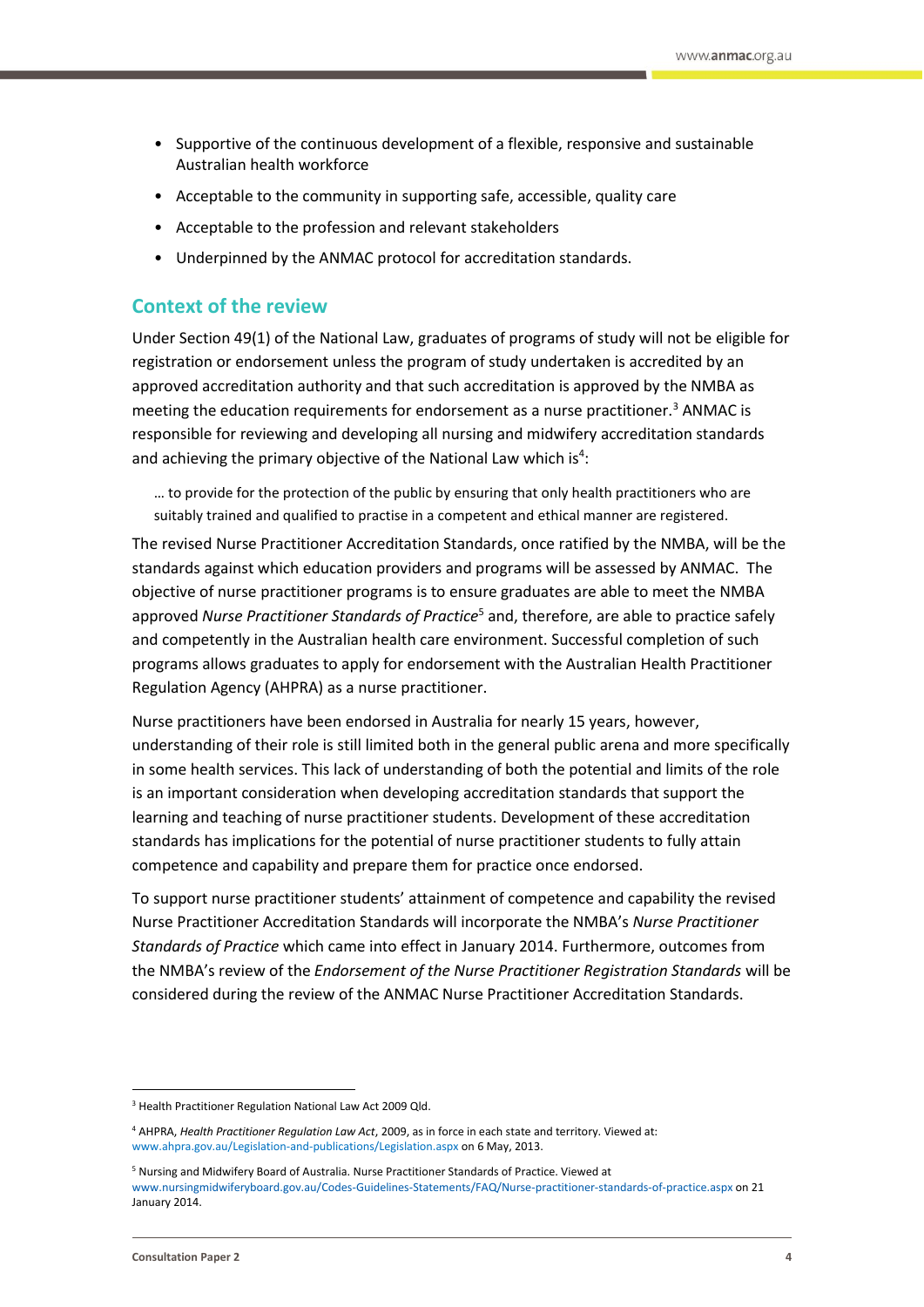## <span id="page-4-0"></span>**Purpose of Consultation Paper 2**

This consultation paper outlines the aim, objectives and context of the review. It describes the process of consultation and proposes a number of key areas for further consideration by stakeholders.

For the review to be effective, it is essential that the critical input of organisations and individuals with an interest in the education of nurse practitioners is optimised. This paper will be available to organisations and individuals who may have an interest in the accreditation standards and who may wish to contribute in writing or attend the final consultation forum as a key stakeholder.

Consultation Paper 2 also includes the second version of the draft Nurse Practitioner Accreditation Standards for stakeholder consideration and feedback (p. 18). Critical review of all the draft standards and criteria is encouraged. How to provide feedback and how it is incorporated is outlined in the section, 'Consultation process'. Stakeholder engagement in the review process enables ANMAC to evaluate whether the expectations reflected in the revised Nurse Practitioner Accreditation Standards are considered reasonable by education providers and other stakeholders in terms of benefits and burdens.

## <span id="page-4-1"></span>**Consultation process**

The review of accreditation standards for nurse practitioner programs of study is supported by an Expert Advisory Group (EAG), established by the ANMAC Board and comprising the following people:

- Professor Anne Gardner, Australian Catholic University, EAG Chair
- Dr Rosemary Bryant, Commonwealth Chief Nurse and Midwifery Officer
- Ms Julianne Bryce, Australian Nursing and Midwifery Federation Nominee
- Ms Dianne Crellin, Nurse Practitioner, Lecturer (Member from August December 2014)
- Ms Amanda Davies, Nurse Practitioner, Nursing Policy Advisor, Queensland
- Professor Phil Della Curtin University, Council of Deans for Nurses and Midwives Australian and New Zealand Nominee
- Professor Maxine Duke, Educationalist, Deakin University
- Professor Glenn Gardner, ANMAC Nurse Practitioner Accreditation Committee, Chair
- Ms Helen Gosby, Australian College of Nurse Practitioners Nominee
- Mr Christopher Helms, Nurse Practitioner
- Ms Helen Mikolaj, Health Consumer Forum of Australia Nominee
- Professor Lisa Nissen, Pharmacist, Queensland University of Technology
- Dr Jane O'Connell, Nurse Practitioner (Member from February July 2014)
- Ms Veronica Croome, Australian and New Zealand Council of Chief Nurses and Midwives Nominee
- Ms Lesley Salem, Nurse Practitioner Private Practice, Congress of Aboriginal and Torres Strait Islander Nurses and Midwives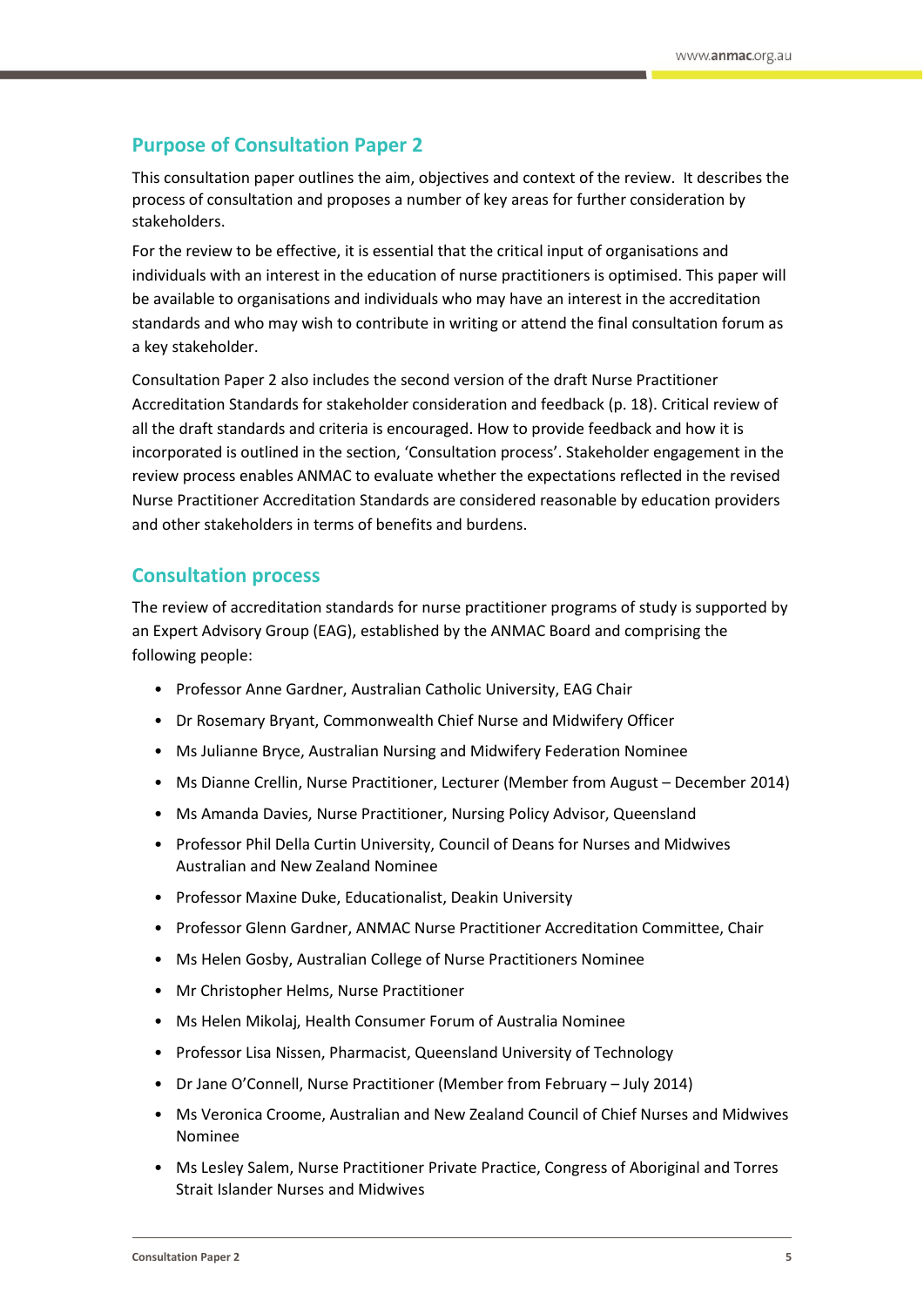- Clinical Professor Fiona Stoker, ANMAC Board, Chair (Member from February August 2014)
- Professor Bob Meyenn, ANMAC Standards, Accreditation and Assessment Committee, Chair and ANMAC Board Acting Chair
- Ms Jo Gibson, ANMAC Associate Director for Professional Programs
- Ms Julie Watts, ANMAC Associate Director for Professional Programs.

#### ANMAC advisory staff:

- Ms Amanda Adrian, ANMAC Chief Executive Officer (Member from February August 2014)
- Ms Louise Carter, ANMAC Executive Director of Implementation Strategies and Communications
- Ms Donna Mowbray, ANMAC Acting Chief Executive Officer and Executive Director of Accreditation and Assessment Services
- Ms Jackie Doolan, ANMAC Standards Review and Development Co-ordinator, Project Lead

The EAG, supported by ANMAC staff, developed the review's project plan in order that the accreditation standards be finalised and submitted to the NMBA in 2015. A list of key stakeholders has also been identified for the purpose of participation in the process of consultation (see Appendix 1).

The first round of consultation is now complete and involved publication of the first consultation paper on the ANMAC website for a period of seven weeks, ending on the 11 July 2014. (An outline of stakeholder responses to this initial phase of consultation is provided in Appendix 2). Three consultation forums were held in Brisbane, Melbourne and Perth where stakeholders were encouraged to further discuss key issues identified from stakeholder submissions and survey responses.

Feedback from initial consultation was used by ANMAC and the Expert Advisory Group to guide development of this second consultation paper and version 2 of the draft Nurse Practitioner Accreditation Standards. The questions embedded within Consultation Paper 2 seek clarification on issues arising from the first round of consultation.

The second round of consultation for the review of the Nurse Practitioner Accreditation Standards commences on the **24 September 2014** with the publication of **Consultation Paper 2 on the ANMAC website** for a period of 6 weeks.

- **Stakeholder feedback would be appreciated by close of business on Monday, 3 November 2014.**
- Questions provided in Consultation Paper 2 can be accessed as an online survey via the following link[: www.surveymonkey.com/s/NPAS2.](http://www.surveymonkey.com/s/NPAS2)
- Alternatively, written feedback can be sent to the following email address: standardsreview@ANMAC.org.au.
- Written feedback will be collated in preparation for the **final consultation forum** to be held in **Sydney, on Tuesday 11 November 2014**.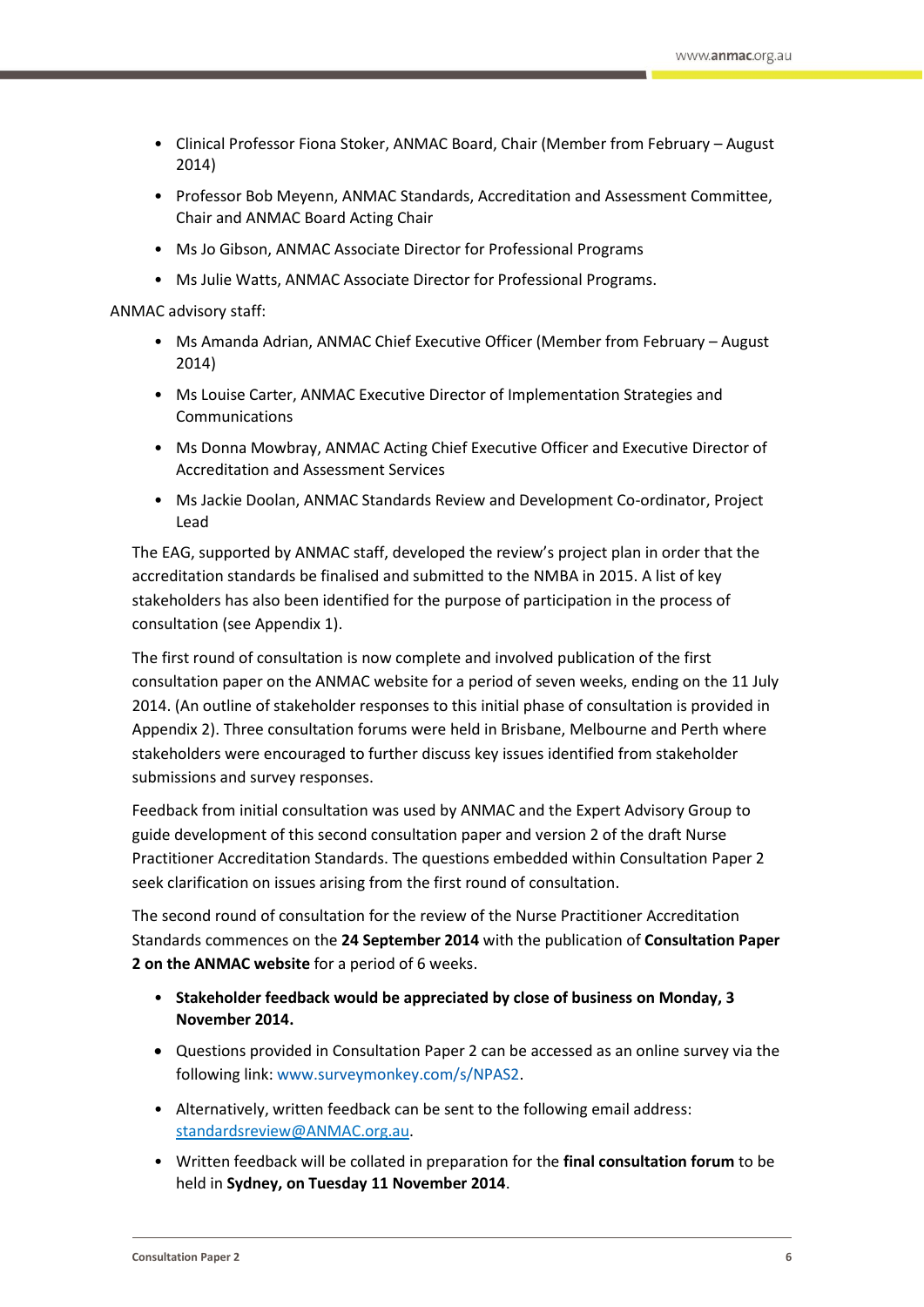Feedback from the second round of consultation, which includes the forum and survey, will inform development of the third version of the draft Nurse Practitioner Accreditation Standards, which will be submitted to the ANMAC Board for approval. Once Board approval is obtained the standards will be submitted to the NMBA for review. NMBA ratification is required before the standards can be published on the [ANMAC website](http://anmac.org.au/) as the new Nurse Practitioner Accreditation Standards.

#### <span id="page-6-0"></span>**Nurse practitioner role**

The orientating statements found in the NMBA's Nurse Practitioner Standards of Practice provide a comprehensive overview of the role of nurse practitioner. In summary, these statements recognise that nurse practitioners work in a variety of contexts across diverse practice settings to deliver high level clinically focused nursing care.<sup>6</sup> The scope of practice of the nurse practitioner builds upon registered nurse practice<sup>7</sup> enabling nurse practitioners to manage episodes of care, including wellness focused care, as a primary provider of care or in collaborative teams. As part of this care, nurse practitioners use advanced, comprehensive assessment techniques in the screening, diagnosis and treatment of client conditions by applying best available knowledge to evidenced based practice. Nurse practitioners order and interpret diagnostic tests, prescribe therapeutic intervention including the prescription of medications, and independently refer clients to healthcare professionals for conditions that would benefit from integrated and collaborative care. They accomplish this by using skilful and empathetic communication with health care consumers and health care professionals.<sup>8</sup> Nurse practitioners facilitate patient centred care through the holistic and encompassing nature of nursing. Finally, nurse practitioners evaluate care provision to enhance safety and quality within healthcare. Although clinically focused, nurse practitioners are also expected to actively participate in research, education and leadership as applied to clinical care.<sup>9</sup>

Formal learning to become a nurse practitioner includes completion of a Masters Degree in Australia and a work based component that builds on already demonstrated advanced practice nursing.<sup>10</sup> Consequently, when entering a nurse practitioner program the applicant already has a high degree of systems literacy and the capacity to engage in reflective practice as well as complex and critical thinking. When assuming the title and scope of practice of a nurse practitioner, the nurse practitioner is accountable for the care they provide and for selfmonitoring their work.<sup>11</sup>

#### <span id="page-6-1"></span>**Nurse practitioner endorsement**

The title of 'nurse practitioner'—like those of 'registered nurse', 'enrolled nurse' and 'midwife'—is protected under National Law. Only those endorsed by the NMBA are able to use the title of 'nurse practitioner'.

- 8 Ibid.
- <sup>9</sup> Ibid.
- $10$  Ibid
- $11$  Ibid

<sup>6</sup> Nursing and Midwifery Board of Australia. Nurse Practitioner Standards of Practice. Viewed at [www.nursingmidwiferyboard.gov.au/Codes-Guidelines-Statements/FAQ/Nurse-practitioner-standards-of-practice.aspx](http://www.nursingmidwiferyboard.gov.au/Codes-Guidelines-Statements/FAQ/Nurse-practitioner-standards-of-practice.aspx) on 21 January 2014.

<sup>7</sup> Ibid.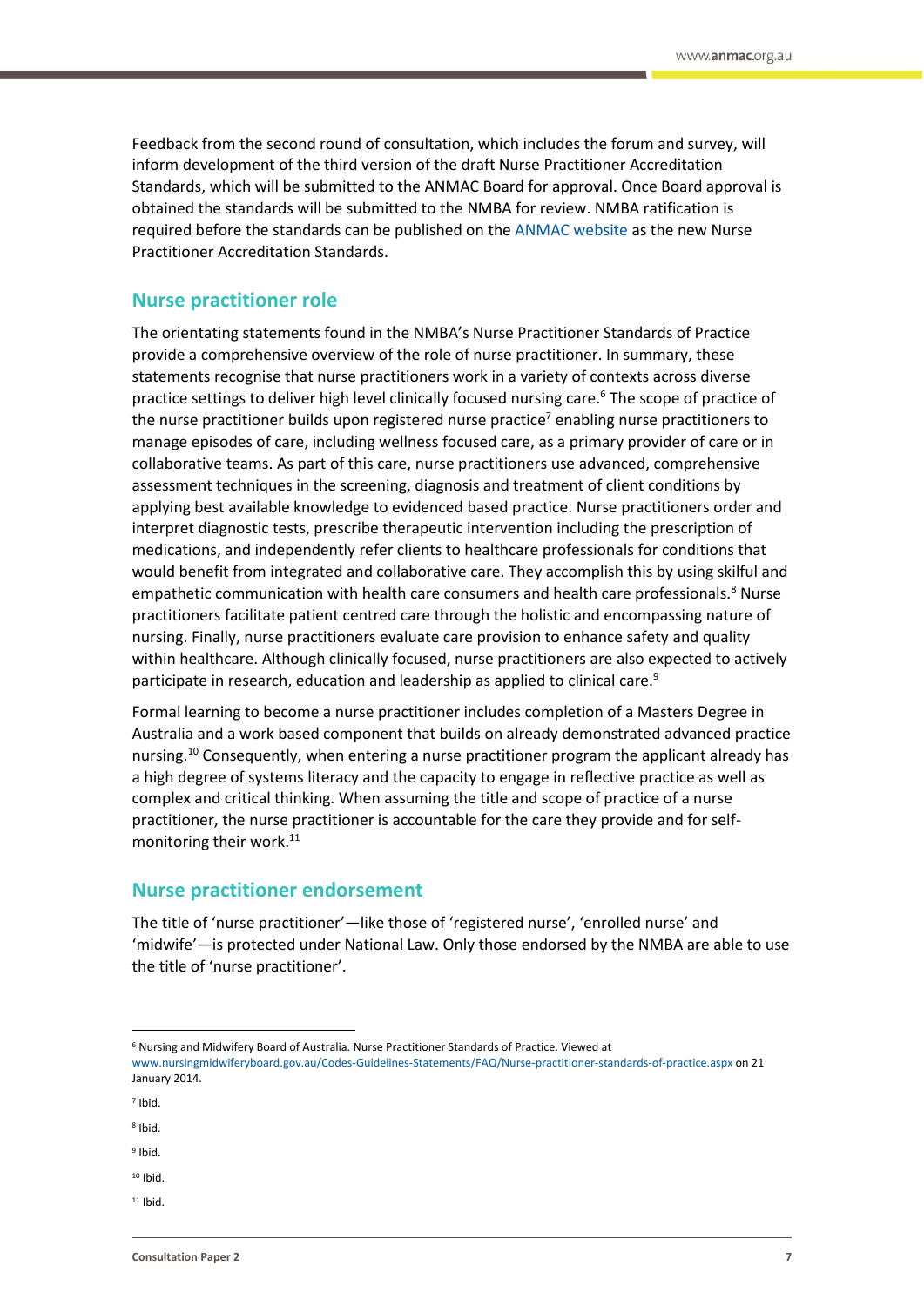The NMBA outlines the requirements for endorsement as a nurse practitioner in the *Endorsement as a Nurse Practitioner Registration Standard* (2011). This NMBA registration standard is concurrently under review and at present states that to be eligible, the registered nurse must be able to provide evidence to demonstrate all the following:<sup>12</sup>

- a) current general registration as a registered nurse with no conditions on registration relating to unsatisfactory professional performance or unprofessional conduct
- b) the equivalent of three (3) years' full-time experience in an advanced practice nursing role, within the past six (6) years from the date when the complete application seeking endorsement as a nurse practitioner is received by the Board
- c) successful completion of a Board-approved nurse practitioner qualification at Master's level or education equivalence as determined by the Board
- d) compliance with the Board's National Competency Standards for the Nurse Practitioner [now referred to as Nurse Practitioner Standards of Practice]
- e) compliance with the Board's registration standard on continuing professional development.

As of January 2014 the NMBA's Nurse Practitioner Standards of Practice replaced the NMBA approved National Competency Standards for the Nurse Practitioner that were initially published by the Australian Nursing and Midwifery Council in 2006 – the word 'competency' is no longer used. Also accessible on the NMBA website is a factsheet that provides definitions, guidelines and research to assist in the interpretation of 'advanced practice nursing'.<sup>13</sup>

## <span id="page-7-0"></span>**Current status**

The AHPRA reported in its 2013 annual report that there were 763 nurse practitioners in 2012- 13 an increase from 512 in 2010 -11.<sup>14</sup> In 2014 over 1000 nurse practitioners were endorsed in Australia.<sup>15</sup> However in census studies undertaken in 2007 and 2009 only 75% were working as nurse practitioners.<sup>16 17</sup> Data from the 2012 national survey by the Australian College of Nurse Practitioners, the professional body who represents more than 50% of endorsed nurse practitioners in Australia, revealed that 12% of endorsed nurse practitioners were not employed in a nurse practitioner role.

Nurse practitioners work in a variety of clinical settings, ranging from primary to tertiary care environments. They work in generalist to specialist capacities within the nursing profession. The 2010 health reforms, including eligibility for the Medical Benefits Schedule and the Pharmaceutical Benefits Scheme, have allowed some nurse practitioners to explore innovative

<sup>13</sup> NMBA fact sheet on 'Advanced Practice Nursing' view at: www.nursingmidwiferyboard.gov.au/Codes-Guidelines-Statements/FAQ/fact-sheet-advanced-practice-nursing.aspx on August 2014

1

<sup>&</sup>lt;sup>12</sup> Nursing and Midwifery Board of Australia. 2011. Endorsement as a nurse practitioner registration standard. Viewed at: [www.nursingmidwiferyboard.gov.au/Codes-Guidelines-Statements/FAQ/Nurse-practitioner-standards-of-practice.aspx](http://www.nursingmidwiferyboard.gov.au/Codes-Guidelines-Statements/FAQ/Nurse-practitioner-standards-of-practice.aspx) on the 21 January 2014.

<sup>14</sup> Australian Health Practitioners Regulation Agency, Regulating health practitioners in the public interest. Annual Report 2012- 2013.

<sup>15</sup> Nursing and Midwifery Board of Australia, Nurse and Midwife Registrant Data: December 2013, published February 2014. Viewed at[: www.nursingmidwiferyboard.gov.au/About/Statistics.aspx](http://www.nursingmidwiferyboard.gov.au/About/Statistics.aspx) on 14 April, 2014.

<sup>&</sup>lt;sup>16</sup> Gardner A, Gardner G, Middleton S and Della P. 2009. The status of Australian nurse practitioners: the first national census *Australian Health Review*, 33(4). 679–689.

<sup>&</sup>lt;sup>17</sup> Middleton S, Gardner A, Gardner G and Della P. 2011. The status of Australian nurse practitioners: the second national census. *Australian Health Review*, 35. 448–454.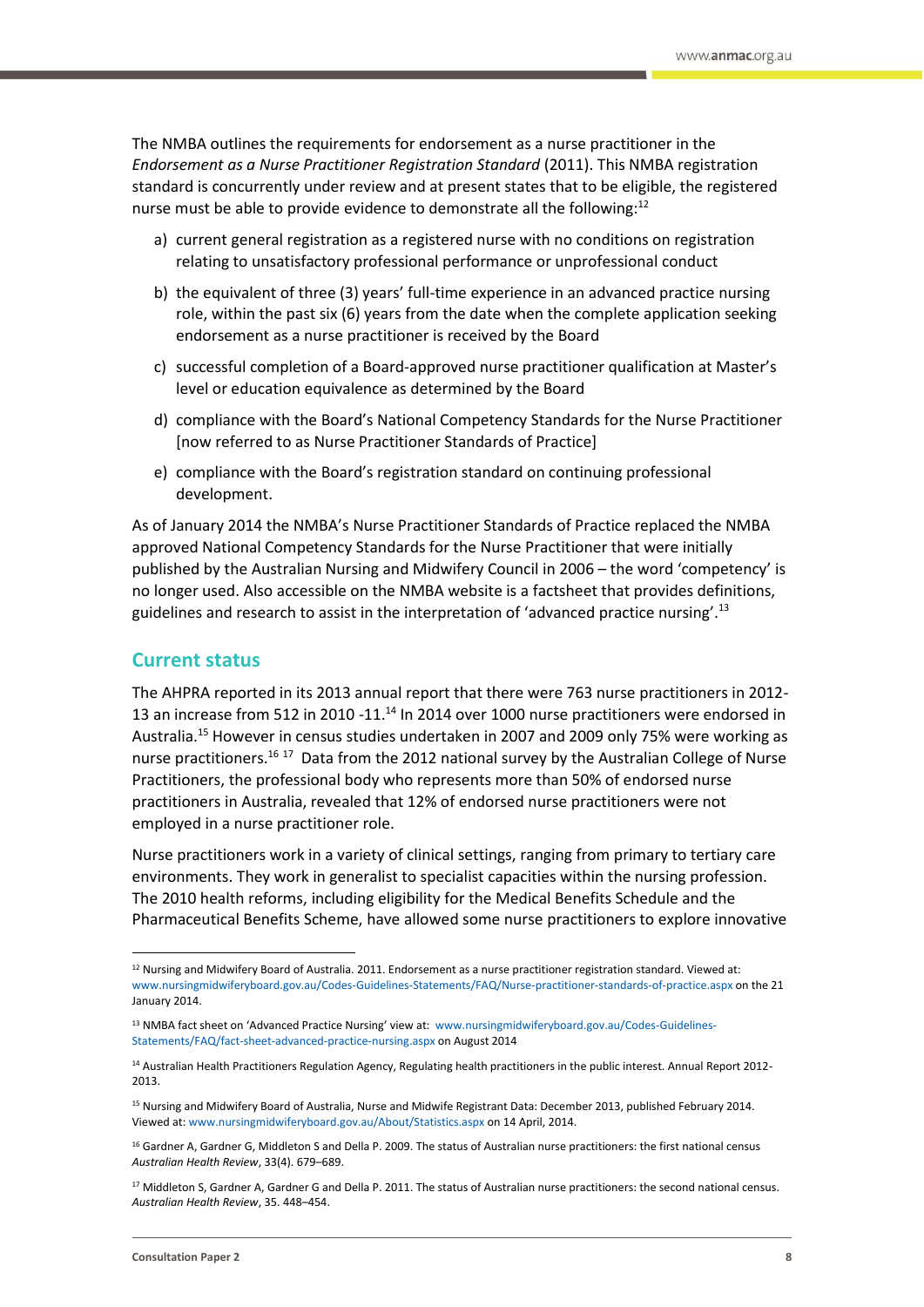practice models in the private sector. Nurse Practitioners are also creating innovative ways to support sustainable service models. The profession continues to build capacity, which allows for professional mentorship and clinical placement opportunities for nurse practitioner students.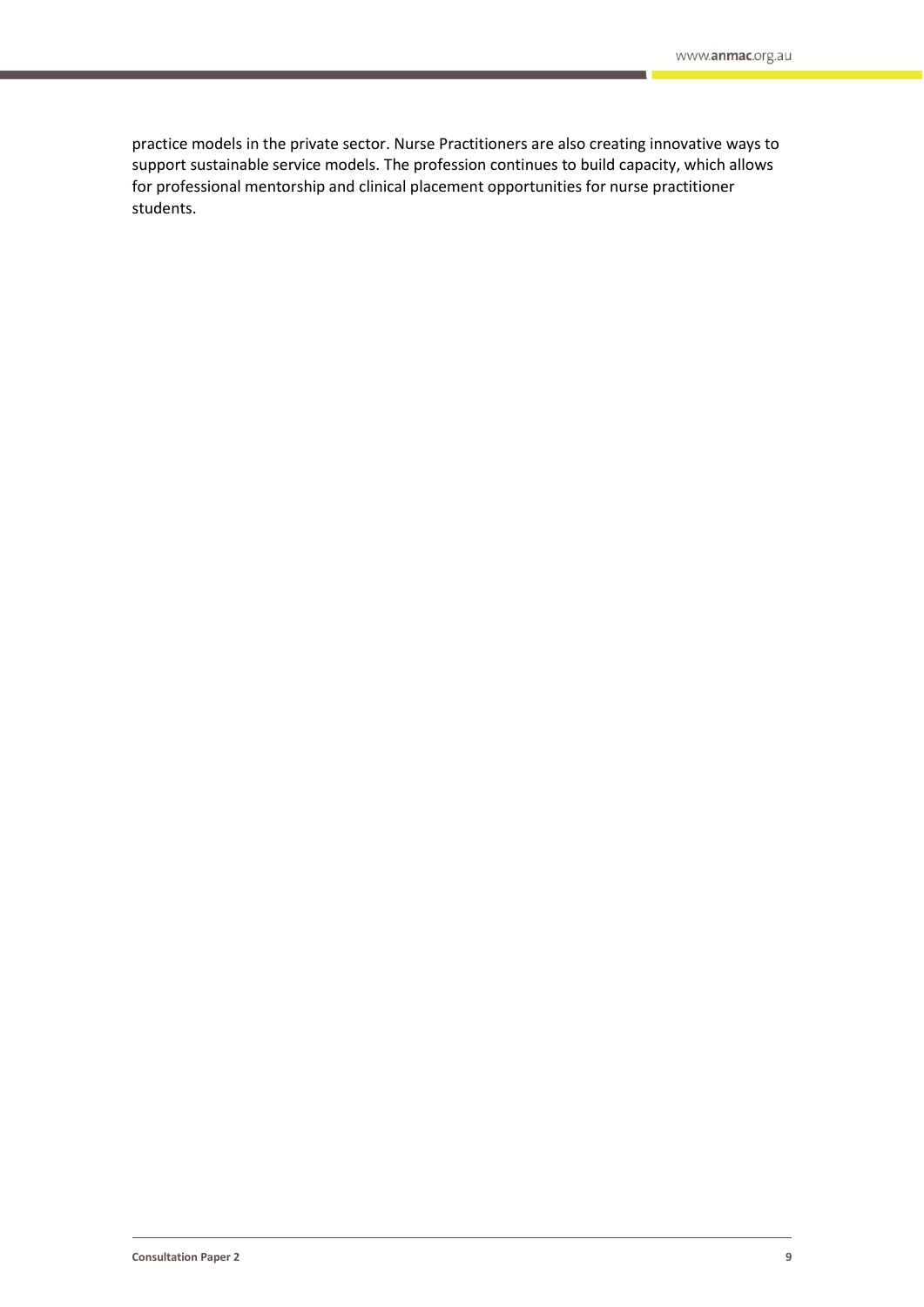## <span id="page-9-0"></span>**Areas for consideration**

A literature search was undertaken in the preparation for this paper. Only papers published since 2009 (the publication of the current standards) were reviewed. The CINAHL and Medline databases were searched using the following terms:

| advanced nursing practice          | nurse practitioner standards  |
|------------------------------------|-------------------------------|
| advanced practice nurs*            | nurse practitioner*           |
| advanced practice nurs* standards  | nurse practitioner education  |
| advanced practice nurs* education  | nurse practitioner regulation |
| advanced practice nurs* regulation | nurse practitioner role       |
| nurse practitioner pract*          |                               |

Only articles of relevance to the review of the standards were included. This meant many papers relating to the effectiveness of the nurse practitioner role particularly in specific clinical or service planning contexts were not included.

These papers assisted in the identification of other primary and secondary resources, all of which were analysed and, in discussion with the EAG, informed development of the first consultation paper and initial revisions to the draft Nurse Practitioner Accreditation Standards.

Feedback from stakeholders in round one of consultation has assisted the EAG to understand the relevance and impact of a number of these revisions and how wording or content of the standards can be improved. Moreover, stakeholder feedback has also highlighted where further stakeholder consultation is required to guide development of the next draft of the Nurse Practitioner Accreditation Standards. In particular, clarification is sought in relation to the following criteria:

- Criterion 7.8 specifications for endorsed nurse practitioner involvement in convening nurse practitioner programs
- Criterion 8.4 student exposure to a range of health care experiences.
- Other issues, errors, gaps or duplications

**A copy of online survey questions is provided in this consultation paper.**

**QUESTIONS 1 & 2 in the survey are demographic questions.**

**To access this online survey go to:** [www.surveymonkey.com/s/NPAS2](http://www.surveymonkey.com/s/NPAS2)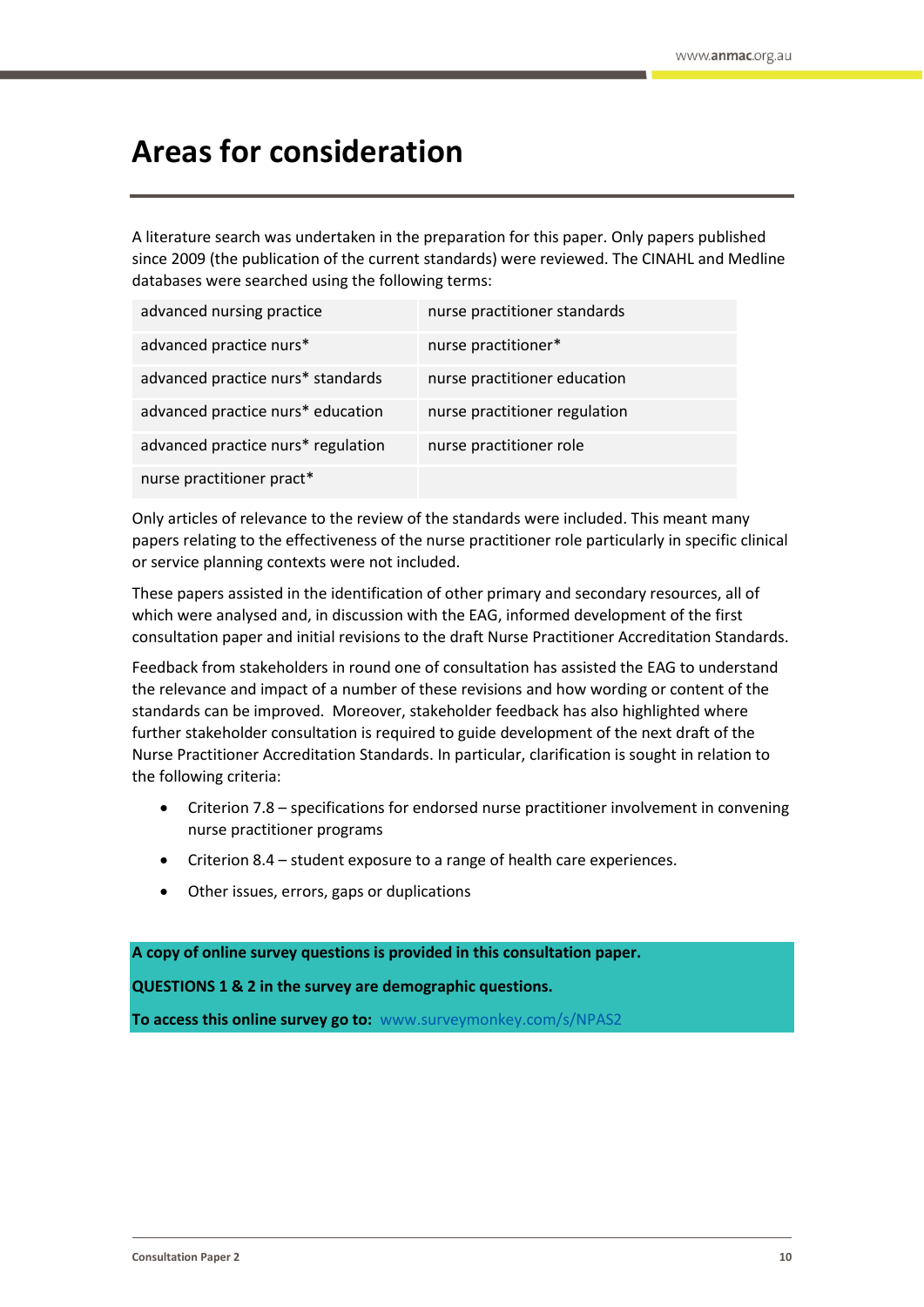## <span id="page-10-0"></span>**Standard 7. Program resources – Criterion 7.8**

Version 1 DRAFT Nurse Practitioner Accreditation Standards:

The program provider demonstrates:

Criterion 7.8.The program convenor, responsible for nurse practitioner curriculum development, holds current endorsement as a Nurse Practitioner or the program provider has evidence of a plan to appoint within 2 years. Where there is not currently a Nurse Practitioner as a program convenor, arrangements exist for a currently endorsed Nurse Practitioner(s) to be part of the program's team for curriculum design and development, learning and teaching approaches, quality improvement and risk management processes.

In version 1 of the Draft Nurse Practitioner Accreditation Standards strengthening of nurse practitioner program curriculum design and development, teaching and learning approaches as well as quality improvement and risk management strategies was proposed by stipulating an endorsed nurse practitioner be the convenor of a nurse practitioner program. The previous consultation paper directed attention toward successful international models where nurse practitioner Masters Degree program coordinators are endorsed nurse practitioners with joint appointments enabling them to remain clinically proficient as well as provide academic leadership. It was also noted that there are an increasing number of endorsed nurse practitioners in Australia who are doctorally prepared or are currently completing doctoral programs. Graduates of these programs would assist in meeting the TEQSA requirement that teaching staff have at least one level higher than the AQF qualification level being taught, or have equivalent professional experience.<sup>18</sup> To meet this requirement teaching staff, including program convenors, for nurse practitioner programs of study would be expected to hold a PhD, professional doctorate or have equivalent professional experience.

It was argued that having a nurse practitioner as the program convenor was in line with university arrangements for other degrees that provide title protection (for example, registered nurses and midwives) and was a way of ensuring high level understanding of the nurse practitioner role and scope of practice which could be articulated to internal and external stakeholders when working collaboratively. It was proposed that where an endorsed nurse practitioner program convenor was not immediately possible the education provider would be asked to demonstrate existing arrangements to ensure an endorsed nurse practitioner collaboratively contributes to the convening of the program and a plan was in place to implement the recommendation within a specified period of grace.

Stakeholder responses to this proposal were mixed. Though the benefits of this stipulation were supported by many, in discussion at forums, the risks, as outlined below, appeared to be of equal concern. A number considered stipulating an endorsed nurse practitioner be the program convenor to be idealistic, unnecessary or not appropriate at the present time. A summary of stakeholder perspectives is tabled below.

Question 3 provides content options for criterion 7.8 that takes into consideration key aspects of stakeholder feedback.

<sup>&</sup>lt;sup>18</sup> Australian Government, Tertiary Education and Qualifications Agency, May 2014, TEQSA and the Australian Qualifications Framework – questions and answers. Viewed a[t www.teqsa.gov.au/sites/default/files/AQF\\_FAQsRevised140530.docx](http://www.teqsa.gov.au/sites/default/files/AQF_FAQsRevised140530.docx) on 27 August 2014.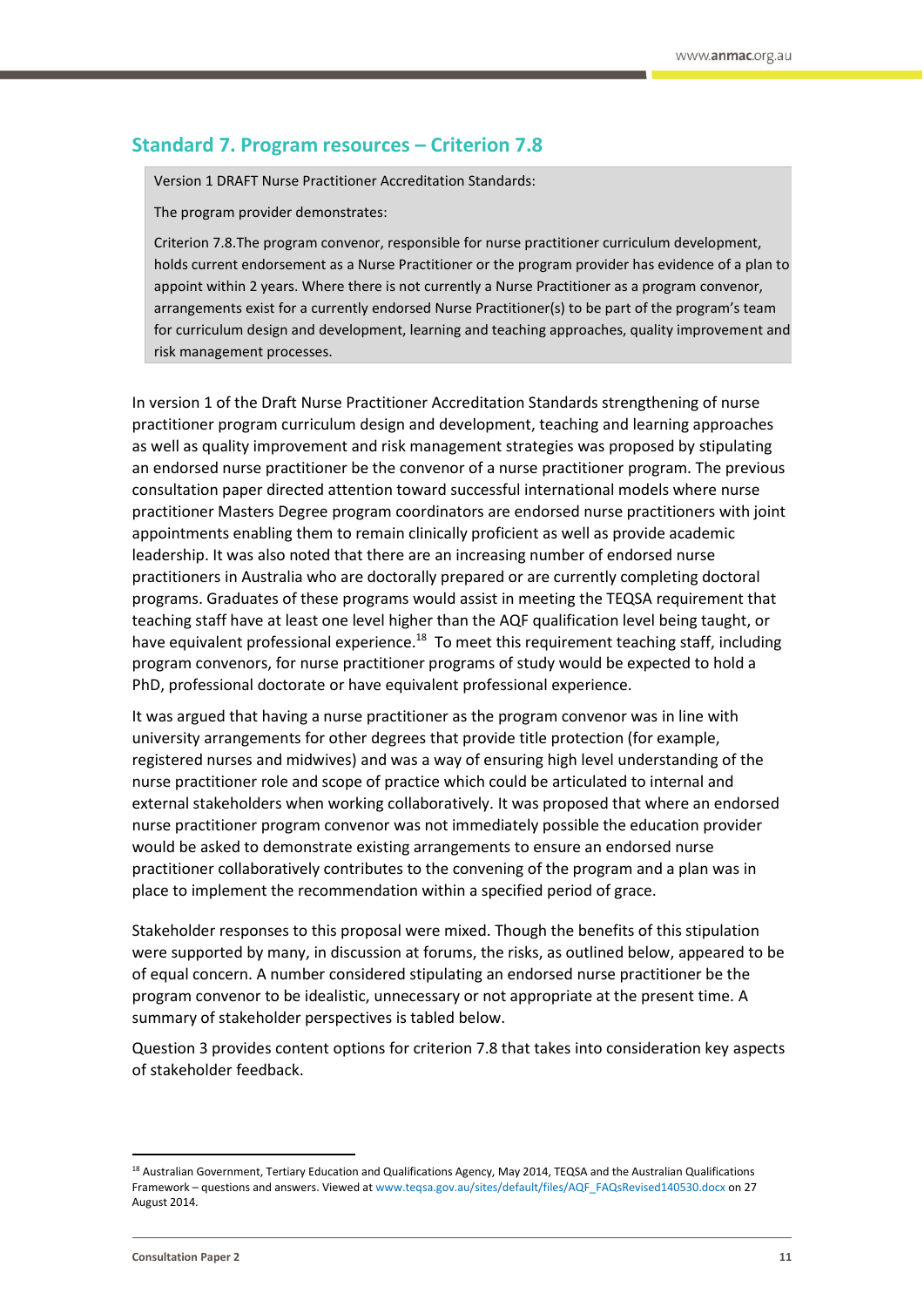*Summary of stakeholder perspectives on specifying an endorsed nurse practitioner as program convenor.*

| <b>Summary of benefits</b>                                                                                                                                                                                                                                                                                                                                                                                                                                                                                                                                                                                                                           | <b>Summary of risks</b>                                                                                                                                                                                                                                                                                                                                                                                                                                                                                                                                                                                                                                                                                                                                                                                                                                                                                                                                                                                                                                                                                                                                       |
|------------------------------------------------------------------------------------------------------------------------------------------------------------------------------------------------------------------------------------------------------------------------------------------------------------------------------------------------------------------------------------------------------------------------------------------------------------------------------------------------------------------------------------------------------------------------------------------------------------------------------------------------------|---------------------------------------------------------------------------------------------------------------------------------------------------------------------------------------------------------------------------------------------------------------------------------------------------------------------------------------------------------------------------------------------------------------------------------------------------------------------------------------------------------------------------------------------------------------------------------------------------------------------------------------------------------------------------------------------------------------------------------------------------------------------------------------------------------------------------------------------------------------------------------------------------------------------------------------------------------------------------------------------------------------------------------------------------------------------------------------------------------------------------------------------------------------|
| Having an endorsed nurse practitioner on<br>staff would enable mentorship for<br>development of convenor knowledge and<br>skills<br>Having an endorsed nurse practitioner as<br>convenor enables greater influence in<br>curriculum design and development<br>particularly in relation to teaching,<br>facilitating, assessing and mentoring<br>students<br>An endorsed nurse practitioner convenor<br>understands the industry, nursing models of<br>care and the learning needs of students<br>They are likely to have, and work toward, a<br>vision for the future<br>Possible with approximately 17 nurse<br>practitioner programs in Australia. | Some universities will need time to<br>negotiate such an arrangement<br>Lack curriculum development skills<br>$\bullet$<br>If universities focus only on an endorsed<br>$\bullet$<br>nurse practitioner as program convenor<br>there is a risk of losing multiple nurse<br>practitioner involvement in the program<br>which may potentially limit student<br>exposure to the breadth and depth of nurse<br>practitioner practice and their vision of<br>nurse practitioner practice<br>Convenor employment selection may be<br>based on the nurse practitioner<br>endorsement qualification rather than on an<br>educational qualification since this is the<br>only qualification stipulated in the standards<br>- both are equally important to this role<br>Nurse practitioners have spent years (and<br>$\bullet$<br>resources) focusing on clinical rather than<br>academic goals<br>Workforce risk - taking away from the small<br>numbers of clinically practising and<br>endorsed nurse practitioners<br>Workload risk – demands on individual to<br>maintain nurse practitioner<br>endorsement/practice and be actively<br>engaged in academic life. |

#### *Copy of online survey questions.*

#### **DRAFT Nurse Practitioner Accreditation Standards - Version 2**

**Question 3 seeks to clarify the role of endorsed nurse practitioners in providing the nurse practitioner program of study.**

#### **QUESTION 3:**

Which of the following options do you consider most appropriate for inclusion into the Nurse Practitioner Accreditation Standards at the present time?

The education provider demonstrates:

**Option 1:** An endorsed nurse practitioner is the program convenor or co-convenor of the nurse practitioner program of study.

**Option 2:** An endorsed nurse practitioner is an academic staff member who teaches into the nurse practitioner program of study.

**NB:** In Option 2 the academic staff member, as part of their role, would be expected to contribute to curriculum design and development, supervision and mentorship models, as well as quality improvement and risk management processes.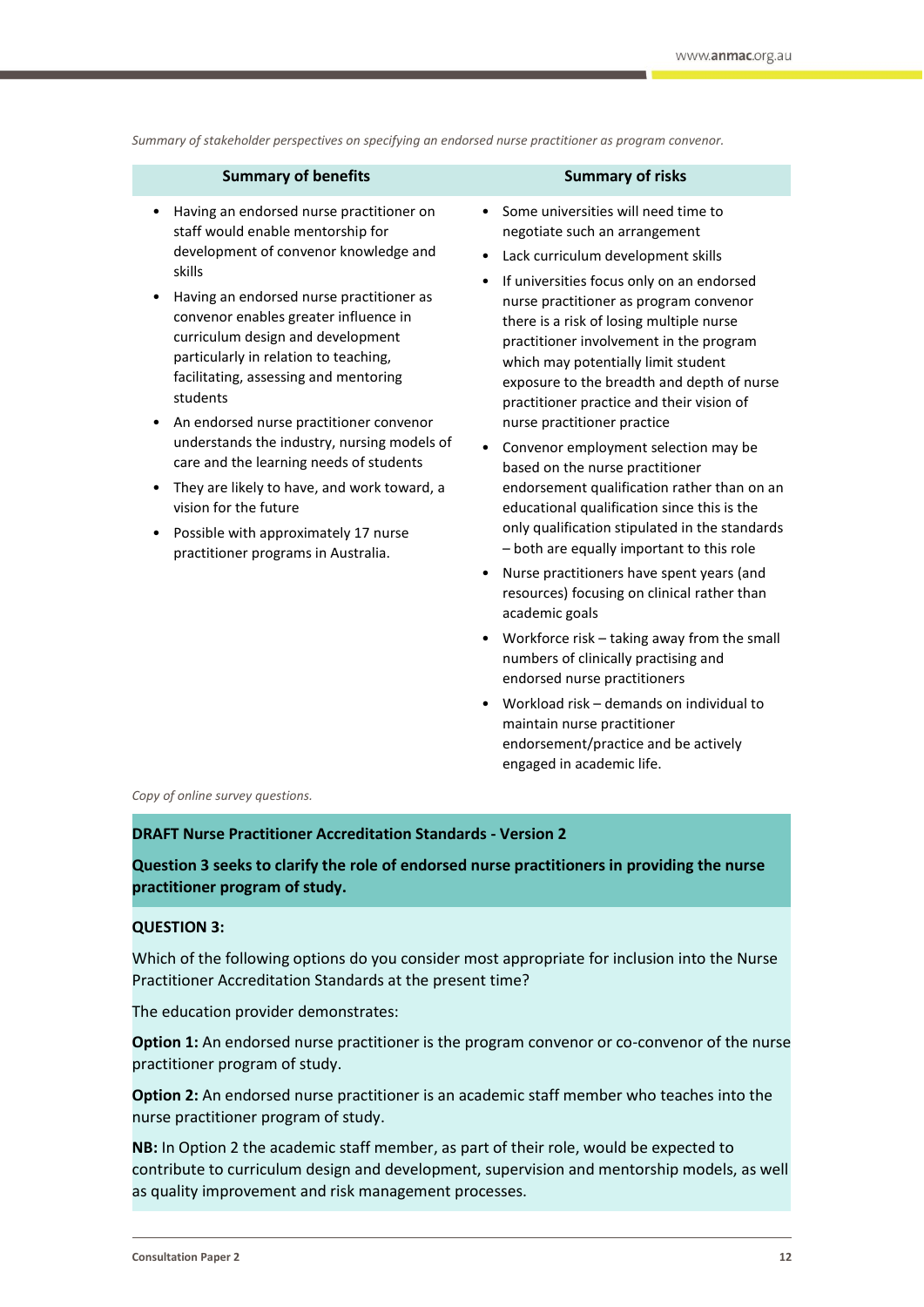## <span id="page-12-0"></span>**Standard 8. Management of IPP – Criterion 8.4**

DRAFT Nurse Practitioner Accreditation Standards - Version 1

The program provider demonstrates:

Criterion 8.4 Each student is provided with exposure to experience in health care settings that enable development of generic and specialist knowledge and skills and their application at the required level.

In the previous consultation paper it was noted that as part of health care reform, governments looked to reducing the burden on hospitals by improving care delivery within the community setting. Nurse practitioners are filling clinical service gaps and are shown to be complementary rather than substitutive to clinical care by general practitioners in Australia.<sup>19</sup> It was therefore argued that nurse practitioner education needed to prepare a more flexible nurse practitioner workforce that included 'portable' clinical practice skills and knowledge, and deep insight into primary health care service models.<sup>20</sup> In order to promote responsiveness to consumer needs and develop capability and flexibility of the nurse practitioner scope of practice it was proposed that students be exposed to both generic and specialist clinical placements during IPP. This would also ensure students developed a deep understanding of the 'convergence between the values of primary health care, the expectations of citizens and the common health performance challenges that cut across all contexts'.<sup>21</sup>

Although there was some support for the above concepts a number of stakeholders challenged the premise that endorsed nurse practitioners could move safely and flexibly between primary health and speciality care settings. It was argued that movement across these settings would require substantial retraining. Additionally a shared understanding of what was meant by generic and specialist knowledge and skills was not apparent with organisational submissions seeking clarification on these concepts. Stakeholders who did not support multiple placements stated:

- generic and specialist knowledge and skills could be gained in the same practice setting
- internships and candidature focused on experience in speciality areas
- learning outcomes from multiple practice settings was not considered relevant to the learning needs of all students and therefore should not be included in the standards.

Reported barriers to exposing students to multiple health care settings included:

 an absence of memorandums of understandings between universities and health services that ensured appropriate supervision and assessment of students across settings

1

<sup>&</sup>lt;sup>19</sup> The Centre for International Economics, Prepared for the Australian College of Nurse Practitioners, Final Report – Responsive patient centred care: the economic value and potential of Nurse Practitioners in Australia, May 8 2013. Viewed at [www.acnp.org.au/article/responsive-patient-care](http://www.acnp.org.au/article/responsive-patient-care) on 2 May 2014.

<sup>&</sup>lt;sup>20</sup> Keleher H 2001. Why Primary Health Care Offers a more Comprehensive Approach to Tackling Health Inequities than Primary Care, Australian Journal of Primary Health 7 (2): 57-61. Viewed at

[www.health.vic.gov.au/archive/archive2014/nphp/publications/documents/ag-phcare.pdf](http://www.health.vic.gov.au/archive/archive2014/nphp/publications/documents/ag-phcare.pdf) on 27 August 2014.

 $21$  World Health Report, 2008. Primary health care - now more than ever. Viewed at ww.who.int/whr/2008en on 27 august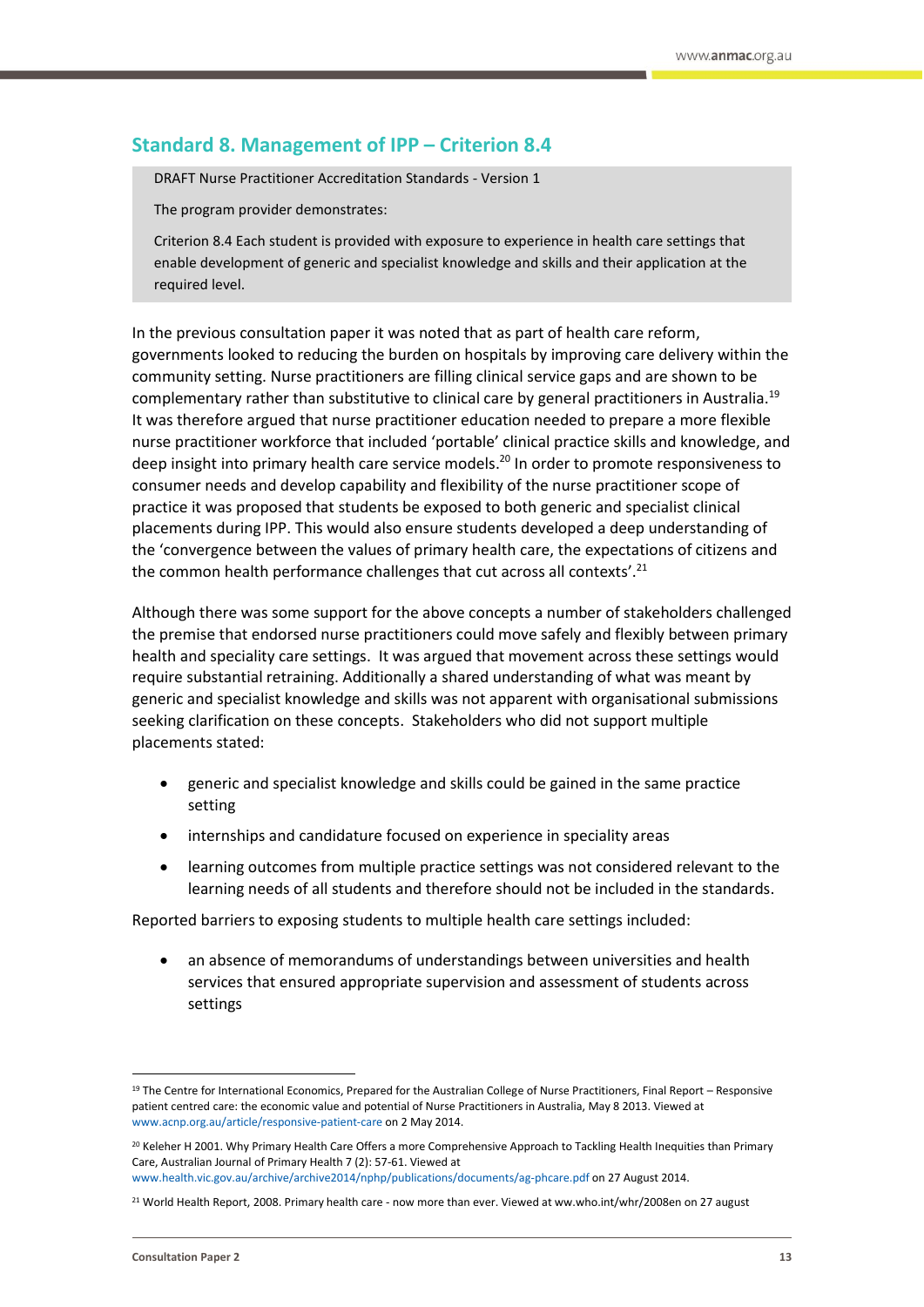economic and staffing constraints inhibiting student travel and backfill from paid employment – felt most particularly in rural and remote settings.

Question 4 provides content options for criterion 8.4 that take into consideration key aspects of stakeholder feedback.

*Copy of online survey questions.*

**DRAFT Nurse Practitioner Accreditation Standards - Version 2**

**Clarifying the knowledge and skills required of graduates entering a contemporary nurse practitioner workforce.**

#### **QUESTION 4:**

Does the following criterion sufficiently prepare students for undertaking patient centred care, ensuring development of knowledge and skills in primary health care principles that are complementary to the students' speciality skills and knowledge?

The program provider demonstrates:

Criterion 8.4 Each student is provided with a range of health care experiences that supports knowledge and skills development in patient centred care that is consistent with the principles of primary health care and complements the student's speciality skills and knowledge.

a) Yes

b) No

If you answered 'no' please provide your reason.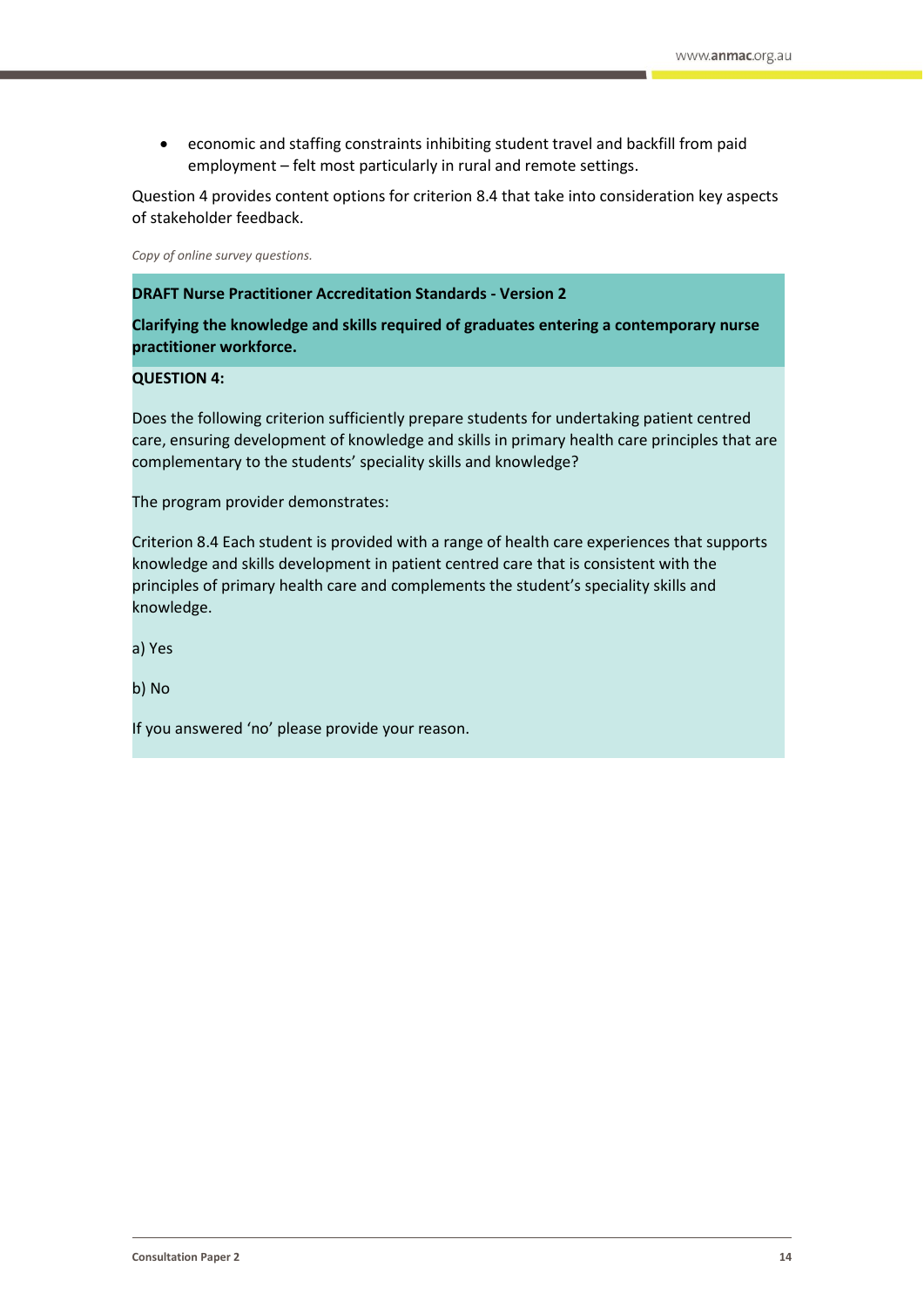## <span id="page-14-0"></span>**Review of other standards**

*Copy of online survey question.*

#### **Question 5:**

Are there any other issues, wording, errors, gaps or duplications you wish to comment on?

## <span id="page-14-1"></span>**Conc**l**usion**

The review of the Nurse Practitioner Accreditation Standards will update the standards as part of the transition to the National Registration and Accreditation Scheme. Open and transparent consultation will ensure the revised standards are nationally consistent, contemporary, comprehensive, clearly articulated and respected by the profession and relevant education providers.

The outcome of the review will be revised Nurse Practitioner Accreditation Standards that protect the public and are acceptable to the community, nurse practitioners, related jurisdictions, employers and relevant education providers.

The ANMAC Board will oversee the review. The review itself will be led by ANMAC's Executive Director Accreditation and Assessment Services and guided by the Expert Advisory Group, appointed by the ANMAC Board.

The new Nurse Practitioner Accreditation Standards are expected to be released in 2015 subject to NMBA approval.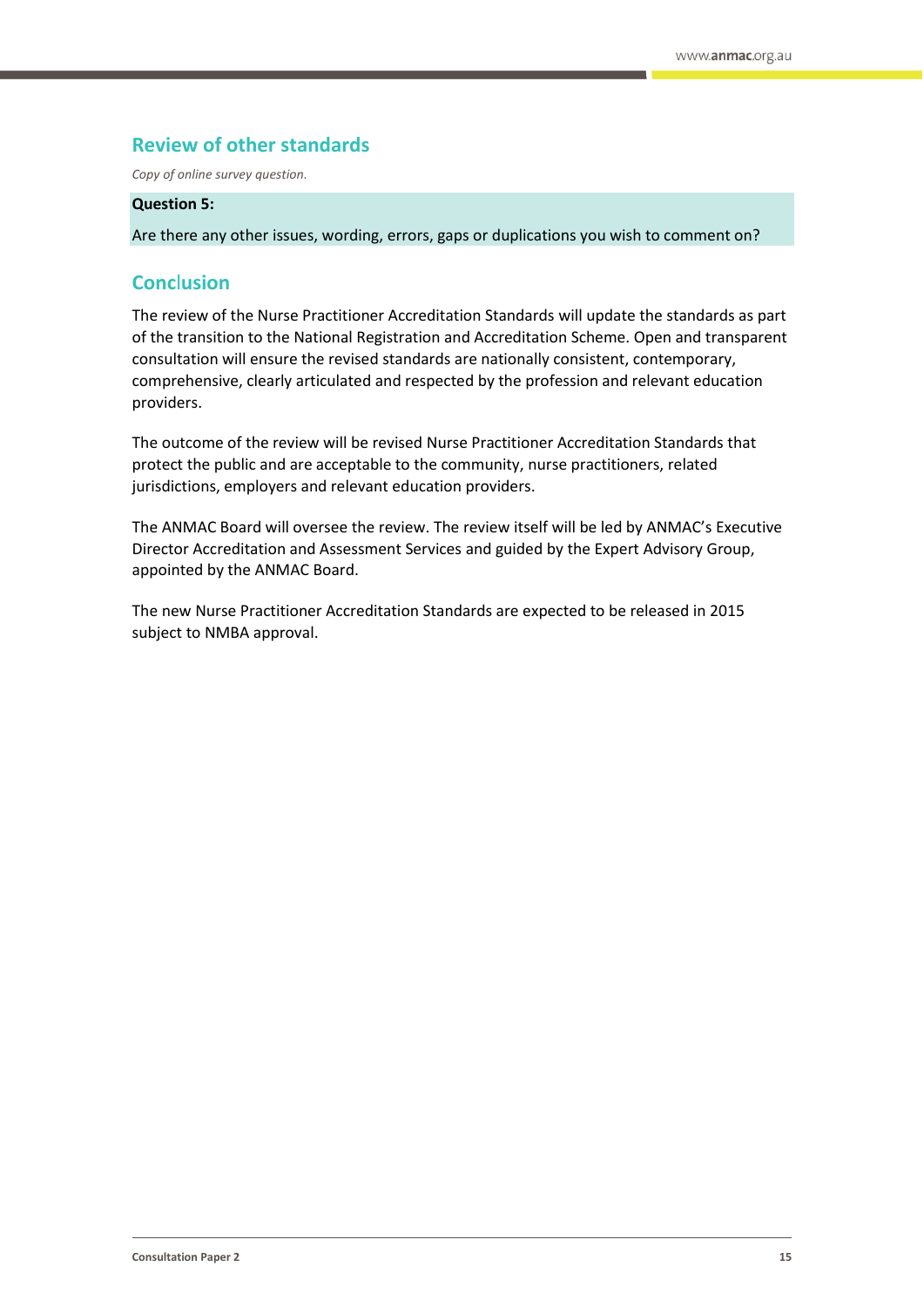# <span id="page-15-0"></span>**ANMAC accreditation standards structure**

## <span id="page-15-1"></span>**Standards structure**

The 2012 revision of the Registered Nurse Accreditation Standards introduced the new Australian Nursing and Midwifery Accreditation Council's (ANMAC) standards structure for implementation across all future ANMAC Accreditation Standards (See table below).

| <b>New ANMAC standards structure</b> |                                         |  |
|--------------------------------------|-----------------------------------------|--|
| Standard 1.                          | Governance                              |  |
| Standard 2.                          | Curriculum Conceptual Framework         |  |
| Standard 3.                          | Program Development and Structure       |  |
| Standard 4.                          | Program Content                         |  |
| Standard 5.                          | Student Assessment                      |  |
| Standard 6.                          | Students                                |  |
| Standard 7.                          | Resources                               |  |
| Standard 8.                          | Management of Workplace Experience      |  |
| Standard 9.                          | Quality Improvement and Risk Management |  |

The new ANMAC standards structure reflects the commonalities in education requirements and environments across programs. However, to increase relevance to the Nurse Practitioner Accreditation Standards the following adjustments have been made:

- Standard 2 is titled 'Curriculum Framework'
- Standard 8 is titled 'Management of Integrated Professional Practice'.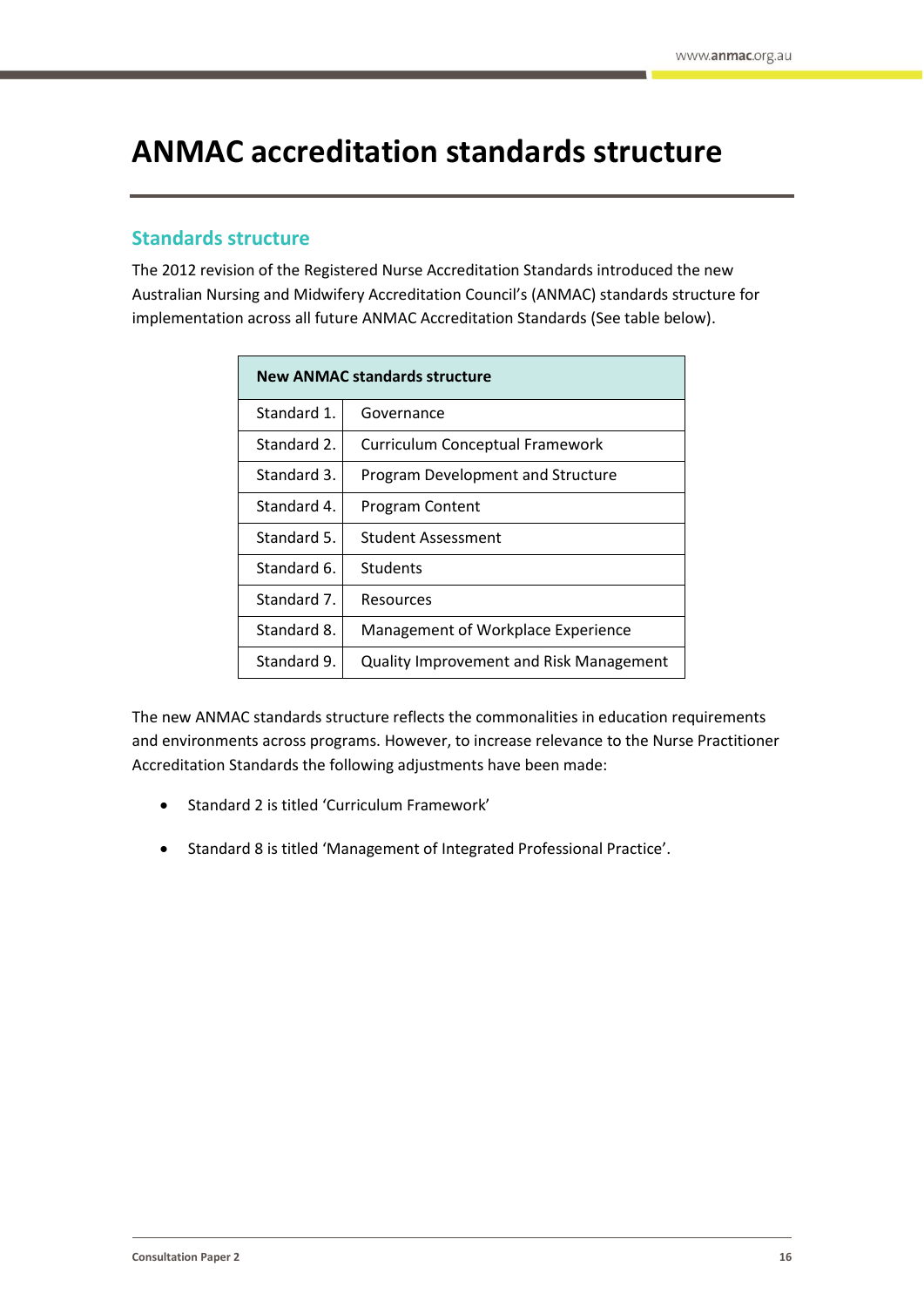# <span id="page-16-0"></span>**Version 2 - DRAFT Nurse Practitioner Accreditation Standards**

Please note: Standards are open to change based on feedback from the consultation period. Blue text denotes new content or wording in version 2 of the accreditation standards.

## **Standard 1: Governance**

The education provider has established governance arrangements for the nurse practitioner program of study that develop and deliver a sustainable, high-quality education experience for students, to enable them to meet the Nurse Practitioner Standards of Practice.

#### **Criteria**

The education provider must provide evidence of:

1.1 Current registration by the Tertiary Education Quality and Standards Agency (TEQSA) as an Australian University or other Higher Education Provider.<sup>22</sup>

1.2 Current accreditation of the nurse practitioner program of study by the University (or TEQSA for non-self-accrediting Higher Education Providers) detailing the expiry date and any recommendations, conditions and progress reports related to the school.

1.3 Listing on the Australian Qualifications Framework (AQF) National Registry for the award of Master's Degree (level 9)<sup>23</sup> as a minimum, with the title 'Nurse Practitioner' in the named degree.

1.4 Current, documented academic governance structure for the university or other higher education provider and the school conducting the program (program provider) which ensures academic oversight of the program and promotes high-quality teaching and learning scholarship, research and ongoing evaluation across all learning settings.

1.5 Terms of reference for relevant program advisory committee demonstrating partnership with key stakeholders<sup>24</sup>, including partnerships with Aboriginal and Torres Strait Islander health professionals and communities.

1.6 Staff delegations, reporting relationships, and the role of persons or committees in decision making related to the program.

1.7 Governance arrangements between the university or higher education provider and the school that ensure responsiveness to requirements for ongoing compliance with accreditation standards.

<sup>22</sup> For explanation of Provider Categories see: Tertiary Education and Quality Standards Agency (2011), *Higher Education Standards (Threshold Standards) 2011 Legislative Instrument, Chapter 2*, Accessed on 7th March 2012 at http://www.teqsa.gov.au/highereducation-standards-framework.

<sup>&</sup>lt;sup>23</sup> This is the 'required level' referred to throughout these standards.

<sup>&</sup>lt;sup>24</sup> Key stakeholders include, but are not limited to, consumers and representatives from relevant professional organisations.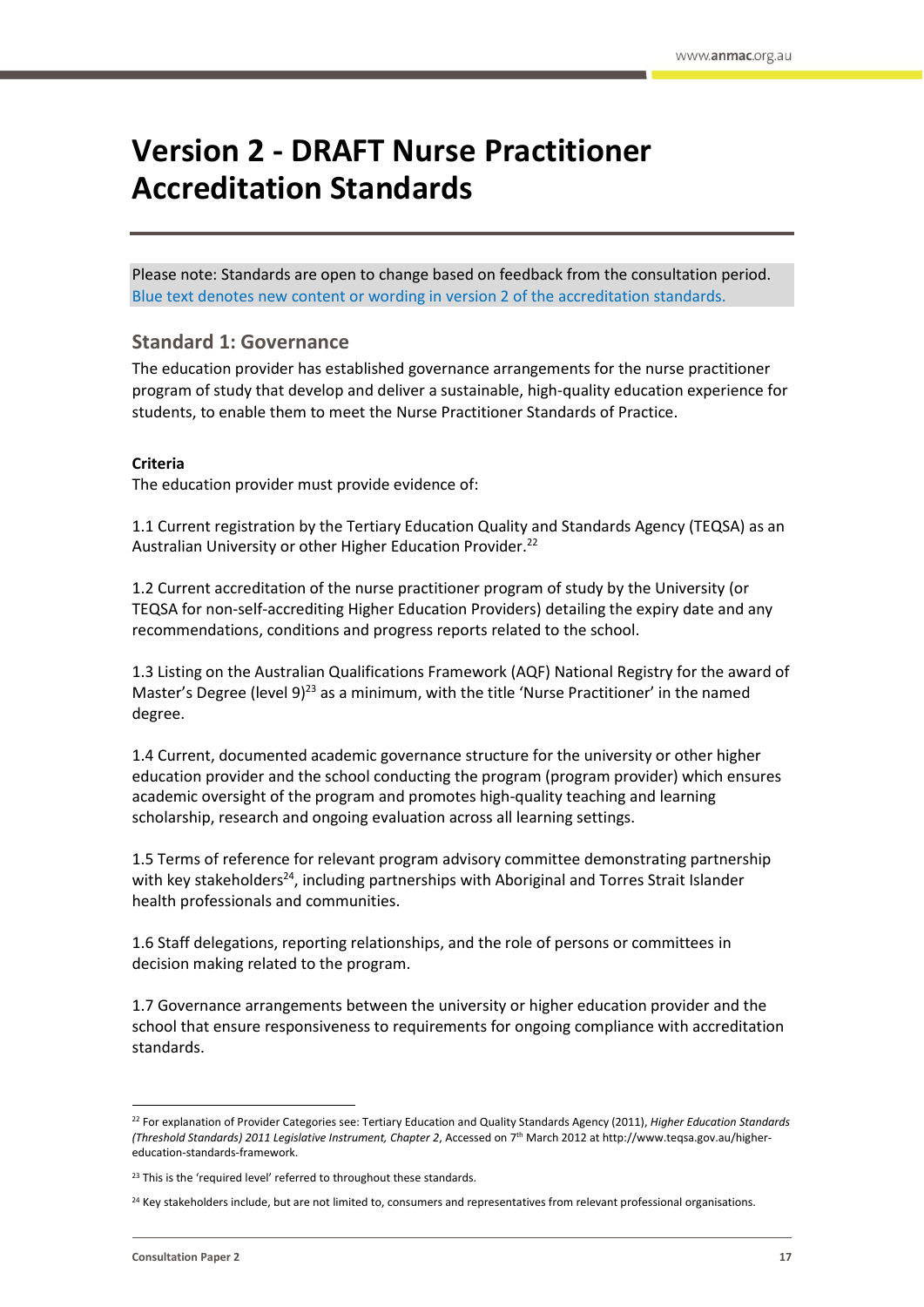1.8 Policies relating to credit transfer or the recognition of prior learning that are consistent with AQF national principles and the graduate's ability to meet the Nurse Practitioner Standards of Practice.

1.9 Governance arrangements between the education provider and health service providers to monitor students' practice experience and learning and teaching in the clinical setting including, but not limited to program resourcing and clinical teaching, supervision and assessment.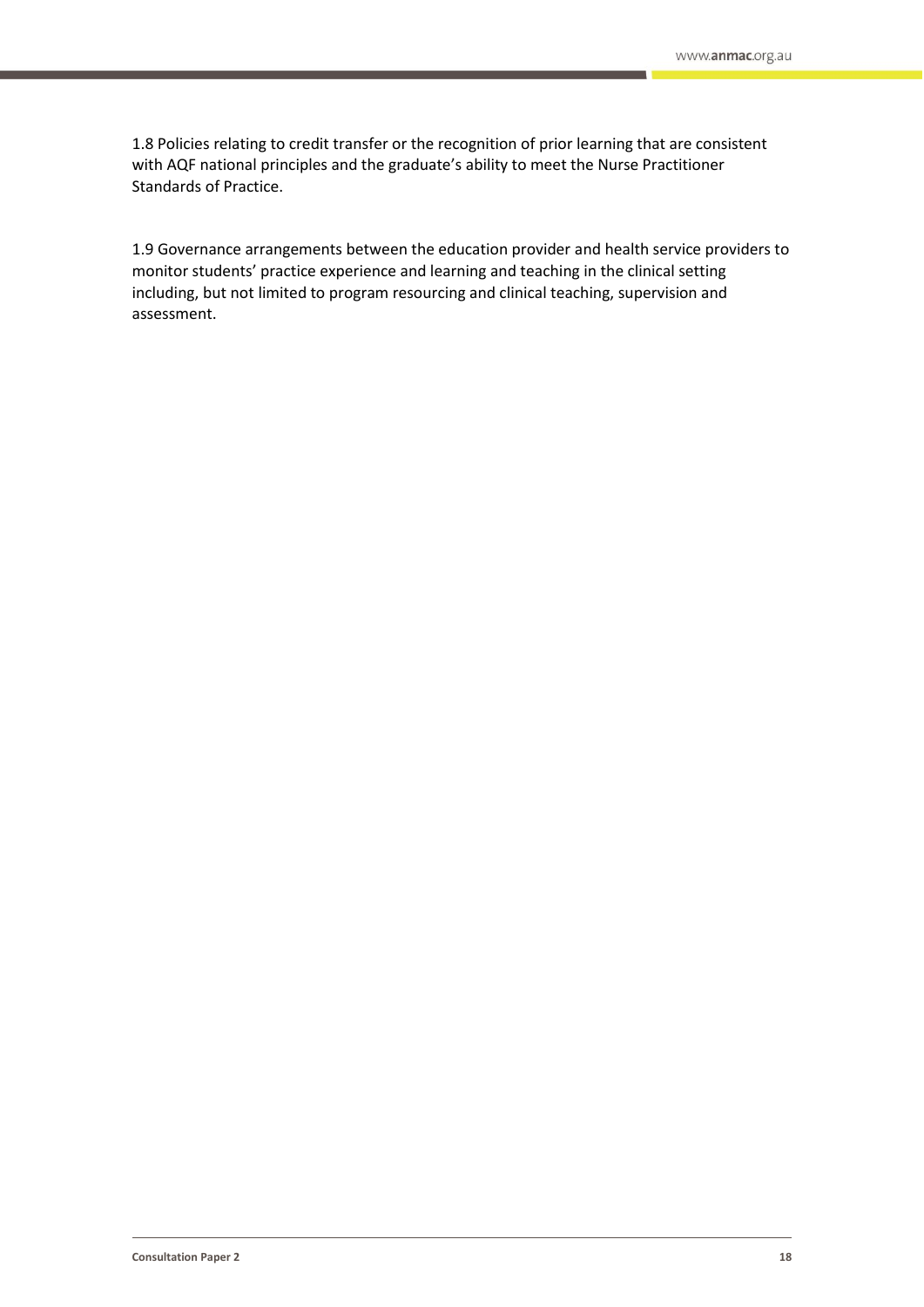## **Standard 2: Curriculum framework**

The education provider uses an appropriate and relevant philosophy to make explicit the assumptions about the nature of knowledge that informs the curriculum content and nature of the health service environment that the graduate will enter. In addition, the education provider makes explicit the educational theory that informs the design and delivery of sustainable processes for learning and teaching in the nurse practitioner program.

#### **Criteria**

The program provider demonstrates:

2.1 A clearly documented and explained framework for the program, including a curriculum philosophy that includes knowledge concepts relating to:

- a. a nursing model of health care
- b. primary health care principles and contexts
- c. capability theory.

2.2 A clearly described educational theory that is applied throughout the nurse practitioner program to:

- a. shape, organise and guide the delivery of curriculum content
- b. accommodate differences in student learning style and learning contexts
- c. stimulate student engagement, innovation and self-directed learning.

2.3 Application of learning and teaching approaches derived from the stated educational theory and responsive to the goals of the stated curriculum philosophy that:

- a. enable achievement of stated learning outcomes
- b. scaffold learning appropriately throughout the program
- c. engender deep rather than surface learning
- d. embed contextualised experiential learning and scenario-based evaluation
- e. develop and enhance intellectual skills in inquiry, analysis and synthesis in dealing with complex information
- f. build clinical leadership and clinical scholarship
- g. enable intraprofessional and interprofessional learning for collaborative practice.
- h. contextualises cultural safety and its intersections with patient management and health care delivery.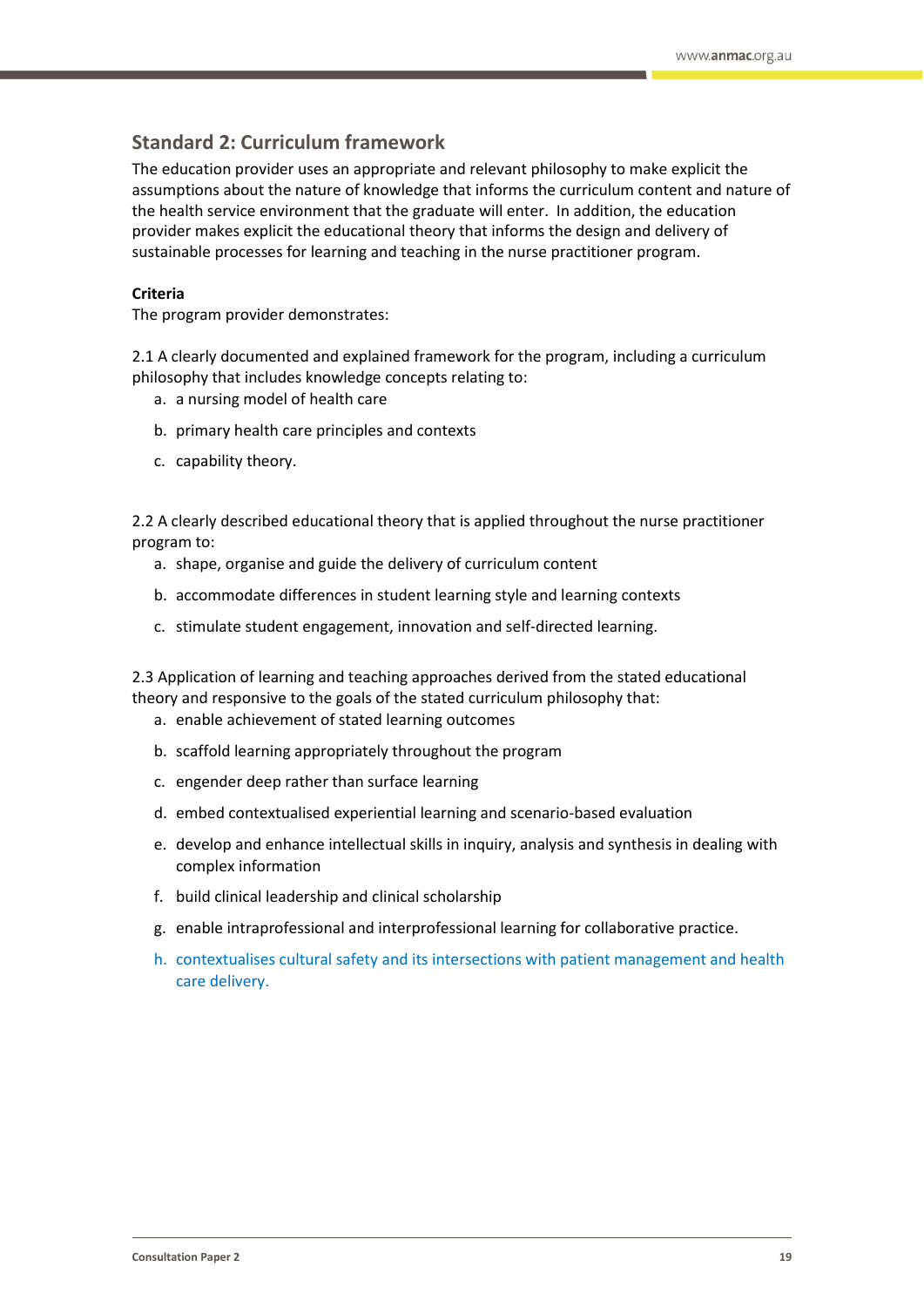## **Standard 3: Program Development and Structure**

The program of study is developed in collaboration with key stakeholders reflecting current nurse practitioner practice and learning and teaching; complying in length and structure with the Australian Qualifications Framework (AQF) for a level 9 Masters Degree and enabling graduates to meet the Nurse Practitioner Standards of Practice. Integrated professional practice is sufficient to enable the student to function as a safe, autonomous and collaborative nurse practitioner by program completion.

#### **Criteria**

The program provider demonstrates:

3.1 Consultative and collaborative approaches to curriculum design and program organisation between academic staff, nurse practitioners, other relevant clinical experts working in clinical service provision, students, consumers and other key stakeholders including Aboriginal and Torres Strait Islander health professionals.

3.2 A map of subjects against the Nurse Practitioner Standards of Practice which clearly identifies the links between learning outcomes, assessments and required graduate standards of practice.

3.3 A map of subjects against the National Prescribing Competencies and any other relevant professional practice standard which clearly identifies the links between learning outcomes, assessments and required graduate competencies.

3.4 Descriptions of curriculum content and the rationale for its extent, depth and sequencing in relation to application of knowledge and skills expected of students at this required level.

3.5 A map of student interaction opportunities with other health professions to facilitate interprofessional learning.

3.6 A minimum of 300 hours of supernumerary integrated professional practice incorporated in the program that provides exposure to a range of health care experiences relevant to the students' learning needs and enables students' achievement of the Nurse Practitioner Standards of Practice.

3.7 Content and sequencing of the program of study prepares students for integrated professional practice and incorporates opportunities for learning through simulated practice where appropriate.

3.8 Equivalence of subject outcomes for programs taught in all delivery modes in which the program is offered (subjects delivered on-campus or in mixed-mode, by distance or by elearning methods).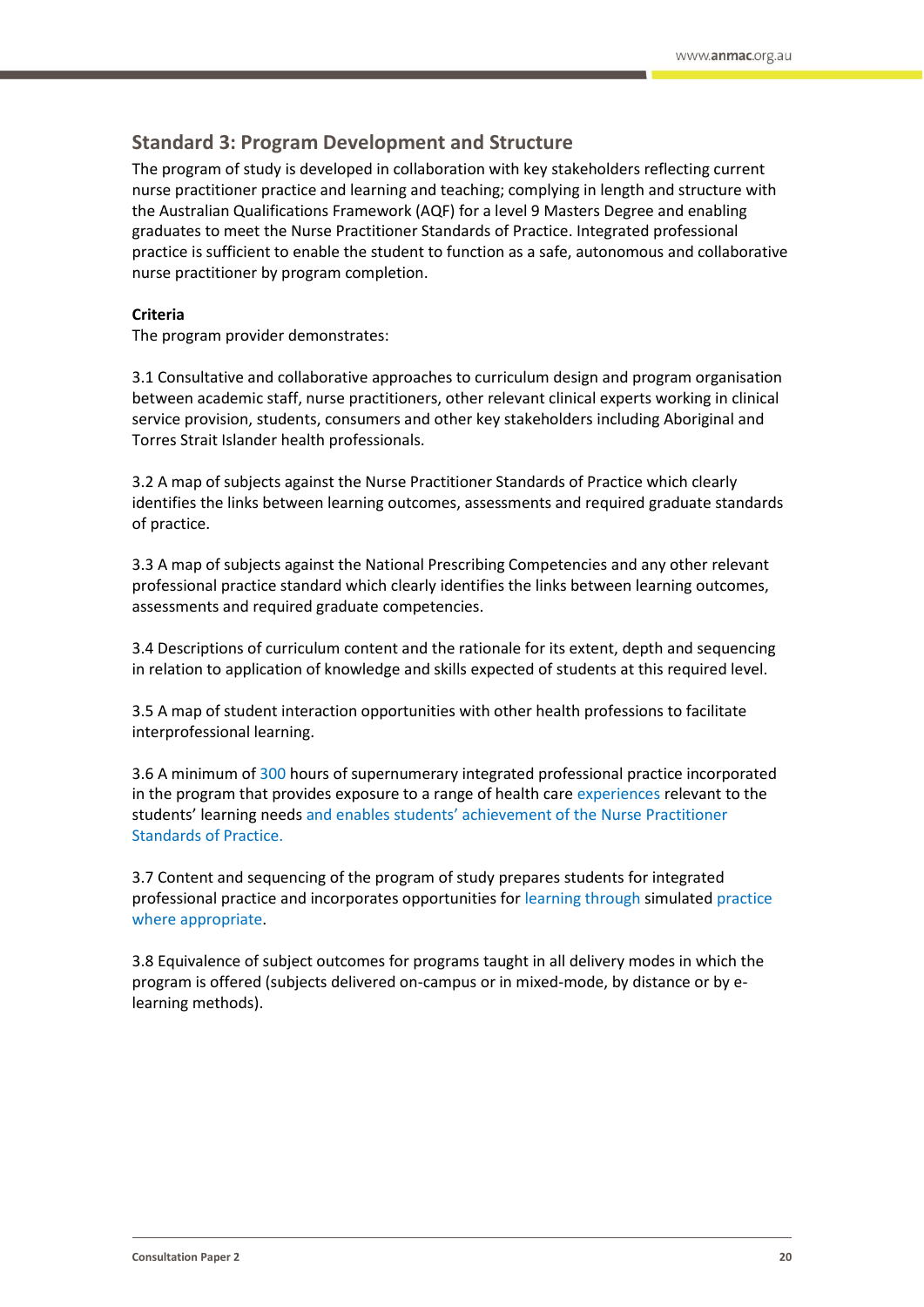## **Standard 4: Program content**

The program content delivered by the program provider comprehensively addresses the Nurse Practitioner Standards of Practice as well as existing and emerging national and regional health priorities across a range of health service delivery contexts.

#### **Criteria**

The program provider demonstrates:

4.1 A comprehensive curriculum document, based on the framework discussed in Standard 2 that includes:

- a. program structure and delivery modes, including on-line components
- b. subject outlines that detail content, objectives, learning outcomes and associated assessment
- c. teaching and learning strategies
- d. an integrated professional practice plan demonstrating opportunities to attain the Nurse Practitioner Standards of Practice.

4.2 The central focus of the program is application of knowledge and skills at the required level that enable the nurse practitioner to provide a patient centred health service to consumers:

- a. within a range of health care contexts
- b. that incorporates national and regional health priorities, research, policy and reform
- c. that complies with national and relevant jurisdictional legislative frameworks.

4.3 Program content should include but not be limited to:

- a. sciences that underpin all elements of nurse practitioner practice
- b. advanced holistic health assessment and diagnostics
- c. clinical research and practice improvement methodologies
- d. therapeutic practice approaches grounded in a nursing model of care and that incorporate quality use of medicines
- e. socio-economic, geographical and political factors that influence nurse practitioner models, for example, health care contexts, funding arrangements, business proficiency.

4.4 Inclusion of content giving students a deep appreciation of the diversity of Australian culture, in order to further develop and engender their knowledge of cultural respect and safety.

4.5 Inclusion of discrete content specifically addressing Aboriginal and Torres Strait Islander peoples' history, health, wellness and culture. Health conditions prevalent among Aboriginal and Torres Strait Islander peoples and communities are appropriately embedded across the curriculum and linked to subject objectives, learning outcomes and assessment.

4.6 Inclusion of content specifically addressing the health needs of people with geographically, or culturally, socially and linguistically diverse backgrounds.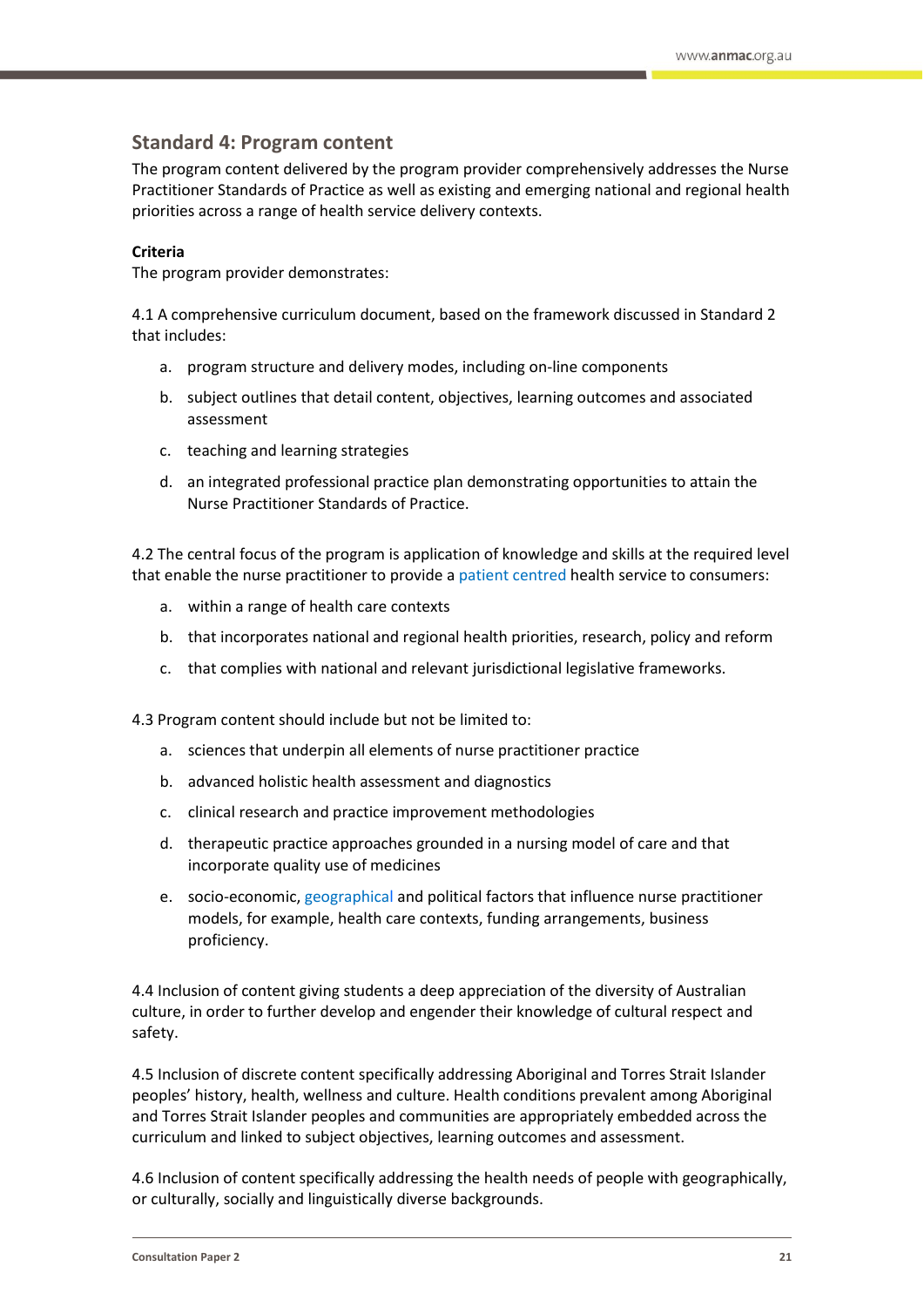4.7 Specialities and/or electives in the course that complement the nurse practitioner role and level of practice.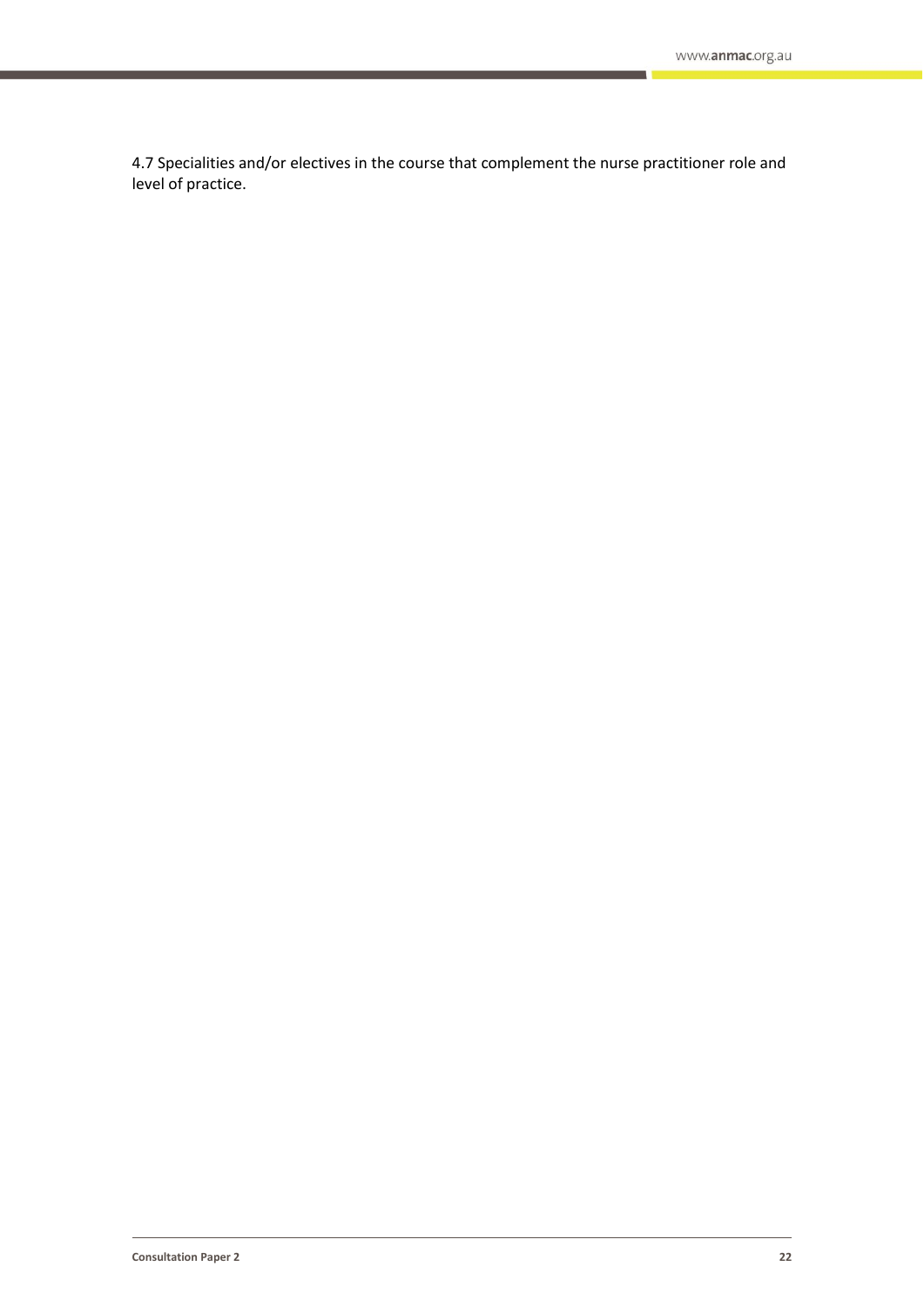## **Standard 5: St**u**dent Assessment**

The curriculum incorporates a variety of approaches to assessment that suit the nature of the learning experience and robustly measure achievement of required learning outcomes, including a comprehensive summative assessment of student performance against the current Nurse Practitioner Standards of Practice.

#### **Criteria**

The program provider demonstrates:

5.1 A consistent approach to student assessment across teaching sites and modalities that is periodically reviewed and updated.

5.2 Clear statements about assessment and progression rules and requirements provided to students at the commencement of the program.

5.3 The level, number and context of assessments are consistent with determining the achievement of the stated learning outcomes.

5.4 Both formative and summative assessment exist across the program to enhance individual and group learning as well as inform student progression.

5.5 The use of a variety of assessment approaches to evaluate competence in the application of knowledge and skills at the required level and as required for professional practice as a nurse practitioner including:

- a. a comprehensive portfolio of learning and integrated professional practice
- b. contextualised, scenario based assessment strategies
- c. viva voce clinical assessment
- d. observation in integrated professional practice settings.

5.6 A range of instruments, validated where possible, are used in integrated professional practice assessment to evaluate student knowledge, skills, behaviours and capacity to meet the Nurse Practitioner Standards of Practice.

5.7 Ultimate accountability for the assessment of students in relation to integrated professional practice.

5.8 Evidence of procedural controls, fairness, reliability, validity and transparency in assessing students.

5.9 Processes to ensure the integrity of online assessment.

5.10 Collaboration between the education provider, health service provider/s and other stakeholders involved in integrated professional practice in selecting, implementing and evaluating assessment methods.

5.11 Comprehensive summative assessment of the student's achievement of the Nurse Practitioner Standards of Practice on completion of the program. This assessment includes a comprehensive summative clinical viva voce within the student's nominated scope of practice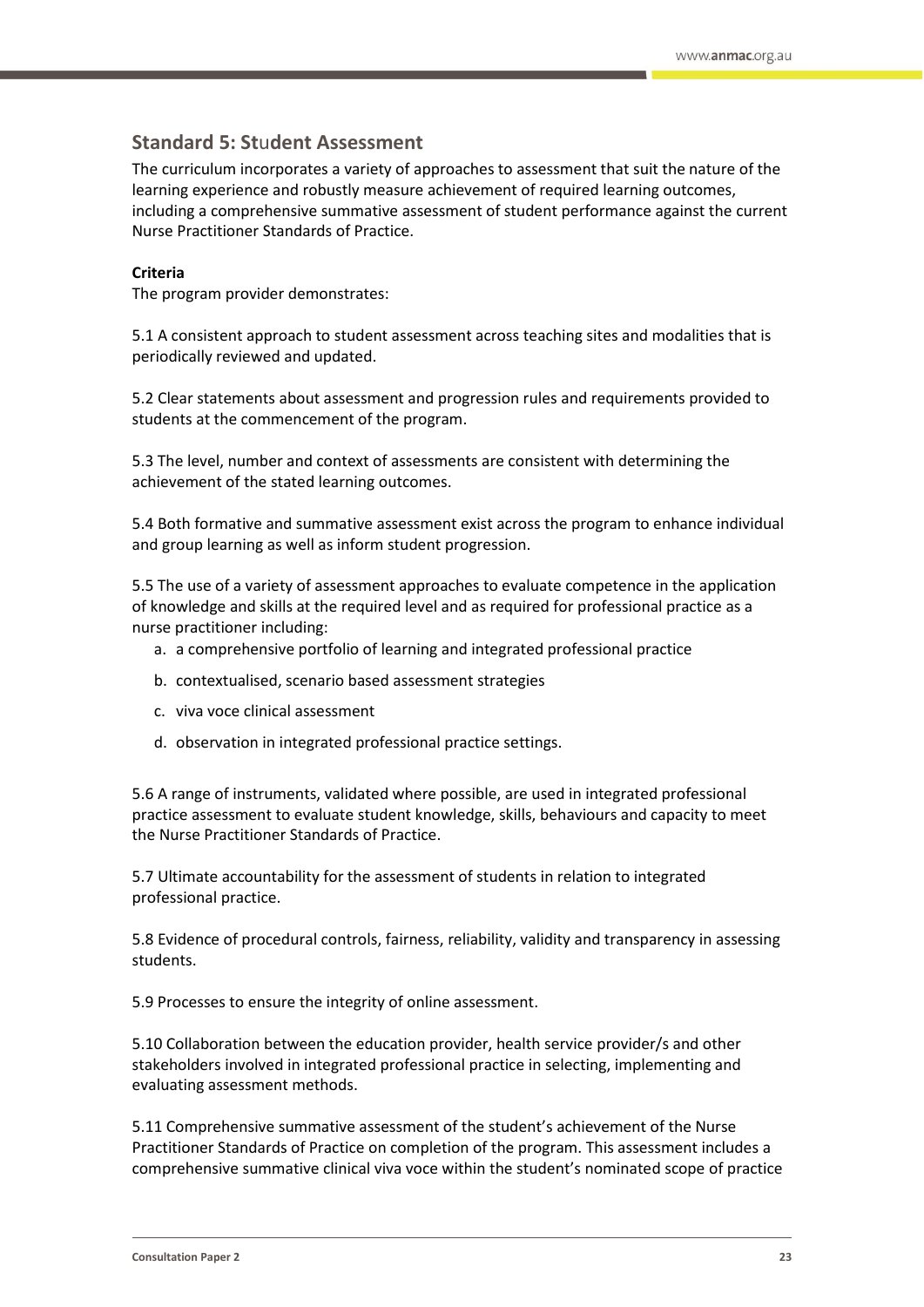by suitably qualified members<sup>25</sup> of the multidisciplinary team and should demonstrate achievement of AQF level 9 graduate descriptors.

<sup>&</sup>lt;sup>25</sup> 'Suitably qualified members' refers to health care professionals who are recognised by the Education and Health Service Providers and clinical peers as having: sufficient qualifications, knowledge and skills to be considered an expert in a clinical field relevant to the scope of practice of the student; a thorough understanding of the role and scope of nurse practitioner practice, and appropriate preparation and training in undertaking student assessment. Nurse practitioners should be included as part of this team where possible.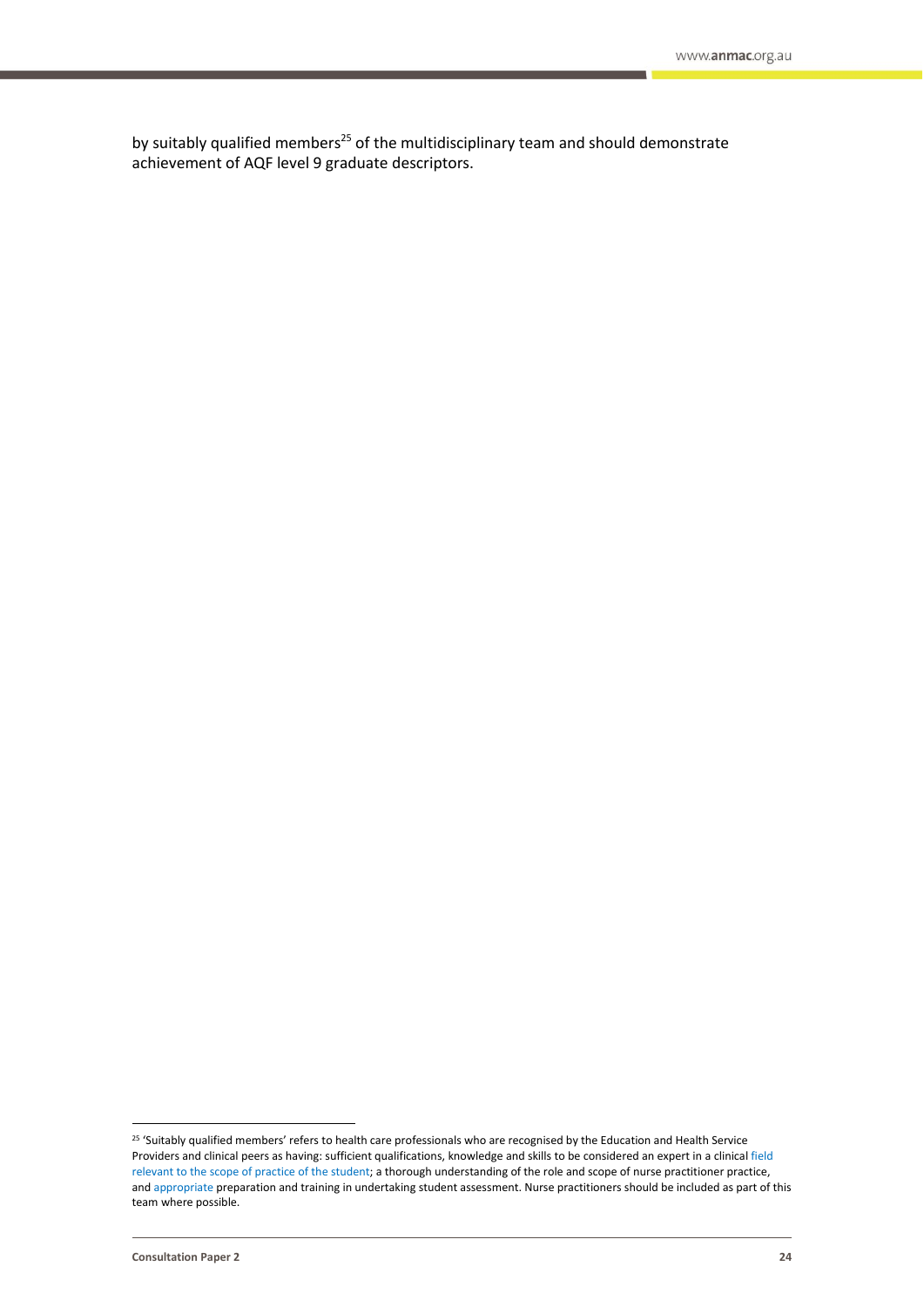## **Standard 6: Students**

The program provider's approach to attracting, enrolling, supporting and assessing students is underpinned by values of transparency, authenticity, equal opportunity and an appreciation of social and cultural diversity.

#### **Criteria**

The program provider demonstrates:

- 6.1 Applicants are informed of the following before accepting an offer of enrolment:
	- a. modes for program delivery and location of integrated professional practice placements
	- b. specific requirements for entry to the program of study including English language proficiency
	- c. compliance with the National Law by notifying the Australian Health Practitioner Regulation Agency if a student undertaking integrated professional practice has an impairment that may place the public at risk of harm
	- d. specific requirements for right of entry to health services for integrated professional practice experience placements (including, fitness for practice, immunisation and criminal history)
	- e. requirements specified in the NMBA's Endorsement as a Nurse Practitioner Registration Standard.

6.2 Students are selected for the program based on clear, justifiable and published admission criteria that includes:

- a. current general registration as a registered nurse
- b. demonstration of requisite experience in advanced practice nursing as specified in the NMBA's Endorsement as a Nurse Practitioner Registration Standard
- c. a postgraduate qualification in a clinical field.

6.3 Students have sufficient English language proficiency and communication skills to be able to successfully undertake academic experience and integrated professional practice requirements throughout the program.

6.4 Students are informed about, and have access to, appropriate support services including counselling, health care and academic advisory services.

6.5 Processes to enable early identification and support for students who are not performing well academically, clinically or have professional conduct issues.

6.6 All students have equal opportunity to attain the Nurse Practitioner Standards of Practice. The mode or location of program delivery should not influence this opportunity.

6.7 Processes for student representation and feedback in matters relating to governance and program management, content, delivery and evaluation.

6.8 Aboriginal and Torres Strait Islander peoples are encouraged to apply and a range of support is provided to those students as needed.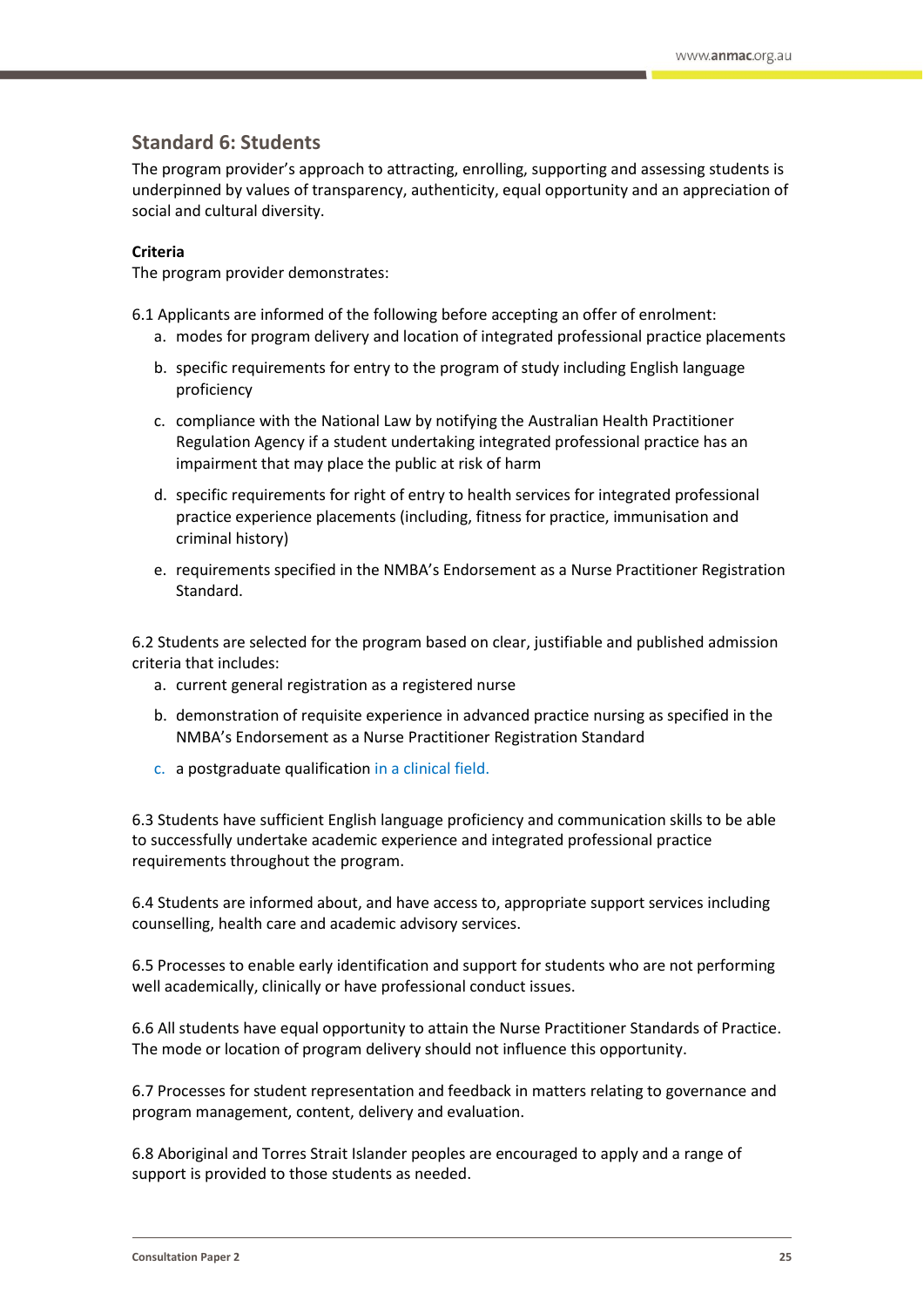6.9 Other groups underrepresented in the nursing profession, especially those from culturally, socially and linguistically diverse backgrounds, are encouraged to apply and support is provided to those students as needed.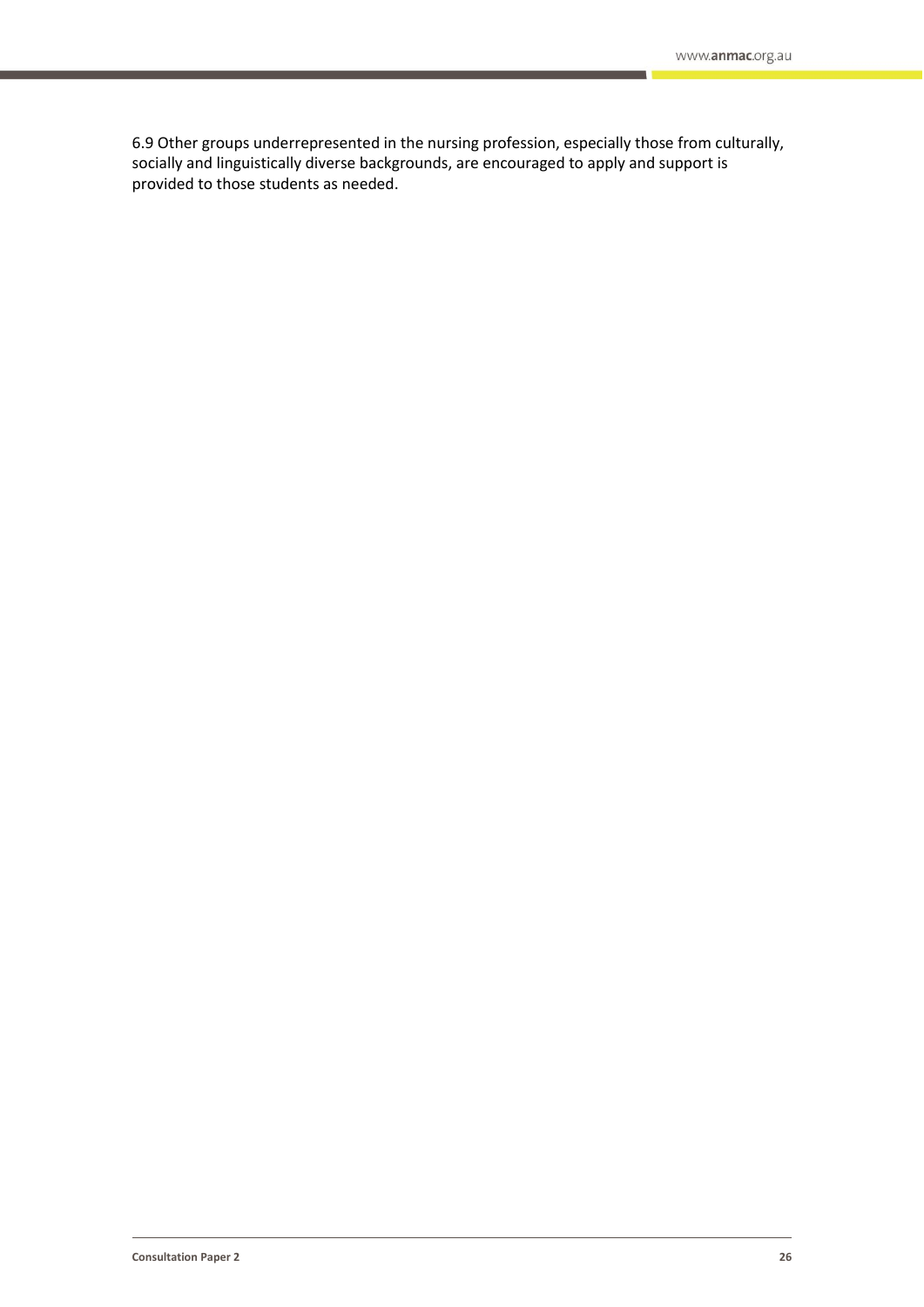## **Standard 7: Resources**

The program provider has adequate facilities, equipment and teaching resources, as well as staff who are qualified, capable and sufficient in number, to enable students to attain the Nurse Practitioner Standards of Practice.

#### **Criteria**

The program provider demonstrates:

7.1 Staff, facilities, online tools, equipment and other teaching resources are sufficient in quality and quantity for the anticipated student population and any planned increase.

7.2 Students have sufficient and timely access to academic and clinical teaching staff, including nurse practitioners to support student learning.

7.3 A balance of academic, clinical, technical and administrative staff appropriate to meeting teaching, research and governance commitments.

7.4 Staff recruitment strategies:

- a. are culturally inclusive and reflect population diversity
- b. take affirmative action to encourage participation from Aboriginal and Torres Strait Islander peoples.

7.5 Documented position descriptions for teaching staff, clearly articulating roles, reporting relationships, responsibilities and accountabilities.

7.6 The Head of Discipline holds current Australian general registration as a nurse with no conditions relating to conduct, holds a relevant post graduate qualification, maintains active involvement in the nursing profession and has strong engagement with contemporary nursing education and research.

7.7 Academic staff are qualified for their level of teaching and/or supervision to at least one tertiary qualification standard higher than the program of study being taught.

#### 7.8<sup>26</sup>

7.9 Staff teaching and assessing nursing practitioner specific subjects, including those with pharmacology, advanced health assessment and diagnostics (pathology and medical imaging) content, have relevant clinical and academic qualifications and experience.

7.10 Each student's integrated professional practice clinical and professional support team are qualified for their level of teaching and/or supervision. This includes clinical practice expertise in a relevant clinical area and an academic qualification in education or equivalent learning and teaching experience.

7.11 In cases where an academic staff member's tertiary qualifications do not include nursing, their qualifications and experience are directly relevant to the subject/s they are teaching.

7.12 Processes to ensure academic staff demonstrate engagement in research, scholarship and practice in the subject/s they teach.

 $\overline{a}$ 

<sup>26</sup> Await stakeholder feedback.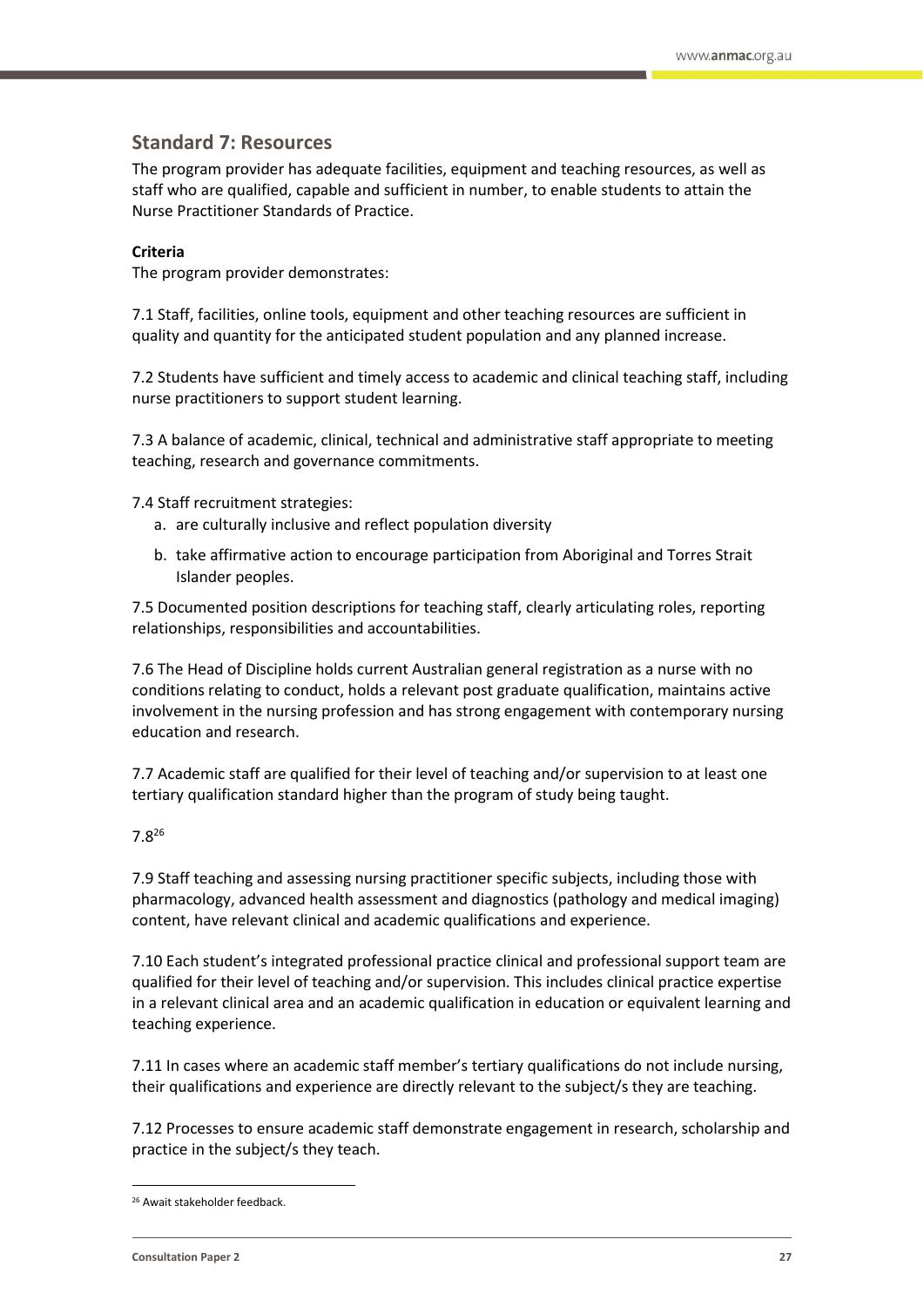7.13 Teaching and learning takes place in an active research environment where academic staff are engaged in research, scholarship or generating new knowledge. Areas of interest, publications, grants and conference papers are documented.

7.14 Policies and processes to verify and monitor the academic and professional credentials of current and incoming staff, including current general registration as a registered nurse and endorsement as a nurse practitioner, where applicable, and to evaluate their performance and development needs.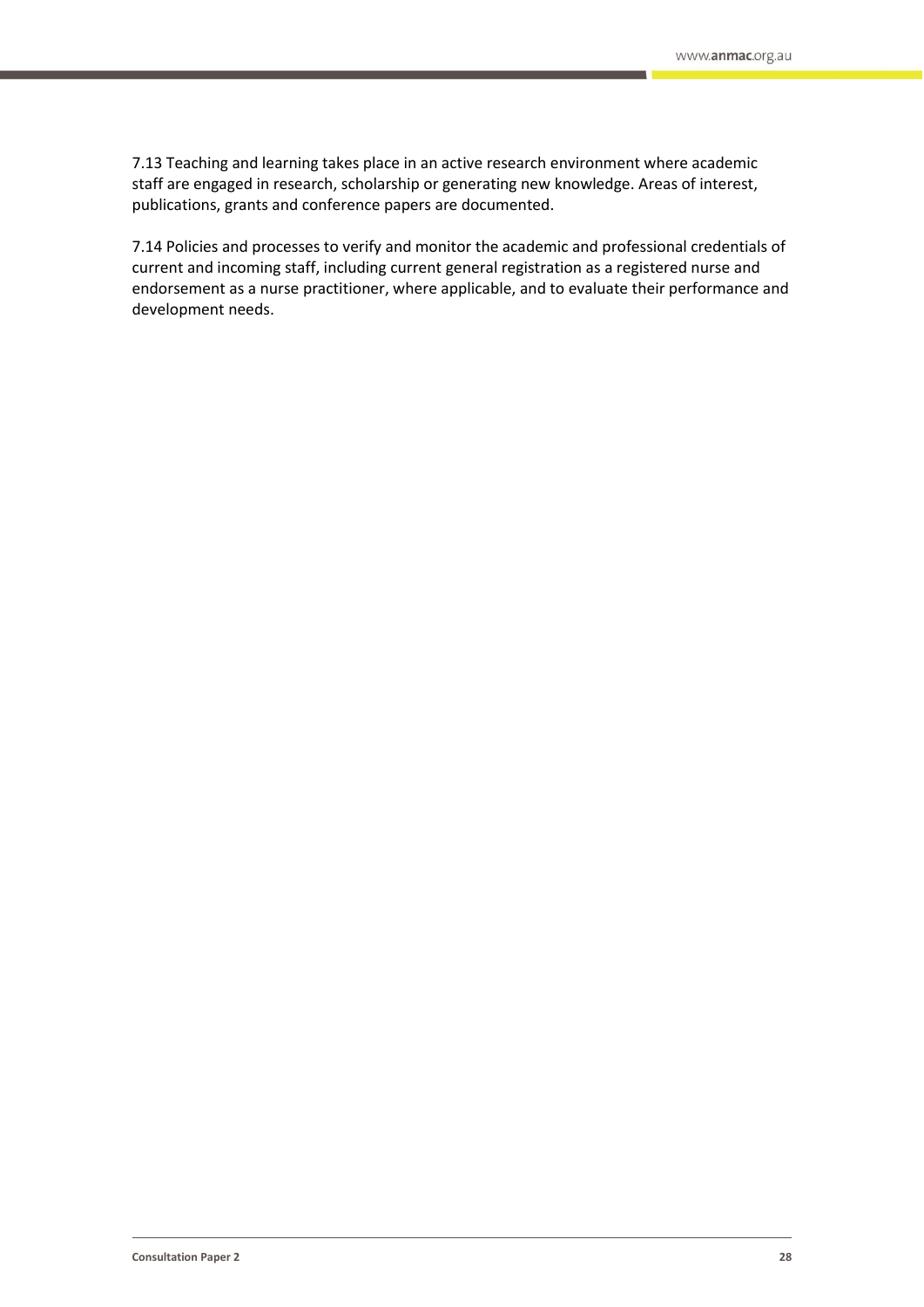## **Standard 8: Management of Integrated Professional Practice**

The program provider ensures that every student is given supervised integrated professional practice in environment/s providing suitable learning and teaching opportunities and conditions for students to attain the Nurse Practitioner Standards of Practice

#### **Criteria**

The program provider demonstrates:

8.1 Negotiated and secure integrated professional practice experiences and an associated clinical and professional support team for each student and a process by which these are assessed as satisfactory prior to the commencement and for the duration of the program.

8.2 Constructive relationships and clear contractual arrangements with all health providers where students gain their integrated professional practice and processes to ensure these are regularly evaluated and updated.

8.3 Risk management strategies in all environments where students are placed to gain integrated professional practice and processes to ensure these are regularly reviewed and updated.

8.4<sup>27</sup> Each student is provided with a range of health care experiences that supports knowledge and skills development in patient centred care that is consistent with the principles of primary health care and complements the student's speciality skills and knowledge.

8.5 Each student is provided with sufficient integrated professional practice, including supernumerary time, to support the attainment of the Nurse Practitioner Standards of Practice.

8.6 Each student is provided with integrated professional practice experiences that reflect the major health priorities specific to the student's area of practice with opportunities for intraprofessional and interprofessional learning and the development of knowledge and skills and their application for collaborative practice.

8.7 Clearly articulated models of supervision, support, facilitation and assessment are in place so students can attain the Nurse Practitioner Standards of Practice.

8.8 Academics, nurse clinicians and other health professionals engaged in supervising and supporting students during integrated professional practice are adequately prepared for the learning and teaching role and apply contemporary and evidence-based Australian and international perspectives on nurse practitioner practice.

8.9 Nominated professionals in the student's clinical and professional support team undertake assessment of the student against the Nurse Practitioner Standards of Practice within the context of integrated professional practice experience.

8.10 Resources are provided, monitored and regularly evaluated to support students, and their supervisors, while on integrated professional practice to attain the Nurse Practitioner Standards of Practice.

 $\overline{a}$ 

<sup>&</sup>lt;sup>27</sup> Await stakeholder feedback.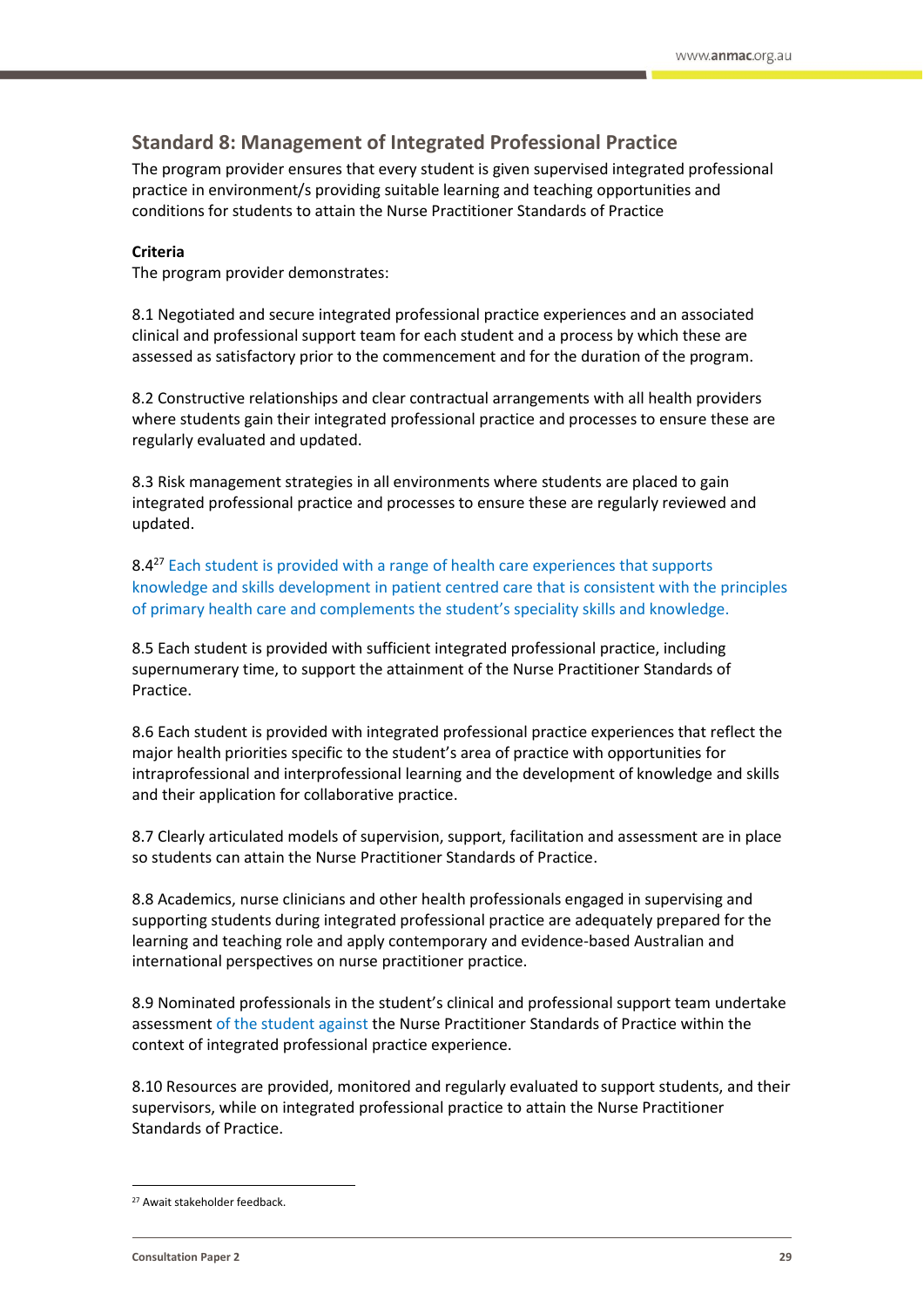## **Standard 9: Quality Improvement and Risk Management**

The program provider is able to assess and address risks to the program, its outcomes and students, and has a primary focus on continually improving the quality of the teaching and learning experience for students and the competence of graduates.

#### **Criteria**

The program provider demonstrates:

9.1 Responsibility and control of program development, monitoring, review, evaluation and quality improvement is delegated to the school with oversight by the academic board or equivalent.

9.2 Regular evaluation of academic and clinical and professional support team supervisor effectiveness using feedback from students and other sources; systems to monitor and, where necessary, improve staff performance.

9.3 Professional and academic development of staff to advance knowledge and competence in teaching effectiveness and assessment.

9.4 Feedback gained from the quality cycle is incorporated into the program of study in consultation with stakeholders, including healthcare consumer advocates $^{28}$  to improve the experience of theory and practice learning for students.

9.5 Regular evaluation and revision of program content to include contemporary and emerging issues surrounding nurse practitioner practice, health care research and health policy and reform.

9.6 Students and staff are adequately indemnified for relevant activities undertaken as part of program requirements.

<sup>&</sup>lt;sup>28</sup> Available through organisations that provide leadership in representing the interests of Australian health care consumers e.g. Consumer Health Forum of Australia.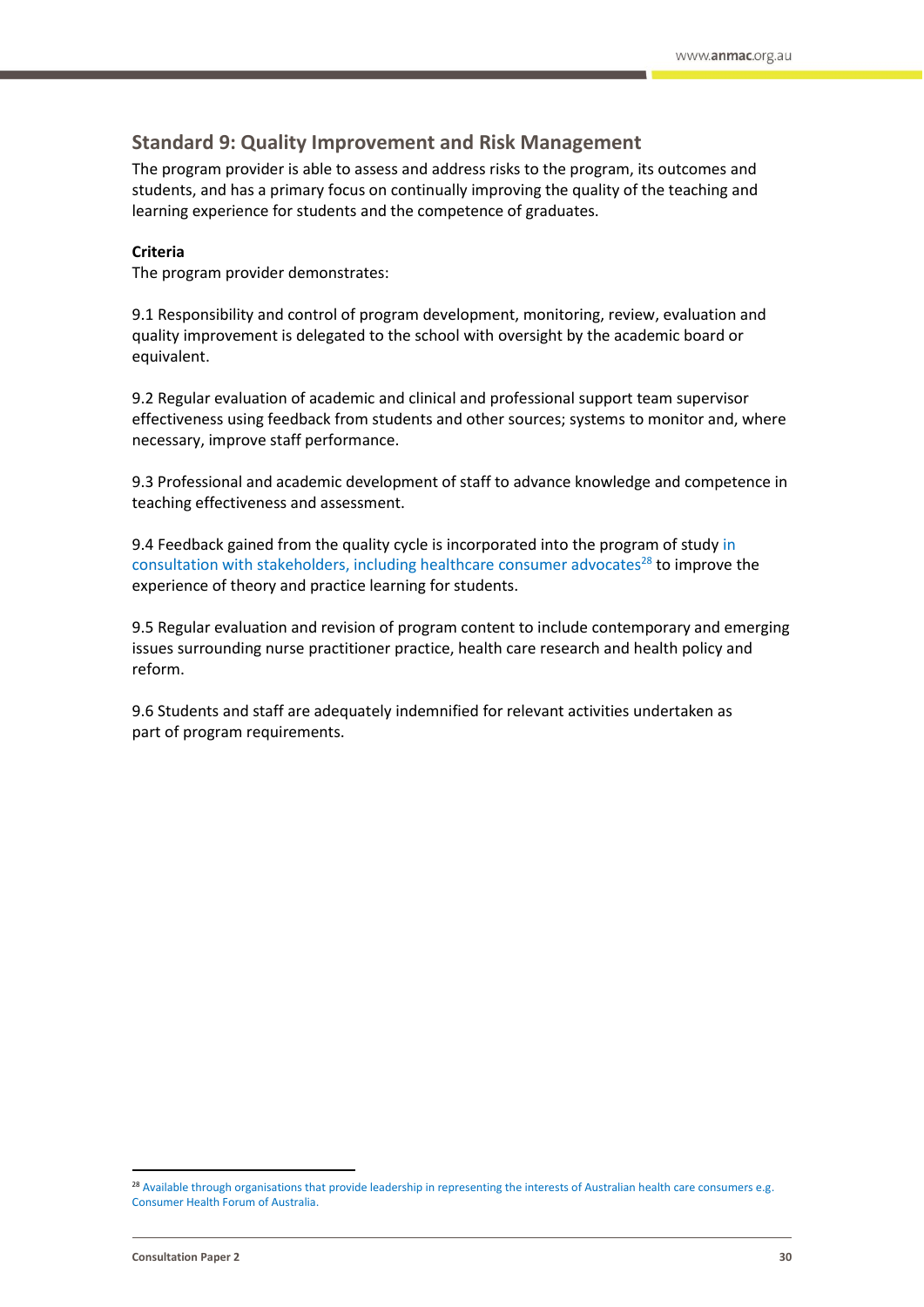# <span id="page-30-0"></span>**Acronyms**

*Table of acronyms used in this document.*

| Term         | <b>Meaning</b>                                                                    |
|--------------|-----------------------------------------------------------------------------------|
| <b>AHPRA</b> | Australian Health Practitioner Regulation Agency                                  |
| <b>ANMAC</b> | The Australian Nursing and Midwifery Accreditation Council                        |
| <b>ANMC</b>  | The Australian Nursing and Midwifery Council (preceded the<br>formation of ANMAC) |
| <b>AQF</b>   | <b>Australian Qualifications Framework</b>                                        |
| EAG          | Expert Advisory Group established by ANMAC to advise on<br>the review process     |
| <b>MBS</b>   | <b>Medical Benefits Schedule</b>                                                  |
| <b>NMBA</b>  | Nursing and Midwifery Board of Australia                                          |
| <b>NPS</b>   | <b>National Prescribing Service</b>                                               |
| <b>PBS</b>   | <b>Pharmaceutical Benefits Scheme</b>                                             |
| <b>TEQSA</b> | Tertiary Education Quality and Standards Agency                                   |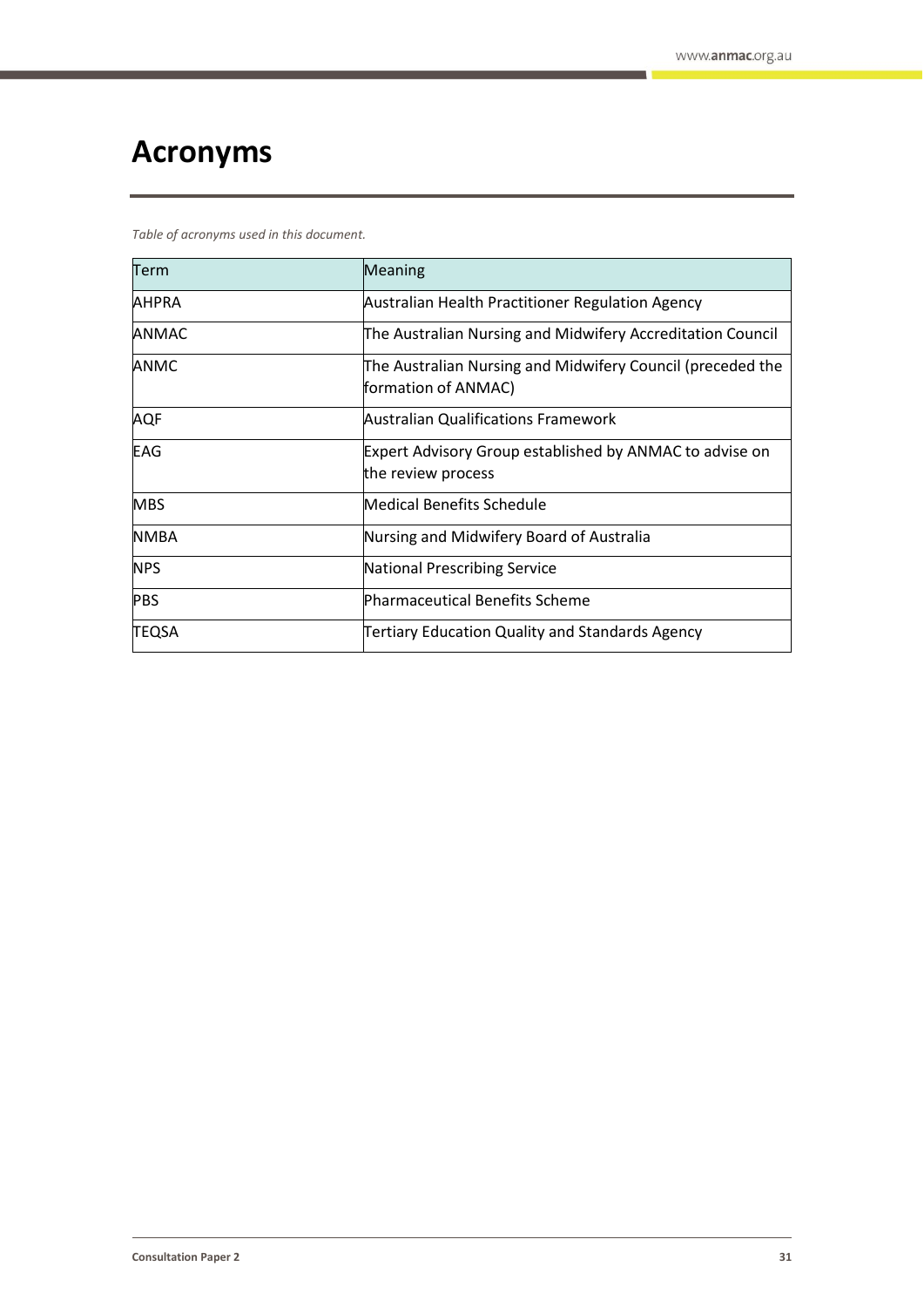## <span id="page-31-0"></span>**Glossary**

**Advanced practice nursing**— for relevant definitions, guidelines and research documents refer to the Nursing and Midwifery Board of Australia fact sheet on advanced practice nursing. View at: www.nursingmidwiferyboard.gov.au/Codes-Guidelines-Statements/FAQ/fact-sheetadvanced-practice-nursing.aspx

**Australian Health Practitioner Regulation Agency (AHPRA)**—the organisation responsible for the implementation of the National Registration and Accreditation Scheme across Australia. Supports the National Health Practitioner Boards (such as the Nursing and Midwifery Board Australia) in implementing the scheme.

**ANMAC—**the Australian Nursing and Midwifery Accreditation Council is the independent accrediting authority for nursing and midwifery under the National Registration and Accreditation Scheme. ANMAC sets standards for accreditation and accredits nursing and midwifery programs leading to registration and endorsement; and the providers of those programs.

**ANMC—**the Australian Nursing and Midwifery Council evolved into ANMAC following approval as the accrediting authority for nursing and midwifery. ANMC authored the original set of accreditation standards as well as the National competency standards or standards for practice for nursing and midwifery.

**AQF—**the Australian Qualifications Framework is the national policy for regulated qualifications in Australian education and training. It incorporates the qualifications from each education and training sector into a single comprehensive national qualifications framework.

**AQF qualification—**the result of an accredited complete program of learning leading to formal certification that a graduate has achieved learning outcomes as described in the AQF.

**AQF national register—**a register of all AQF qualifications and the organisations authorised to issue them.

**Australian university—**a higher education provider registered with TEQSA in the 'Australian University' provider category.

**Capability**—moves beyond competency<sup>29</sup> and is the extent to which an individual can adapt to change, generate new knowledge and continue to improve practice.<sup>30</sup> Capability and its dimensions include $31$ :

- Knowing how to learn
- Working well with others
- Being creative
- Having a high degree of self-efficacy
- Applying competencies to both novel and familiar situations.

<sup>29</sup> O'Connell J, Gardner G and Coyer F. 2014. Beyond competencies: using a capability framework in develop practice standards for advanced practice nursing. Journal of Advanced Nursing, doi: 10.1111/jan.12475.

<sup>30</sup> Fraser S and Greenhalgh T. 2001 Coping with complexity: educating for capability. British Medical Journal, 323, 799-803.

<sup>31</sup> Gardner G, Dunn S, Carryer J and Gardner A. 2006. Competency and capability: Imperative for nurse practitioner education. Australian Journal of Advanced Nursing, 24 (1), 8-14.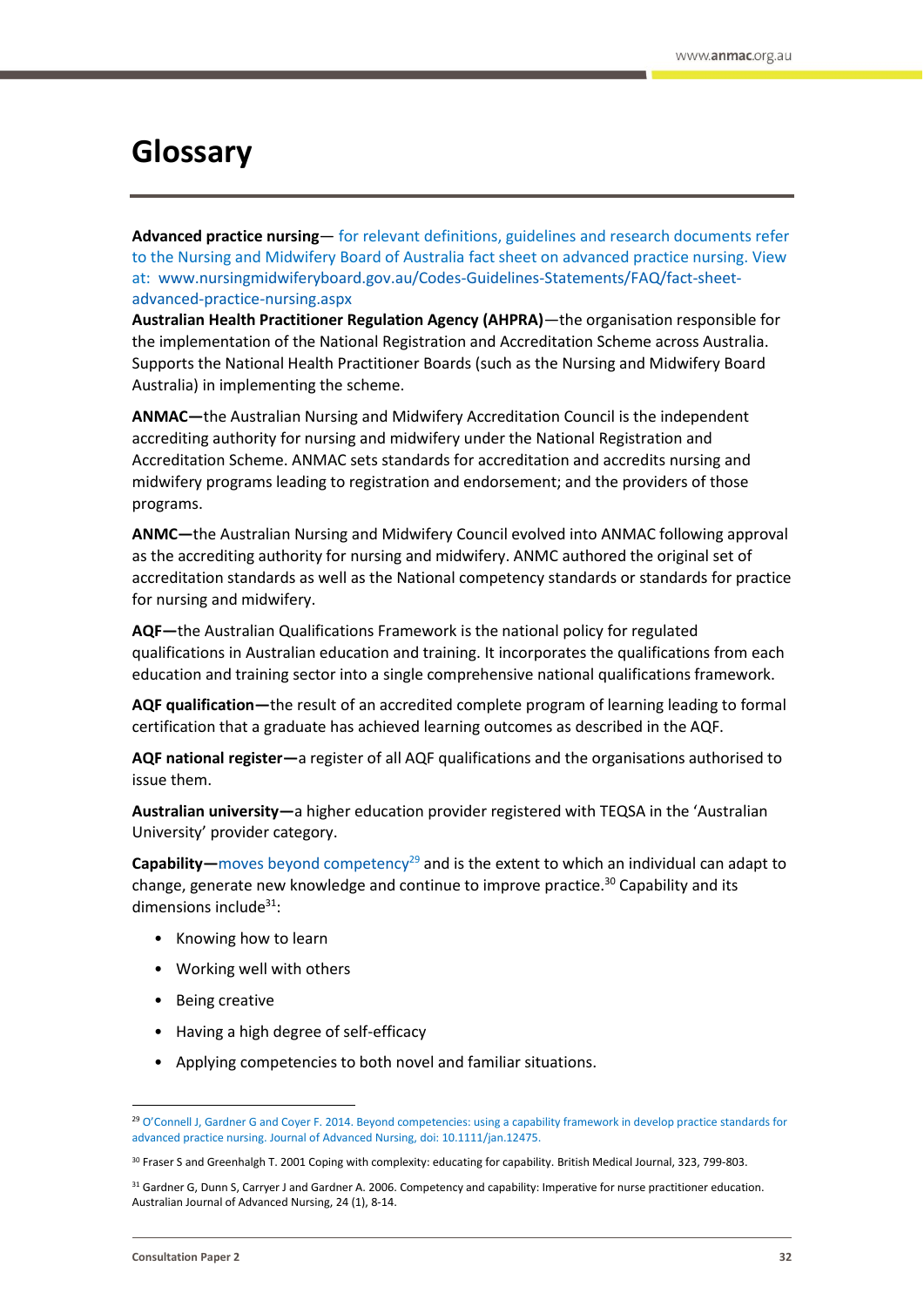**Competence—**the combination of skills, knowledge, attitudes, values and abilities underpinning effective and/or superior performance in a profession or occupational area (from the National Competency Standards for the Registered Nurse).

**Criteria—**rules or tests on which a judgement or decision in relation to compliance with the Accreditation Standards can be based.

**Cultural safety—**can only be determined by those who are receiving healthcare; they will determine if their cultural identity and meanings are being respected and they are not being subjected to discrimination.<sup>32</sup>

**Curriculum—** the full outline of a program of study, usually built around a conceptual framework with the educational and professional nursing or midwifery philosophies underpinning the curriculum and includes: the philosophy for the program; the program structure and delivery modes; subject outlines; linkages between subject objectives, learning outcomes and their assessment, and national competencies or standards of practice; teaching and learning strategies; and a workplace experience plan.

**Education provider—**university, or other higher education provider, responsible for a program of study, the graduates of which are eligible to apply to the NMBA for nursing or midwifery registration or endorsement.

**Equivalent professional experience—**successful completion of a qualification equivalent to that being taught and sufficient post-graduate professional experience in the discipline being taught to demonstrate competence in applying the discipline's principles and theory.

**Governance—**framework, systems and processes supporting and guiding the organisation towards achieving its goals and the mechanisms by which it, and its people, are held to account. Ethics, risk management, compliance and administration are all elements.

**Head of school or discipline—**lead nursing academic responsible for the design and delivery of the program of study on behalf of the education provider.

**Health Practitioner Regulation National Law Act 2009 (National Law)—**contained in the Schedule to the Act. This second stage legislation provides for the full operation of the National Registration and Accreditation Scheme for health professions from 1 July 2010 and covers the more substantial elements of the national scheme, including registration arrangements, accreditation arrangements, complaints, conduct, health and performance arrangements, and privacy and information-sharing arrangements. The purpose is to protect the public by establishing a national scheme for regulating health practitioners and students undertaking programs of study leading to registration as a health practitioner. The National Law is legislated in each state and territory. The *Health Practitioner Regulation (Administrative Arrangements) National Law Act 2008* outlines the administrative arrangements established under the first stage of the National Registration and Accreditation Scheme for the Health Professions (Act A).

**Higher education provider—**tertiary education provider who meets the Higher Education Standards Framework (Threshold Standards) as prescribed by the *Tertiary Education Quality and Standards Agency Act 2011* and is currently registered with TEQSA.

**Integrated professional practice—**is an integrated learning approach that enables nurse practitioner students to develop and demonstrate the nurse practitioner standards for practice

<sup>32</sup> National Aboriginal Community Controlled Health Organisation, May 2011. Cultural Safety Training Standards: A background paper. Viewed a[t http://www.naccho.org.au/promote-health/cultural-safety/](http://www.naccho.org.au/promote-health/cultural-safety/) on 9 September 2014.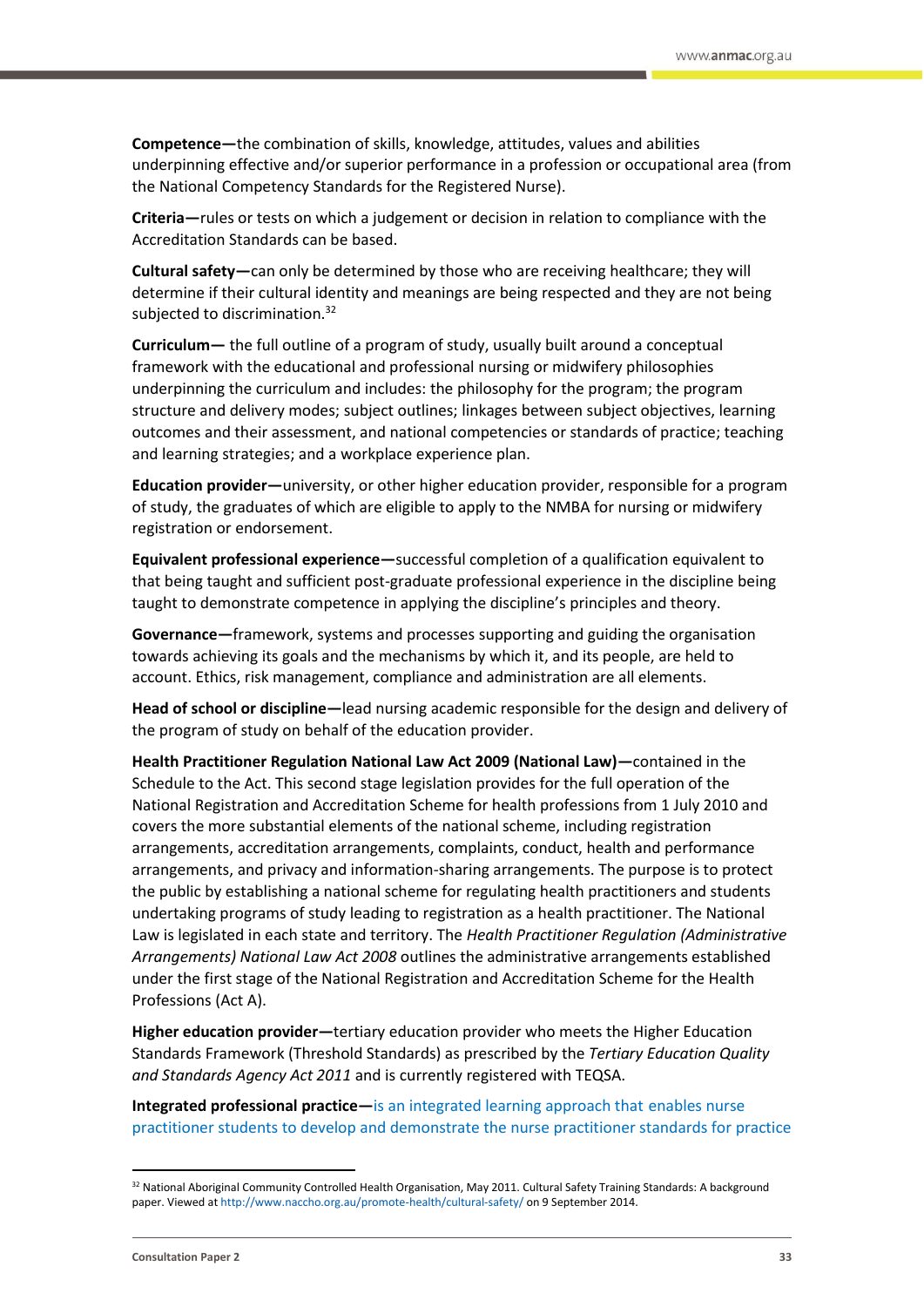within the clinical practice setting. IPP supports the use and generation of theory to enhance emerging and developed knowledge, behaviours and clinical and professional judgement. IPP also provides a supported learning environment for the development of clinical practice skills, including, but not limited to, comprehensive assessment, diagnosis and management of complete episodes of care; prescription of medicines; ordering and interpreting of diagnostic tests; initiating and accepting referrals from other health professionals for the purposes of care coordination. This concept includes 'clinical training' as embodied in the National Law.<sup>33</sup>

**Interprofessional learning—**occurs when two or more professions learn with, from and about each other to improve collaboration and the quality of care.

**Nurse practitioner—**is a protected title that refers to a nurse whose registration has been endorsed by the Nursing and Midwifery Board of Australia as a nurse practitioner under section 95 of the National Law.

**Nurse Practitioner Standards of Practice—**core standards of practice by which performance and professional conduct is assessed to obtain and retain endorsement as a Nurse Practitioner.

**NMBA—**the Nursing and Midwifery Board of Australia is the national regulator for the nursing and midwifery professions in Australia. It is established under the Health Practitioner Regulation National Law, as in force in each state and territory. Its primary role is to protect the public and set standards and policies that all nurses and midwives registered within Australian must meet.

**Primary health care—**derived from the World Health Organisation Declaration of Alma-Ata and the National Aboriginal Community Controlled Health Organisation (NACCHO) definitions which explain primary health care as a holistic approach, incorporating body, mind, spirit, land, environment, culture, custom and socio-economic status, to the provision of essential, integrated, quality care based upon practical, scientifically sound and socially acceptable methods and technology. It is made accessible to all people, families and communities as close as possible to where they live and through their full participation, in the spirit of self-reliance and self-determination; and at a cost that the Australian community can afford.

Primary health care forms an integral part both of Australia's health system, of which it is the nucleus, and of the overall social and economic development of the community. The policy and provision of primary health care is shaped around the contribution of citizens identifying priorities for the promotion of healthy living, the prevention of disease, injury and disability. In addition, it must meet the health care, treatment, self-management and rehabilitation needs of people, their families and communities; and their desire for humane, safe care across the period of their lives.<sup>34 35</sup>

**Program or program of study—**the full program of study and experiences that must be completed before a qualification recognised under the AQF, such as a Bachelor or Masters Degree of Nursing, can be awarded.

**Program provider—**school or faculty responsible for the design and delivery of a program of study in nursing leading to the award of a Bachelor Degree in nursing as a minimum.

<sup>&</sup>lt;sup>33</sup> Health Practitioner Regulation National Law Act 2009 Qld.

<sup>34</sup> Australian Nurses Federation, 2009. Primary Health Care in Australia. A nursing and midwifery consensus view. Viewed at: www.anmf.org.au/documents/reports/PHC\_Australia.pdf on 31 March 2014.

<sup>&</sup>lt;sup>35</sup> National Aboriginal Community Controlled Health Organisation, 2009. Towards a national primary health care strategy: fulfilling Aboriginal peoples aspirations to close the gap. Canberra: NACCHO.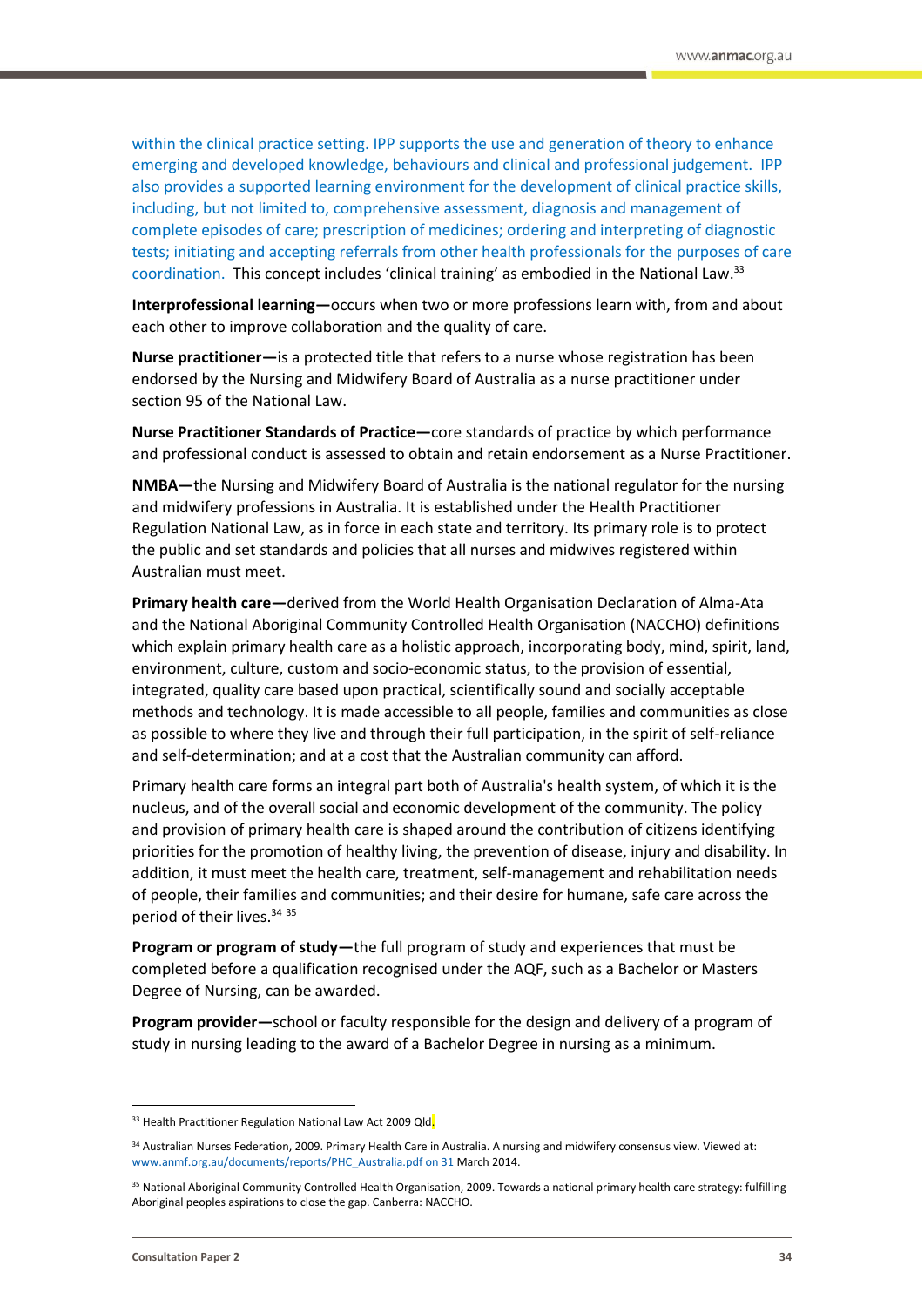**Quality use of medicines**—Part of the National Medicines Policy<sup>36</sup> to ensure the judicious, appropriate, safe and effective use of medicines.

**Recognition of prior learning—**an assessment process for the students formal and informal learning to determine the extent to which that they have achieved required learning outcomes, competency outcomes or standards for entry to and/or partial or total completion of a qualification.

**Research—**According to the Department of Innovation, Industry, Science and Research specifications for the Higher Education Research Data Collection, research comprises:

- Creative work undertaken on a systematic basis in order to increase the stock of knowledge, including knowledge of man, culture and society, and the use of this stock of knowledge to devise new applications.
- Any activity classified as research which is characterised by originality; it should have investigation as a primary objective and should have the potential to produce results that are sufficiently general for humanity's stock of knowledge (theoretical and/or practical) to be recognisably increased. Most higher education research work would qualify as research.
- Pure basic research, strategic basic research, applied research and experimental development.

**Scholarship—**application of systematic approaches to acquiring knowledge through intellectual inquiry. Includes disseminating this knowledge through various means such as publications, presentations (verbal and audio-visual), professional practice and the application of this new knowledge to the enrichment of the life of society.<sup>37</sup>

**School—**organisational entity of an education provider responsible for the design and delivery of a program of study in nursing or midwifery. Where the school of nursing is part of a larger faculty, the school is regarded as the program provider for the purposes of these standards.

**Simulated practice—** educational methods or clinical experiences that evoke or replicate aspects of the real world in an interactive manner. As an educational method for nurse practitioner students it can provide learning conditions to develop knowledge and skills such as how to prescribe and write prescriptions.

**Standard—**level of quality or attainment.

**Subject—**unit of study taught within a program of study.

**Student assessment—**formative and summative processes used to determine a student's achievement of expected learning outcomes. May include written and oral methods and practice or demonstration.

**Supernumerary**—is where the student undertakes supervised practice outside their employed position or when they are not counted in the staffing roster.

**TEQSA—**Tertiary Education Quality and Standards Agency regulates and assures the quality of Australia's large, diverse and complex higher education sector. Its function is to register and

1

<sup>&</sup>lt;sup>36</sup> Commonwealth of Australia, 2000, National Medicines Policy. Viewed at: [www.health.gov.au/internet/main/publishing.nsf/Content/national-medicines-policy](http://www.health.gov.au/internet/main/publishing.nsf/Content/national-medicines-policy) on 23 September 2014.

<sup>37</sup> (Nursing and Midwifery Board of Australia, Registered Nurse Competency Standards 2006. Viewed at:

www.nursingmidwiferyboard.gov.au/Codes-Guidelines-Statements/Codes-Guidelines.aspx on 23 September 2014.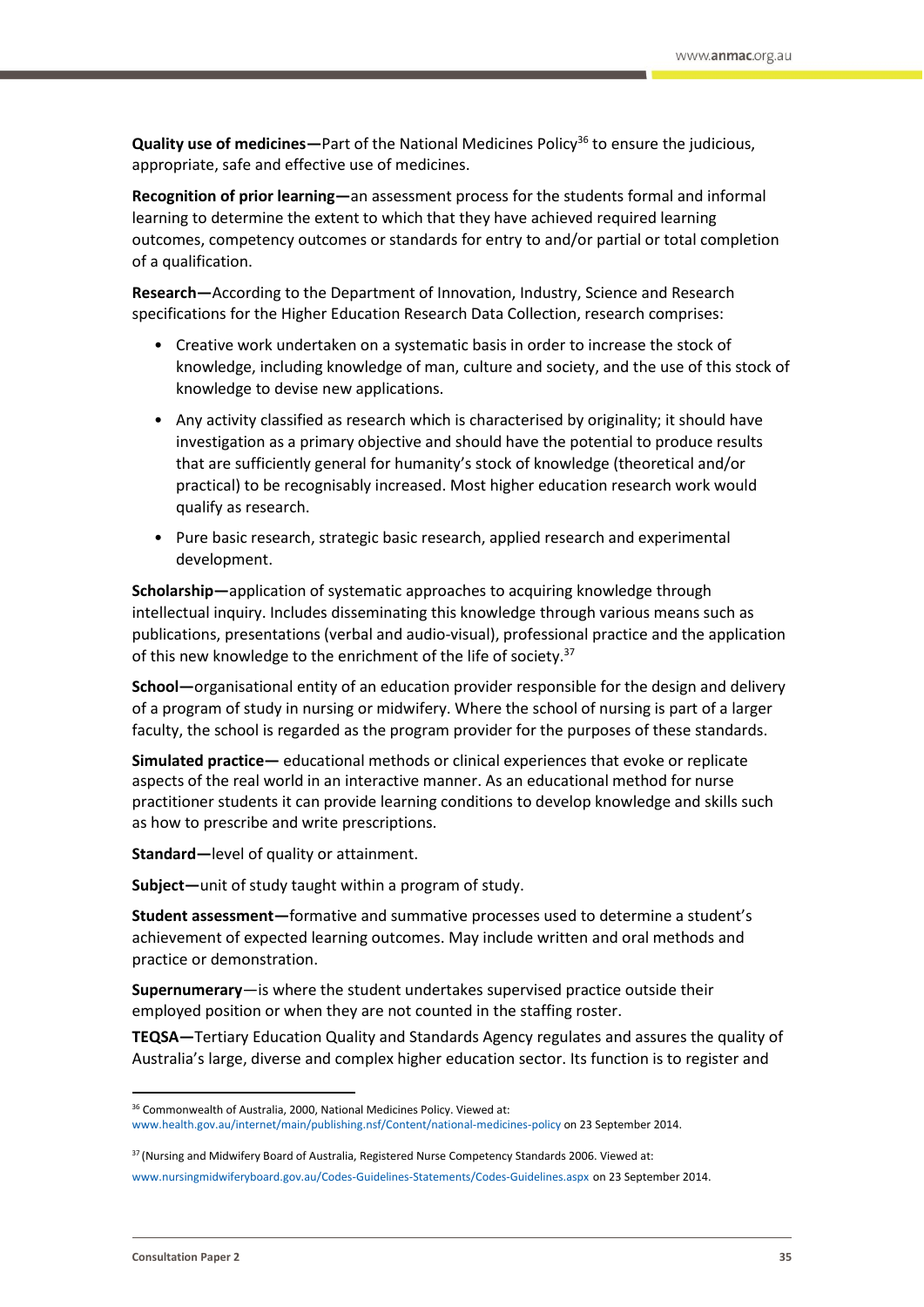evaluate the performance of higher education providers against the Higher Education Standards Framework and to undertake compliance and quality assessments.

*Viva voce* **clinical examination—v***iva voce,* meaning 'living voice', the clinical viva examination is a method of assessing students' ability to use knowledge in a face-to-face examination encounter. Various titles for this assessment approach are used essentially all derived from two basic models. The 'short case' that focuses on specific skills or sub-skills and can take the form of an Objective Structured Clinical Examination (OSCE) or a case presentation on a specific clinical activity; this approach is usually a *formative* assessment. The 'long case' model is used as *summative* assessment. It seeks to examine the student's ability to apply knowledge in an actual clinical situation. The long case exam requires the student to use professional communications skills to collect, analyse, synthesise and evaluate clinical information, to use differential diagnostic procedure and determine a management plan. The long case model assesses learning outcomes related to deep learning, application and synthesis of knowledge and high level clinical reasoning.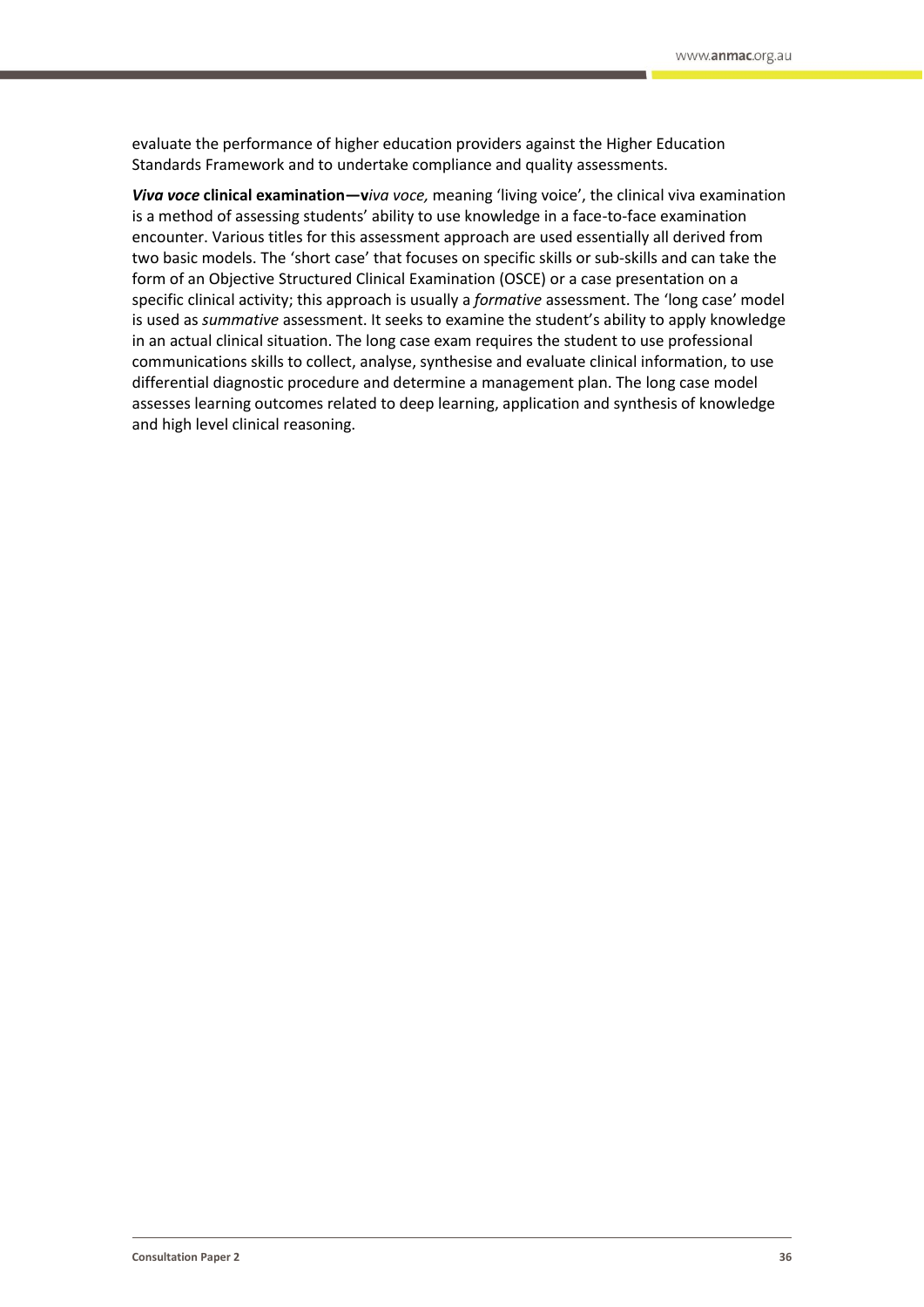# <span id="page-36-0"></span>**Appendix 1: Stakeholder list**

*List of stakeholders for the review of the Nurse Practitioner Accreditation Standards.*

| <b>PRINCIPAL AGENCIES</b>                                             |
|-----------------------------------------------------------------------|
| Australian Nursing and Midwifery Federation                           |
| Australian and New Zealand Council of Chief Nurses and Midwives       |
| Australian Healthcare Reform Alliance                                 |
| Australian Health Ministers' Advisory Council                         |
| Australian Health Practitioner Regulation Agency                      |
| Australian Health Workforce Ministerial Council (AHWMC)               |
| Australian Medical Association - Federal                              |
| Australian Nursing and Midwifery Accreditation Council (ANMAC)        |
| Australian Nursing and Midwifery Accreditation Council Board          |
| <b>Coalition of National Nursing Organisations</b>                    |
| Congress of Aboriginal and Torres Strait Islander Nurses and Midwives |
| Consumers Health Forum of Australia                                   |
| Council of Deans of Nursing and Midwifery (Australia and New Zealand) |
| Doctors Reform Society of Australia                                   |
| Health Professions Accreditation Councils' Forum                      |
| Medical Benefits Division-Principal Advisor                           |
| Minister for Health                                                   |
| <b>National Rural Health Alliance</b>                                 |
| Nursing and Midwifery Board of Australia                              |
| Nursing Council of New Zealand                                        |
| <b>Standing Council on Health</b>                                     |
| <b>Tertiary Education Quality and Standards Agency</b>                |
| <b>PROFESSIONAL BODIES</b>                                            |
| Association of Neonatal Nurses of NSW Inc.                            |
| Association of Nurse Continence Advisors NSW                          |
| Australasian Cardiovascular Nursing College                           |
| Australasian Sexual Health Nurses Association                         |
| Australian College of Emergency Nurses                                |
| Australian College of Mental Health Nurses                            |
| <b>Australian College of Midwives</b>                                 |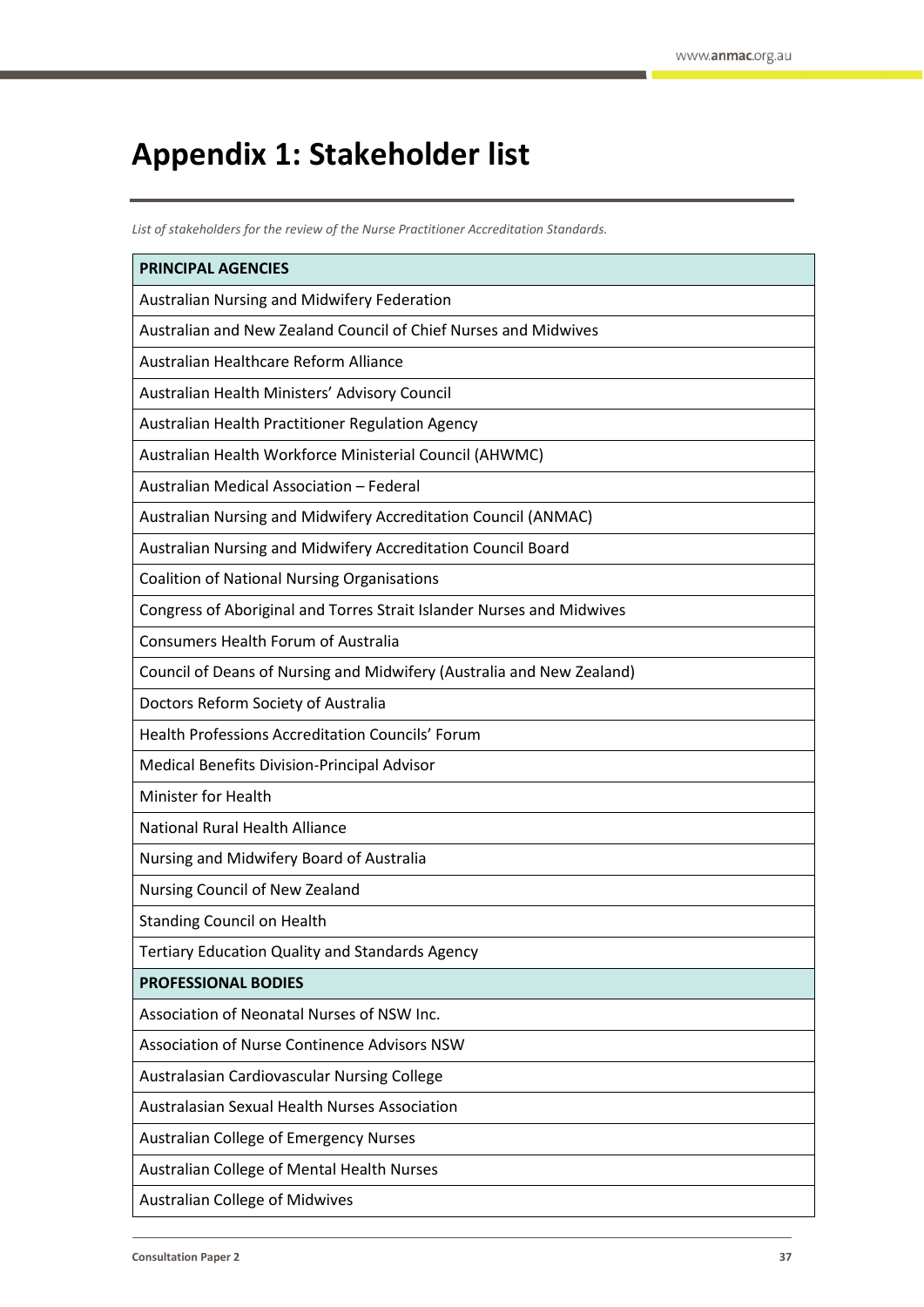| PROFESSIONAL BODIES CONTINUED                            |
|----------------------------------------------------------|
| Australian College of Children and Young People's Nurses |
| Australian College of Critical Care Nurses               |
| Australian College of Emergency Nurses                   |
| Australian Collage of Mental Health Nurses               |
| <b>Australian College of Midwives</b>                    |
| Australian College of Neonatal Nurses                    |
| Australian College of Nurse Practitioners                |
| <b>Australian College of Nursing</b>                     |
| Australian College of Operating Room Nurses              |
| Australian College of Rural and Remote Medicine          |
| Australian Day Surgery Nurses Association                |
| <b>Australian Dermatology Nurses Association</b>         |
| <b>Australian Diabetes Council</b>                       |
| <b>Australian Diabetes Educators Association</b>         |
| Australian Faith Community Nurses Association            |
| Australian Nurse Teachers Society (NSW)                  |
| Australian Primary Health Care Nurses Association        |
| Australian Women's Health Nurse Association              |
| Australian Wound Management Association                  |
| Australasian Rehabilitation Nurse Association            |
| Cancer Nurses Society of Australia                       |
| College of Emergency Nursing Australasia                 |
| <b>Council of Children's Nurses</b>                      |
| <b>CRANA</b> plus                                        |
| Diabetes Australia New South Wales                       |
| Discharge Planning Association                           |
| Drug and Alcohol Nurses of Australasia                   |
| <b>Endocrine Nurses Society of Australia</b>             |
| Flight Nurses Australia                                  |
| Gastroenterological Nurses College of Australia          |
| <b>Hyperbaric Technicians and Nurses Association</b>     |
| Maternal, Child and Family Health Nurses Association     |
| Nursing Unit Managers Society of NSW                     |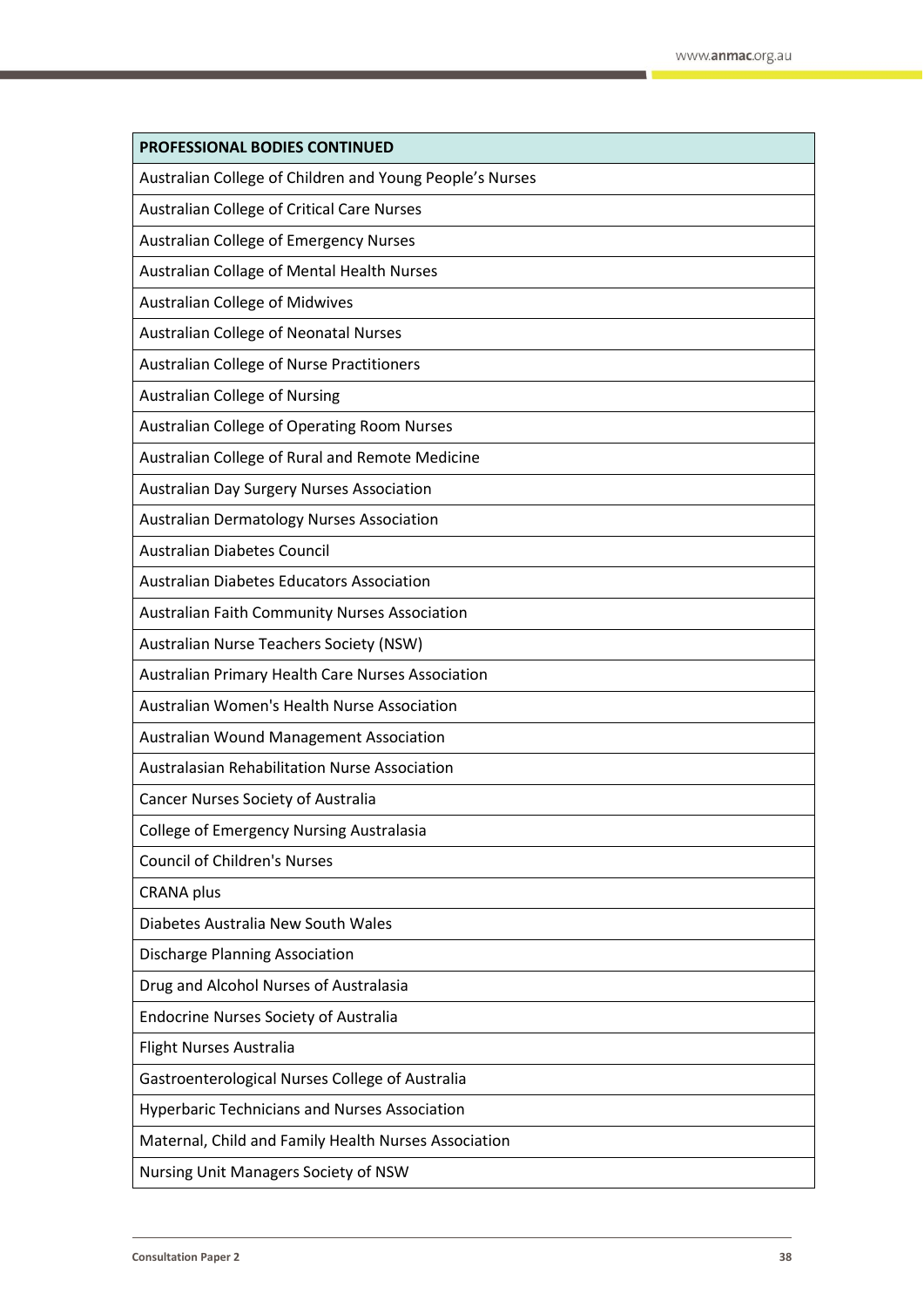Palliative Care Nurses Australia

Pharmaceutical Society of Australia

Psychogeriatric Nurses Association Australia

Renal Society of Australasia

Respiratory Nurses Interest Group of NSW

Royal Australian College of General Practitioners

Society of Hospital Pharmacists of Australia

The Child and Family Health Nurses Association

The New South Wales Institute of Psychiatry

Thoracic Society of Australian and New Zealand

Transplant Nurses Association

#### **COMMUNITY AND OTHER STAKEHOLDERS**

Community Health Services

Education Providers

Nurse Practitioners (Clinicians)

Nurse Practitioners (Educationalists)

Nurse Practitioners (Managers)

Nurse Practitioners (Researchers)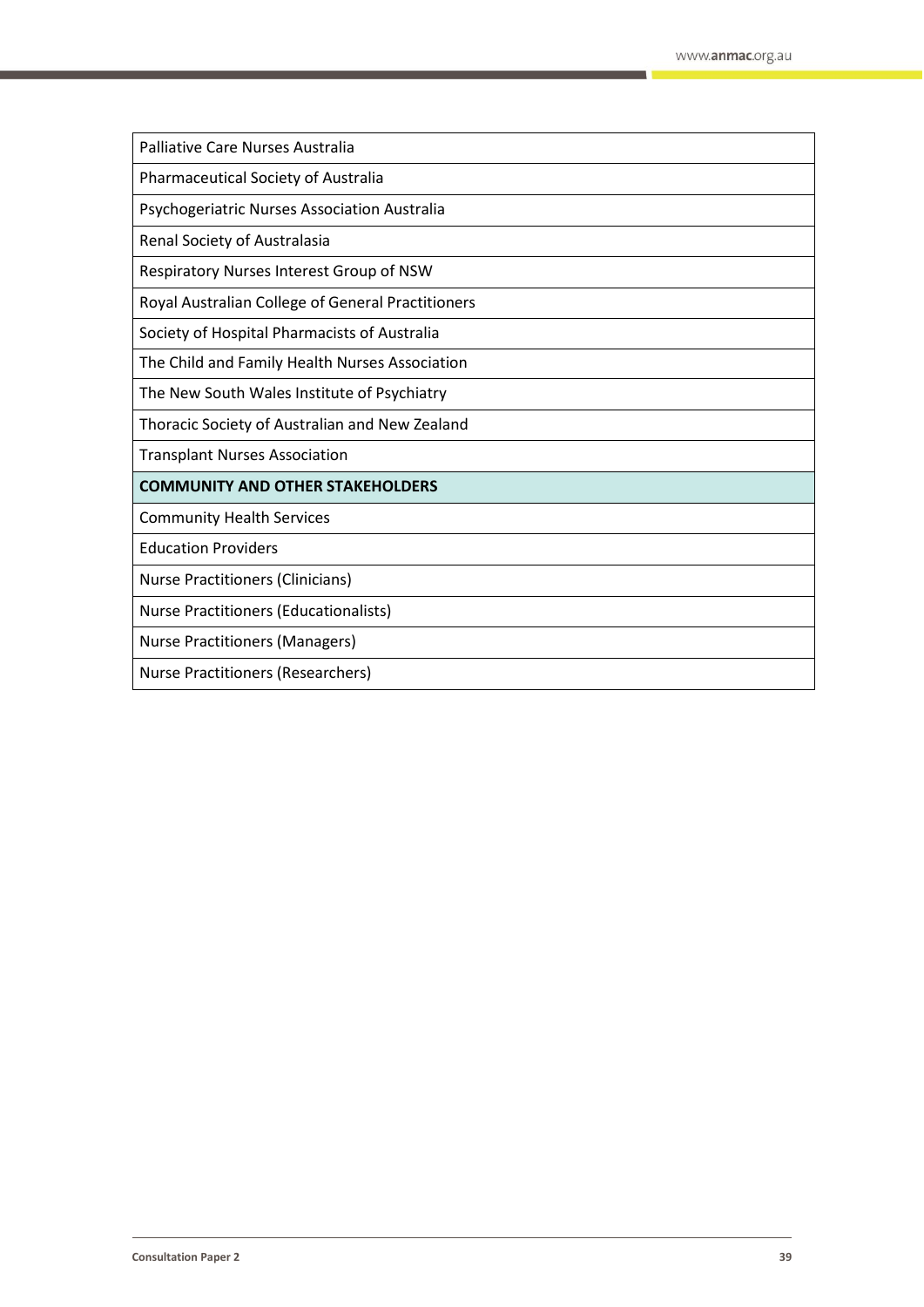# <span id="page-39-0"></span>**Appendix 2: Overview of stakeholder feedback**

This section reports on stakeholder feedback how it has been actioned.

ANMAC received a total of 92 online survey responses, with each question having an average of 66 responses. Eight organisations reviewed the consultation paper, however, not all organisations commented on every question. Two submission were from individual nurse practitioners.

Feedback was also received at the consultation forums which were held in Brisbane, Melbourne and Perth. Attendance included individual nurse practitioners and the following organisational representatives:

- Austin Health
- Australian College of Nursing
- Australian College of Nurse Practitioners
- Australian College of Critical Care Nurses
- Australian Health Practitioner Regulation Agency
- Australian Nursing and Midwifery Federation
- CRANA*plus*
- College of Emergency Nurses Australia
- Congress of Aboriginal and Torres Strait Islander Nurses and Midwives
- Consumer Health Forum of Australia
- College of Young Children's' and Peoples' Nursing
- Council of Deans of Nursing and Midwifery
- **Curtin University**
- **Edith Cowan University**
- La Trobe University
- Nursing and Midwifery Board of Australia
- Queensland University of Technology
- Royal Brisbane Women's Hospital
- Silver Chain Community Services
- South Metro Health Service
- The Society of Hospital Pharmacists Australia
- University of Queensland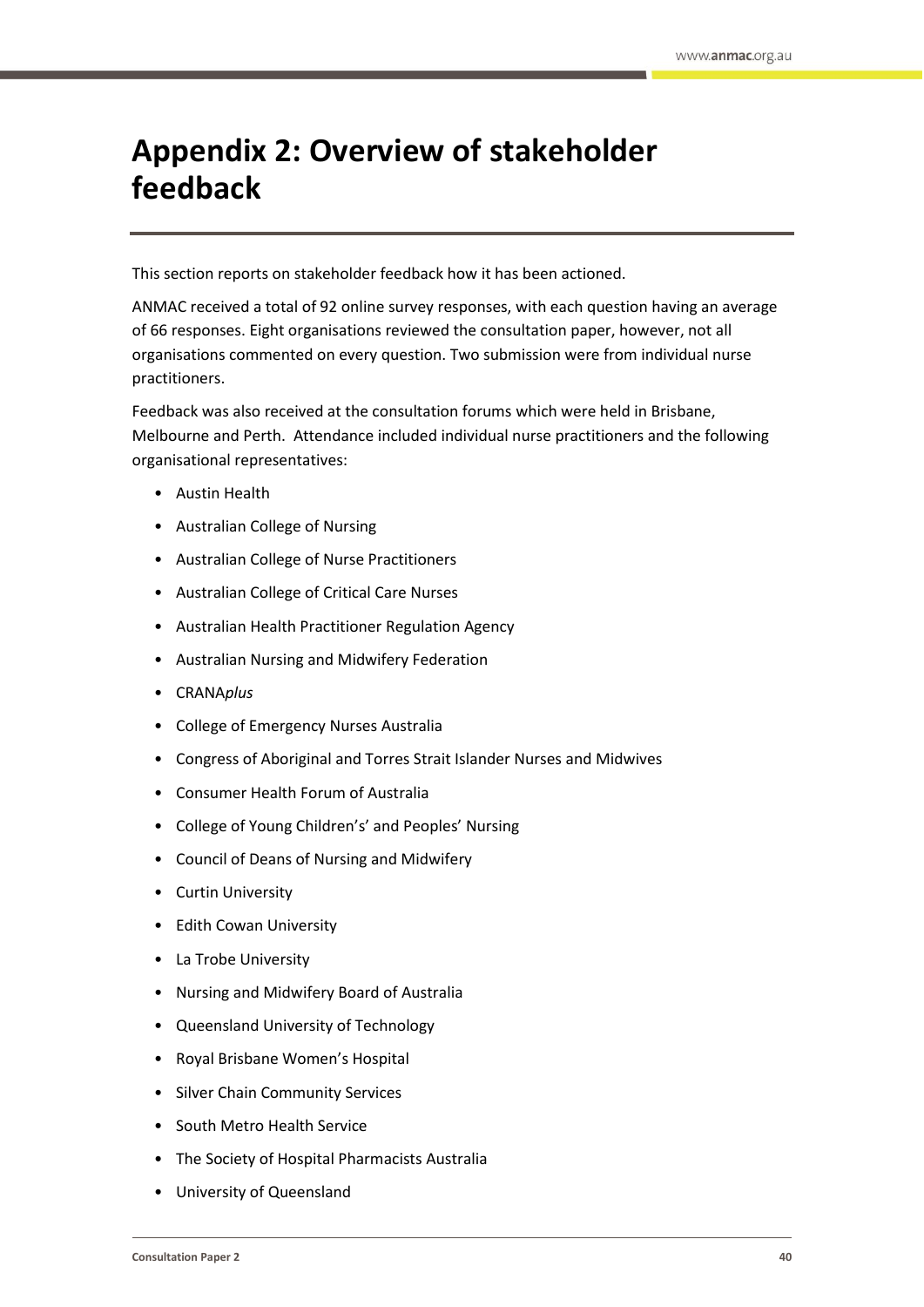• University of Melbourne

State and Territory Governments

- ACT Health Directorate, ACT Government
- Department of Health and Human Services, Tasmanian Government
- Department of Health, Government of Western Australia
- Department of Health, Northern Territory Government
- Department of Health, State Government Victoria
- Queensland Health, Queensland Government

#### **Question 1**

## **Do the Draft Nurse Practitioner Accreditation Standards sufficiently enable the development of capability as an attribute of nurse practitioner practice?**

**Survey** – 88% of responses were in support of suggested criteria to strengthen capability development.

**Organisations** – Three organisations commented, two supported the proposed criteria and one suggested capability being more explicitly addressed.

**Comments** – Three suggestions for differing content inclusions in Criterion 2.1 and another expressed concern for student workloads.

## **ACTION: Overall support for Criteria 2.1, 2.3 and 5.11. Add 'capability' definition to the glossary.**

#### **Question 2**

#### **Is the National Prescribing Competencies Framework an appropriate resource for inclusion in the DRAFT Nurse Practitioner Accreditation Standards?**

The use of the National Prescribing Competencies Framework attracted the strongest level of support from stakeholders. Inclusion of this resource was supported in 93% of survey responses and all 5 responding organisations supported this inclusion.

#### **ACTION: Criterion 3.3 supported with no change required.**

#### **Question 3**

#### **Do you support the term 'integrated professional practice' replacing 'professional experience' in the DRAFT Nurse Practitioner Accreditation Standards?**

**Survey** – 93% of responses supported the term 'integrated professional practice'. **Organisations** – Four organisations commented, two offered support, one recommended a clearer definition and the other questioned the value of replacing the term 'professional practice' as it may risk confusion.

**Comments** – Addressed the need for a clear informative definition, particularly in relation to the meaning of 'integrated'.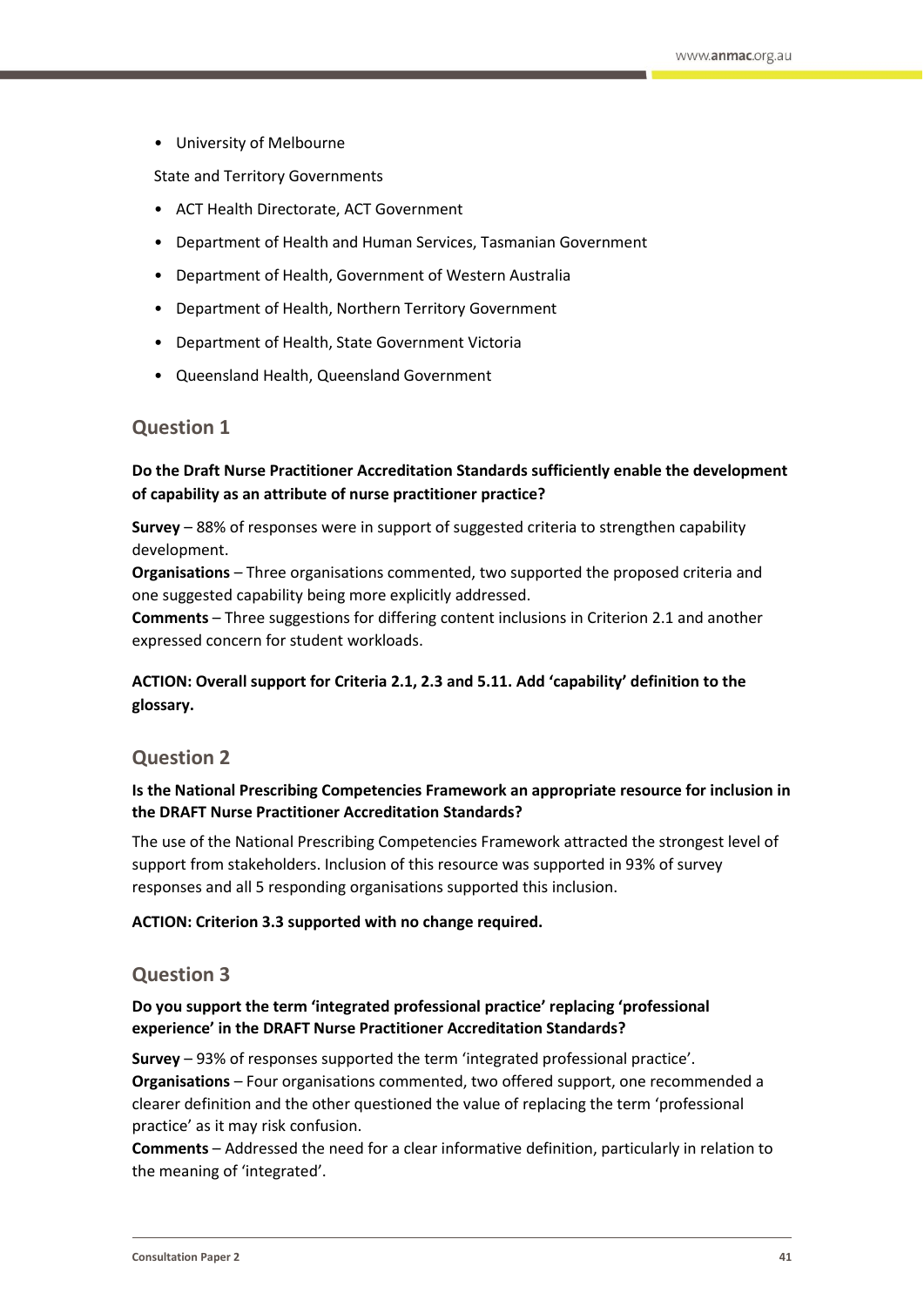**ACTION: Overall support for term 'integrated professional practice'. Add clear and comprehensive definition to the glossary.**

## **Question 4**

**Do you support the specification of a minimum number of integrated professional practice hours in the DRAFT Nurse Practitioner Accreditation Standards?**

**Survey** – 84 % of responses supported the specification of a minimum number of integrated professional practice hours.

**Organisations** – Five organisations commented, all expressed a varying degree of support for this concept, however, some qualified their support stating : there is an absence of evidence to guide best practice in this matter, needs to be linked to student learning outcomes, risks reducing program flexibility.

**Comments** – Were consistent with concepts in the organisational comments above.

#### **ACTION: Consider in combination with stakeholder responses to Questions 5 and 6.**

## **Question 5**

#### **Do you support 500 hours as the specified minimum number of hours?**

**Survey** – 67 % of responses supported the specification of 500 minimum hours of integrated professional practice hours.

**Organisations** – Four organisations commented, one supported 500 hours as a minimum specification. Others suggested: curriculum arrangements that equalled 250 hours as a minimum, removal or significant reduction of this minimum, awaiting guidance from stakeholders since no high level evidence supported the suggested 500 hour minimum. Three organisations commented on the lack of evidence to support this specification and one stated economic constraints prevented health services from providing paid positions. **Comments** – Summarised in section titled 'Criterion 3.6'.

## **Question 6**

#### **Do you support this minimum number of hours being supernumerary?**

**Survey** – 55 % of responses supported the minimum number of hours being specified as supernumerary.

**Organisations** – One organisation supported a reduced minimum number of hours being specified as supernumerary. One supported a combined model of supernumerary and paid integrated professional practice hours with use of student learning contracts. One suggested further exploration of the benefits of supernumerary hours and the last commented on unpaid supernumerary acting as a disincentive for nurses becoming nurse practitioners. **Comments** – Summarised in section titled 'Criterion 3.6'.

**Forum outcomes** – Questions 5 and 6 were discussed further with stakeholders at each of the consultation forums. Generally stakeholders supported the principle of specifying a minimum number of IPP hours within the standards. Key messages from stakeholders included: the importance of supernumerary time for student learning, the need to include a reliable measure for student learning outcomes and minimisation of potential economic burdens they may be experienced by students and employers.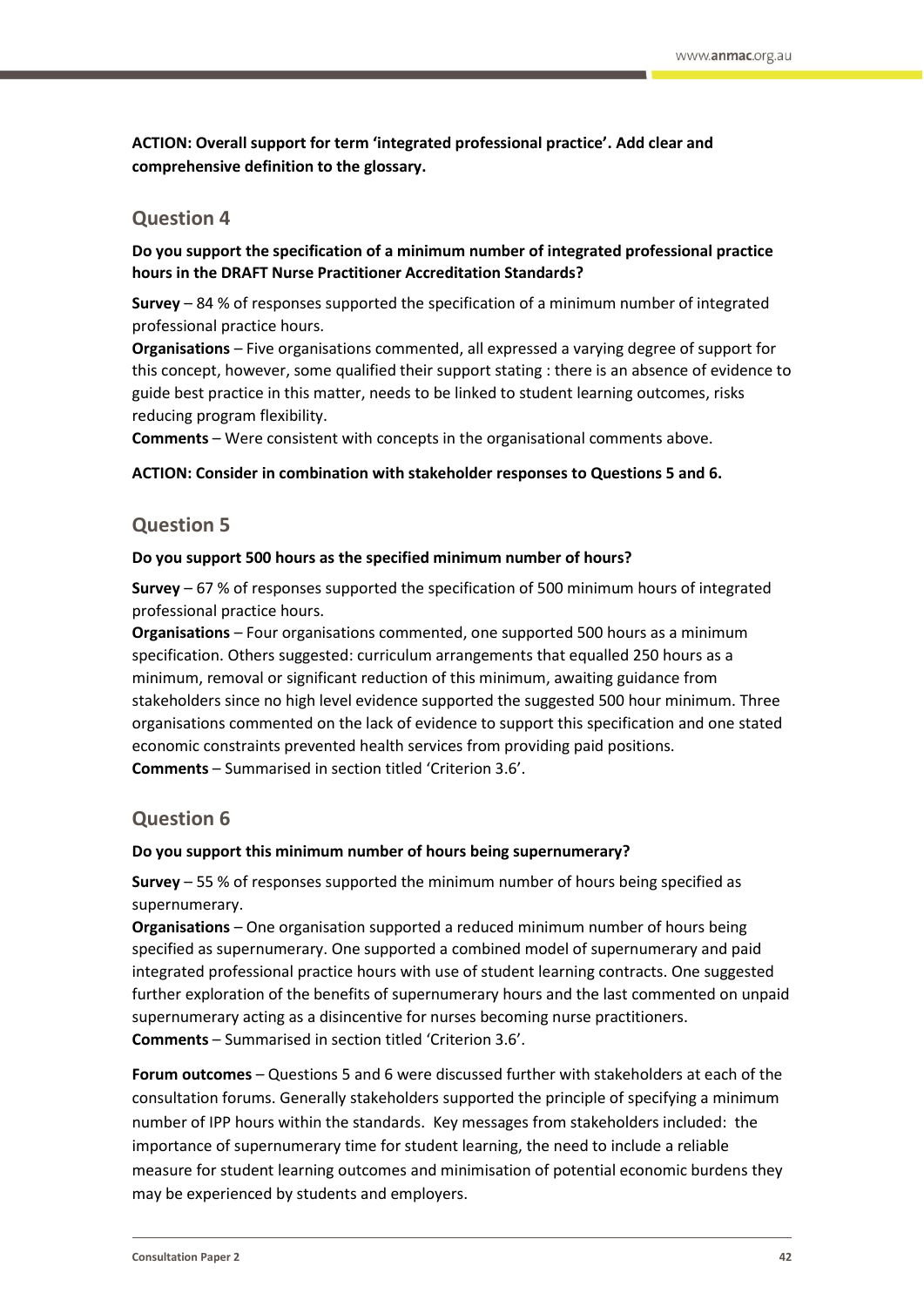*Summary of stakeholder perspectives on specifying minimum supernumerary hours.*

| <b>Summary of benefits</b>                  | <b>Summary of risks</b>                      |
|---------------------------------------------|----------------------------------------------|
| A minimum number of supernumerary           | No evidence supports a specific quantum of   |
| hours would support the development of      | clinical hours or supernumerary time as best |
| knowledge, skills and capability dimensions | practice for nurse practitioner programs.    |
| expected of an endorsed nurse practitioner. | • Attributes of the student or clinical      |
| Supernumerary time provides students with   | environment may affect student capacity to   |
| a learning space to practise all the        | learn which makes the use of outcome         |
| dimensions of the nurse practitioner role   | measures more reliable than specified        |
| which are at 'at a higher level', 'over and | minimum hours                                |
| above', 'different to' or 'an expansion of' | No consensus on who will be responsible for  |
| the advanced practice nursing role.         | obtaining and ensuring adequate              |
| Supernumerary time is more likely to ensure | supervision of supernumerary time.           |
| appropriate supervision, mentorship and     | Economic burdens of supervised               |
| recognition of the student learning and     | supernumerary IPP an issue, may affect       |
| indemnity needs.                            | student enrolment and employer support.      |

**ACTION: After weighing up the benefits and burdens associated with this specification it was decided to significantly reduce the minimum number of supernumerary hours and include attainment of NMBA Nurse Practitioner Standards of Practice as a measure of the students' learning outcomes. Standard 8 addresses IPP supervision arrangements.**

## **Question 7**

**Do you support the DRAFT Nurse Practitioner Accreditation Standards incorporating the** *viva voce* **clinical examination as part of student assessment?**

**Survey** – 87 % of responses supported the introduction of *viva voce* examinations into student assessment.

**Organisations** – Six organisations commented, five provided support - some with qualifying statements: recommend formative as well as summative *viva voce* examinations, helpful to set standards for use, consider assessor qualifications and experience and the funding source for this service. One organisation suggested consumer perspectives be included in this assessment.

**Comments** – Related to: increasing rigour or consistency of the assessment and importance of appropriate assessors. A few stated the assessment was not culturally equitable or not necessary.

**ACTION: Overall support for Criteria 5.5 and 5.11. The glossary statement was reviewed and was noted to include descriptions of both formative and summative viva voce assessment. Education Providers are required by TEQSA to demonstrate academic leadership in the provision of quality student assessment. Criteria 5.11 addresses supervision arrangements. No changes required.**

## **Question 8**

**Do you support the DRAFT Nurse Practitioner Accreditation Standards specifying a student entry criterion into the nurse practitioner program that has increased alignment to the NMBA Endorsement as a Nurse Practitioner Regulation Standard and includes:**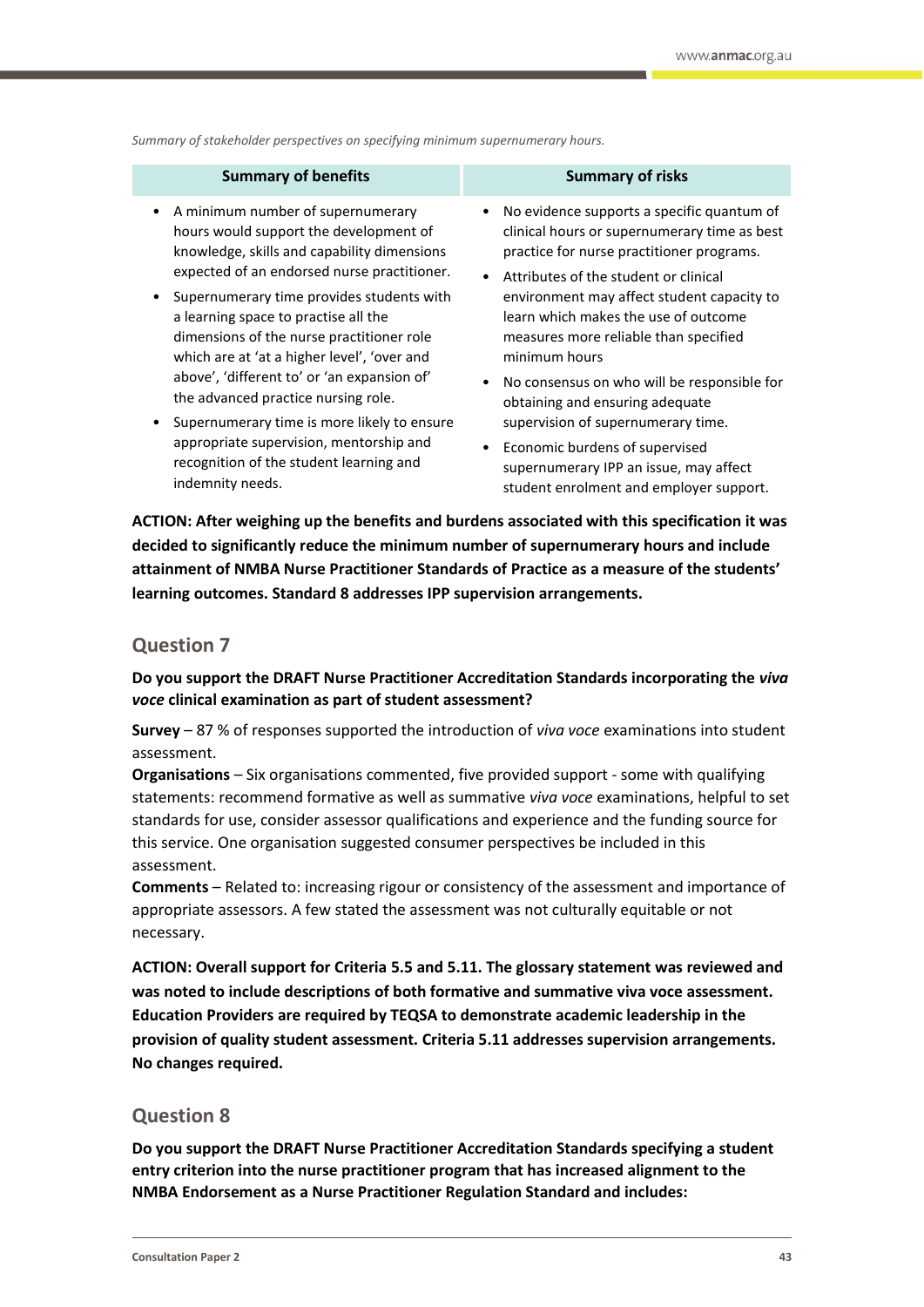- **a. Current general registration as a registered nurse**
- **b. Demonstration of requisite experience in advanced practice nursing as specified in the NMBA's Endorsement as a Nurse Practitioner Regulation Standard**
- **c. A postgraduate qualification in a speciality field that has prepared the student for advanced practice?**

**Survey** – 83 % of responses supported this student entry criterion into the nurse practitioner program.

**Organisations** – Six organisations commented, one offered support, four questioned the postgraduate qualification requirement and/or the need for the high number of advanced practice nursing hours prior to program entry. Two organisation suggested an 'equivalence' option and one recommended graduate attributes of the postgraduate qualification incorporate higher level thinking.

**Comments** – Reflected similar concepts expressed in organisational comments. A number questioned the rational or relevance of a postgraduate qualification as an entry criterion to this Masters program. The absence of postgraduate programs in all speciality areas was noted. Others argued the value of non-specialised postgraduate qualifications. Three responses supported a greater number of advanced practice nursing hours for example a 5 year minimum.

**Forum outcomes** – This questions was discussed with stakeholders at each of the forums. There was general support for Criterion 6.2b as an admission criterion for the nurse practitioner program of study. However, this support was contingent on 5000 hours of advanced practice nursing<sup>38</sup> being retained as a minimum standard within the NMBA's Endorsement for Nurse Practitioner Regulation Standard<sup>39</sup> - currently under NMBA review.

Stakeholders also expressed overall support for retaining the postgraduate qualification as part of the program's admission criteria (Criterion 6.2c), however, stakeholder perspectives varied on the type and focus of the postgraduate qualification. Tabled below are stakeholders' perspectives on the risks and benefits of requiring a postgraduate qualification in a speciality field as part of admission criterion for the nurse practitioner program of study.

*Stakeholder perspectives on postgraduate qualifications as an admission criteria*

| <b>Summary of benefits</b>                                                                                                                                                                                                                                                      | <b>Summary of risks</b>                                                                                                                                                           |
|---------------------------------------------------------------------------------------------------------------------------------------------------------------------------------------------------------------------------------------------------------------------------------|-----------------------------------------------------------------------------------------------------------------------------------------------------------------------------------|
| A postgraduate program provides a<br>foundation for developing nurse<br>practitioner knowledge, skills and higher<br>order thinking as long as graduate attributes<br>include research capacity, critical analysis,<br>written and verbal capacity for evidence<br>based debate | • Requiring a postgraduate qualification in a<br>speciality field is likely to emphasise the<br>need for speciality knowledge and skills                                          |
|                                                                                                                                                                                                                                                                                 | • Limiting qualifications to a speciality area<br>reduces potential development of generic<br>knowledge and skills which are arguably<br>equally applicable to nurse practitioner |
| Completion of a postgraduate qualification                                                                                                                                                                                                                                      | roles and workforce preparation                                                                                                                                                   |
| demonstrates the student's commitment to<br>a clinical and academic pathway that ends<br>with nurse practitioner endorsement                                                                                                                                                    | This requirement disadvantages some<br>$\bullet$<br>potential students as not all speciality areas                                                                                |

<sup>&</sup>lt;sup>38</sup> The NMBA website provides a fact sheet with definitions, guidelines and research that assist in the interpretation of 'advanced practice nursing'. View at: www.nursingmidwiferyboard.gov.au/Codes-Guidelines-Statements/FAQ/fact-sheet-advanced-practicenursing.aspx on August 2014

 $\overline{a}$ 

 $39$  Under consultation –currently refers to a minimum of 5000 hours (i.e., 3 years) within a 6 year period.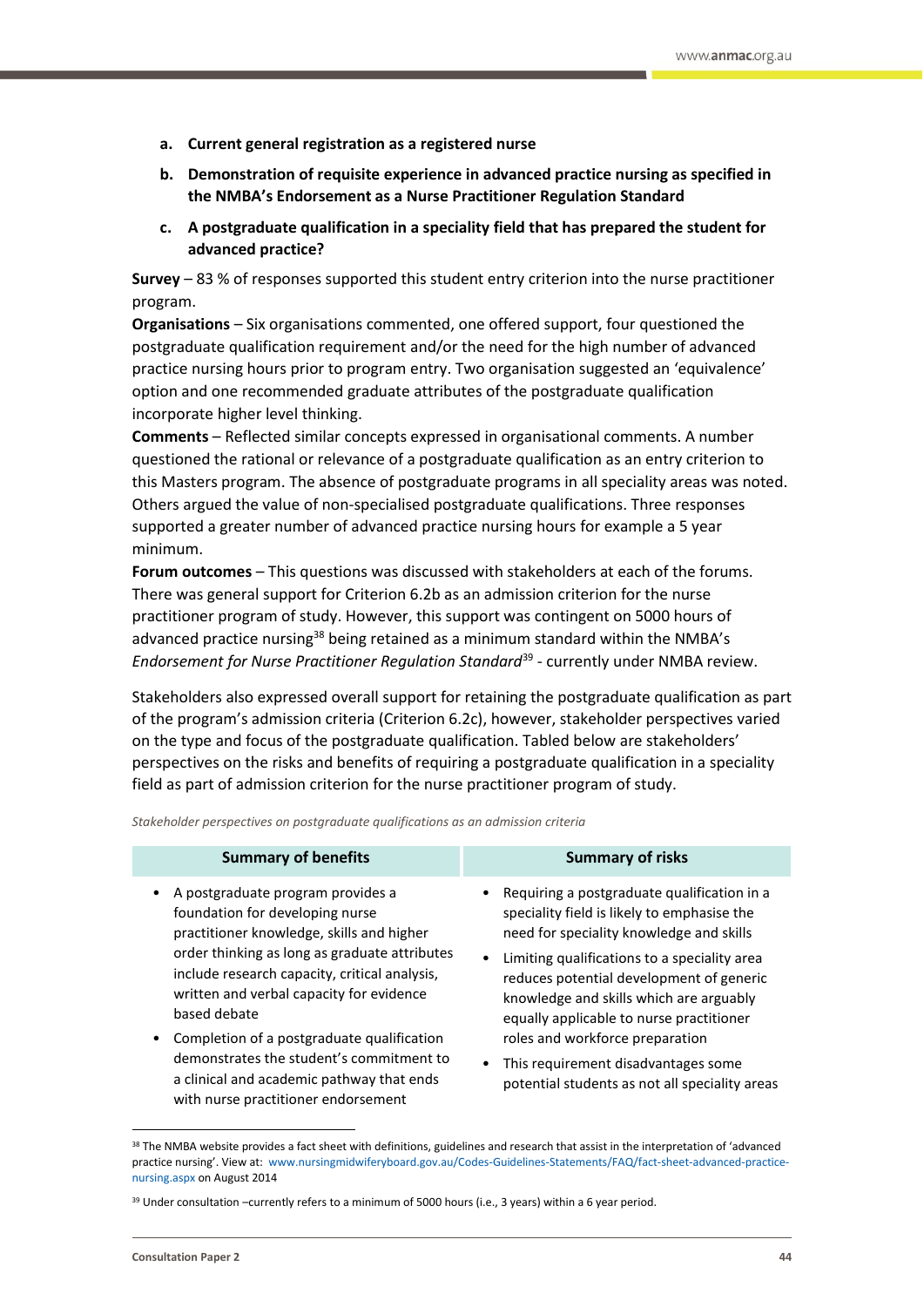- Creates a stronger student pool at less risk of feeling overwhelmed and of academic failure
- Supports preparation of the nurse practitioner workforce.

have a corresponding postgraduate program

• Creates another hurdle for student entry into nurse practitioner programs.

**ACTION: Overall support for Criteria 6.2b. No change required. Also, overall support for Criteria 6.2c. On review, the graduate outcomes for AQF**<sup>40</sup> **level 8 programs (in effect 2015) were considered appropriate for students seeking admission to a Nurse Practitioner Masters Program. After weighing the risks and benefits it was decided that a postgraduate qualification in a clinical field was sufficient to prepare students for entry to a Nurse Practitioner Masters Program. Consequently reference to 'a speciality field that has prepared the student for advanced practice' was removed from Criterion 6.2c.**

## **Question 9**

**Do you support education providers being required to have an endorsed nurse practitioner as the program convenor?**

**Survey** – 80 % of responses supported an endorsed nurse practitioner as the program convenor.

**Organisations** – Five organisation commented, three did not support this specification. Some thought it was 'ideal' or 'desirable' and discussed why implementation was problematic including: the high demands associated with both roles, risk to endorsement, requires a strong collaboration between education and health service providers, other criteria more important to the convenor role.

**Comments –** Summarised in section titled 'Criteria 7.8'.

#### **ACTION: Criterion 7.8 requires further stakeholder consultation.**

## **Question 10**

#### **How much time would education providers need to ensure the program convenor is an endorsed nurse practitioner?**

**Survey** – 35% of responses supported 2 years and 32% supported 3 years. **Organisations** – Two organisations commented, one supported 5 years the other 2 years. **Comments –** Mostly related to concepts already addressed in Question 9.

**ACTION: Consider in combination with stakeholder responses in Questions 9.**

## **Question 11**

#### **Do you support the DRAFT Nurse Practitioner Accreditation Standards specifying students have exposure to health care settings that enable the development and application of both generic and specialist knowledge and skills?**

**Survey** – 90% of responses supported exposure to health care setting for the development and application of generic and specialist knowledge and skills.

<sup>40</sup> Australian Qualification Framework, Level 8 Bachelor Honours Degree, Graduate Certificate, Graduate Diploma viewed at [www.aqf.edu.au](http://www.aqf.edu.au/) on 8 August 2014.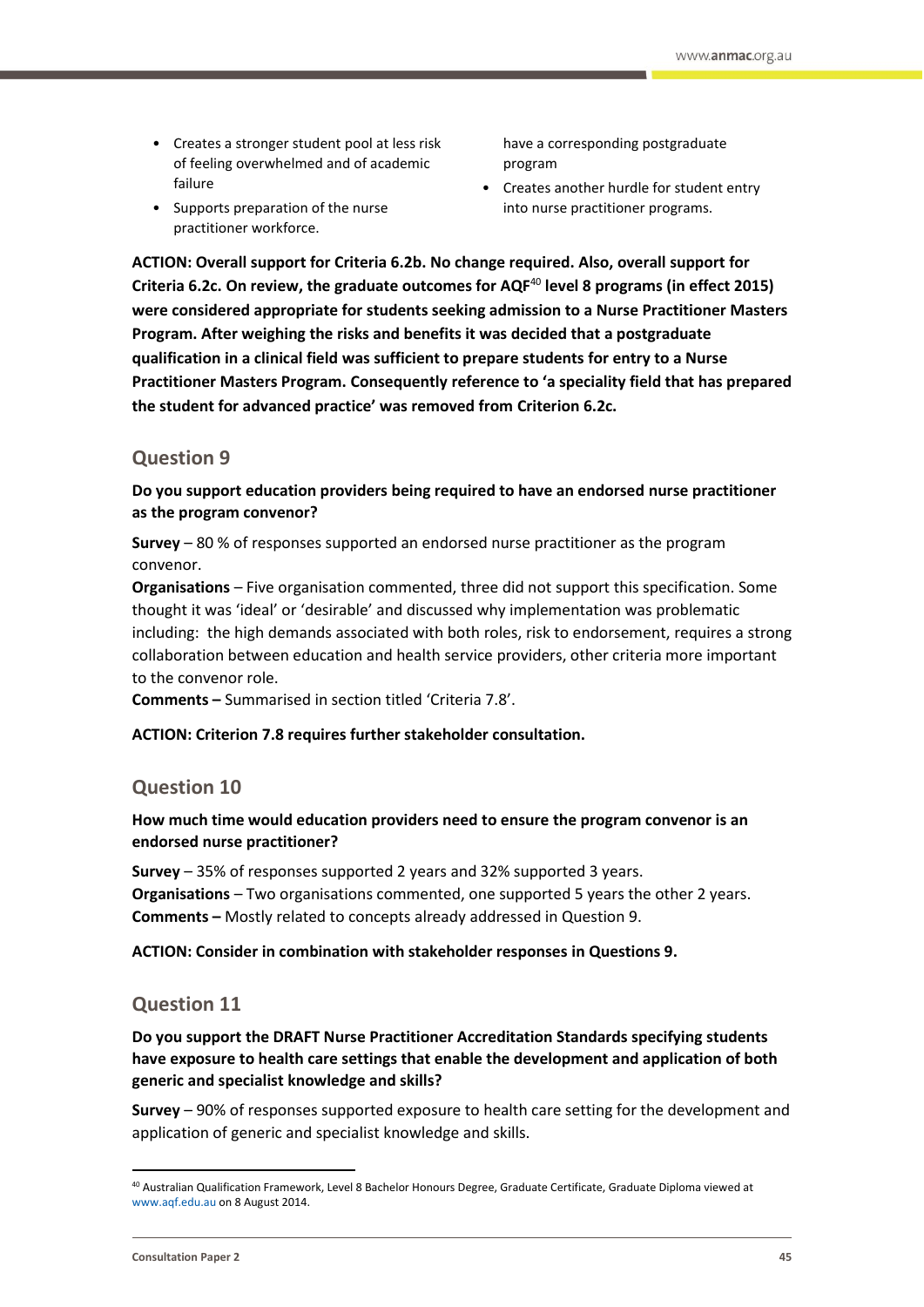**Organisations** – Four organisations commented, one supported this specification. Two sought further clarification of concepts. One organisation stated registered nurses already had generic skills and such knowledge and skill could be developed in any setting. **Comments –** Summarised in section titled 'Criterion 8.4'.

**ACTION: Criterion 8.4 requires further stakeholder consultation.**

## **Question 12**

#### **Do you support the following definition to describe a suitably qualified multidisciplinary team member in the Nurse Practitioner Accreditation Standards?**

'Suitably qualified' refers to health care professionals who are recognised by the education and health service providers and clinical peers as having: sufficient qualifications, knowledge and skills to be considered an expert in a specific clinical areas; a thorough understanding of the role and scope of nurse practitioner practice, and adequate preparation and training in undertaking Masters Degree AQF Level 9 student assessment.

**Survey** – 90 % of responses supported the use of this definition.

**Organisations** – Four organisation commented, three supported the definition, one requested wording additions.

**Comments –** Related to wording improvement for this definition e.g. adding the need to specify clinical expertise is in a speciality area relevant to the student's scope of practice. Some commented on the barriers to accessing this expertise, particularly in regional or rural areas of practice.

**ACTION: Overall support for this footnoted definition in Criterion 5.11. Review and revise content and wording as required.**

## **Question 13**

#### **Are there other issues, wording, gaps or duplications you wish to comment on?**

**Comments:**

- **Glossary – a**dd 'capability' and 'advanced practice nursing' definitions. In viva voce explanation write in full 'Objective Structured Clinical Examination' (Added).
- **Criteria 2.1 –** suggestion for incorporating cultural safety concept (Changed, also supported by Criterion 4.5)
- **Criteria 2.3** suggestion for incorporating quality and safety standards and cultural safety. (Supported by Criterion 4.2b – is a national policy)
- **Standard 3, Stem** suggestion for incorporating cultural safety concept (Supported by Criterion 4.5)
- **Criterion 3.6** suggestion for incorporating cultural safety concept (Supported by Criterion 4.5)
- **Criteria 4**.**2**  suggestion for incorporating quality and safety standards and cultural safety concept (Supported by Criterion 4.5)
- **Criteria 4.3** suggestion for incorporating evaluating outcomes of care and cultural safety concept (Supported by Criterion 4.5)
- **Criterion 4.4** suggestion for incorporating cultural safety concept (Supported by Criterion 4.5)